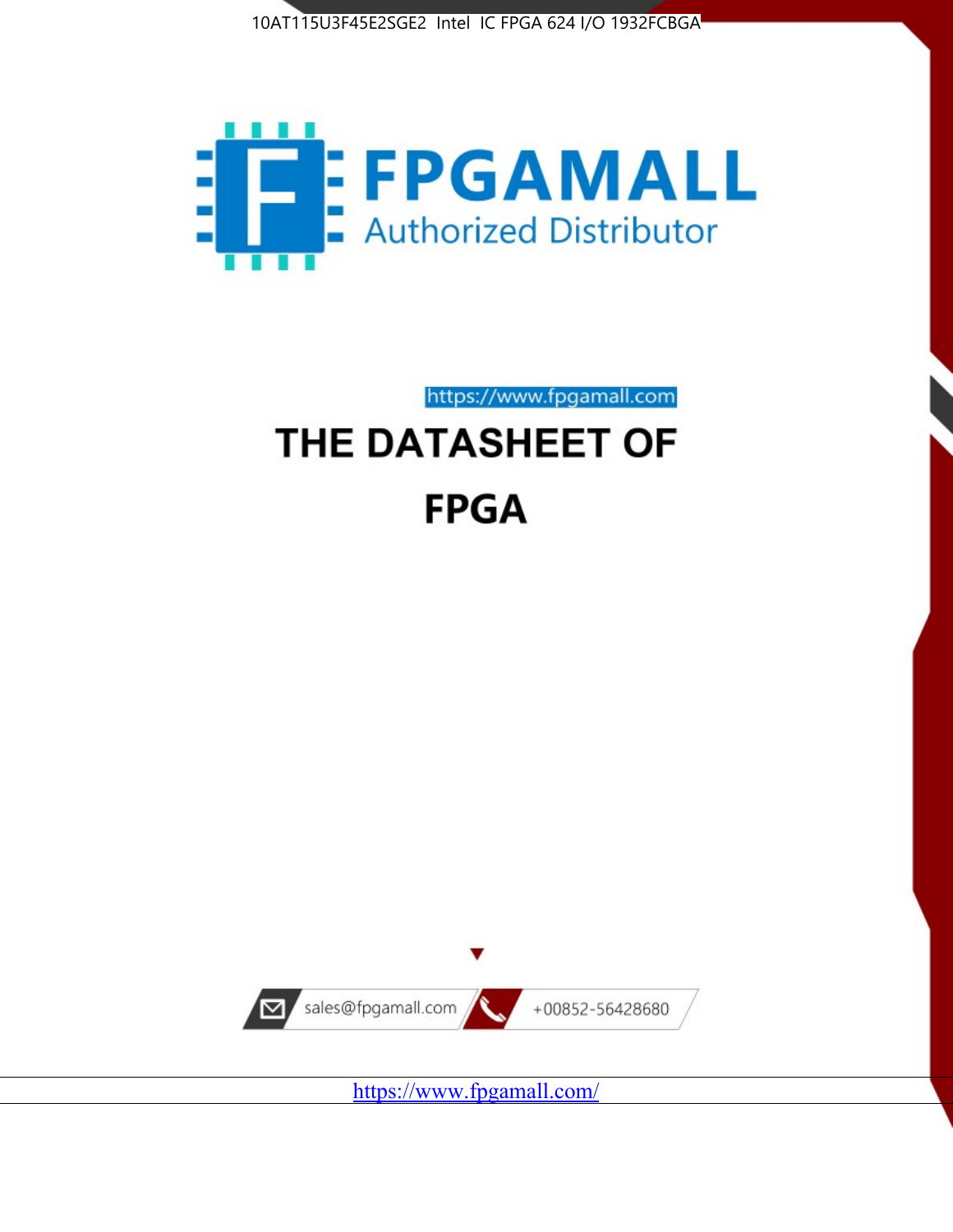10AT115U3F45E2SGE2 Intel IC FPGA 624 I/O 1932FCBGA



# **Intel® Arria® 10 Device Overview**



**A10-OVERVIEW | 2018.12.06** Latest document on the web: **[PDF](https://www.intel.com/content/dam/www/programmable/us/en/pdfs/literature/hb/arria-10/a10_overview.pdf)** | **[HTML](https://www.intel.com/content/www/us/en/programmable/documentation/sam1403480274650.html)**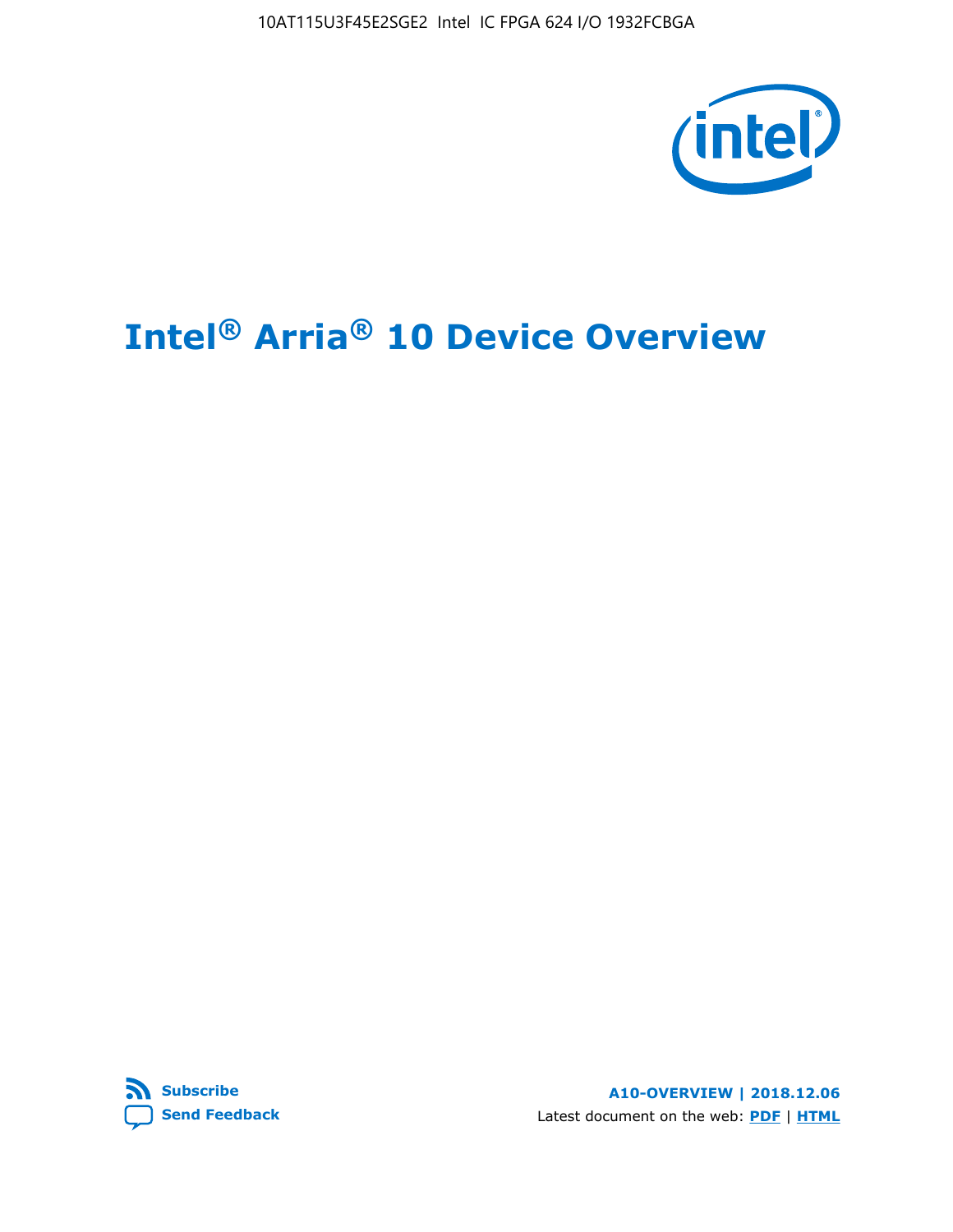

**Contents** 

# **Contents**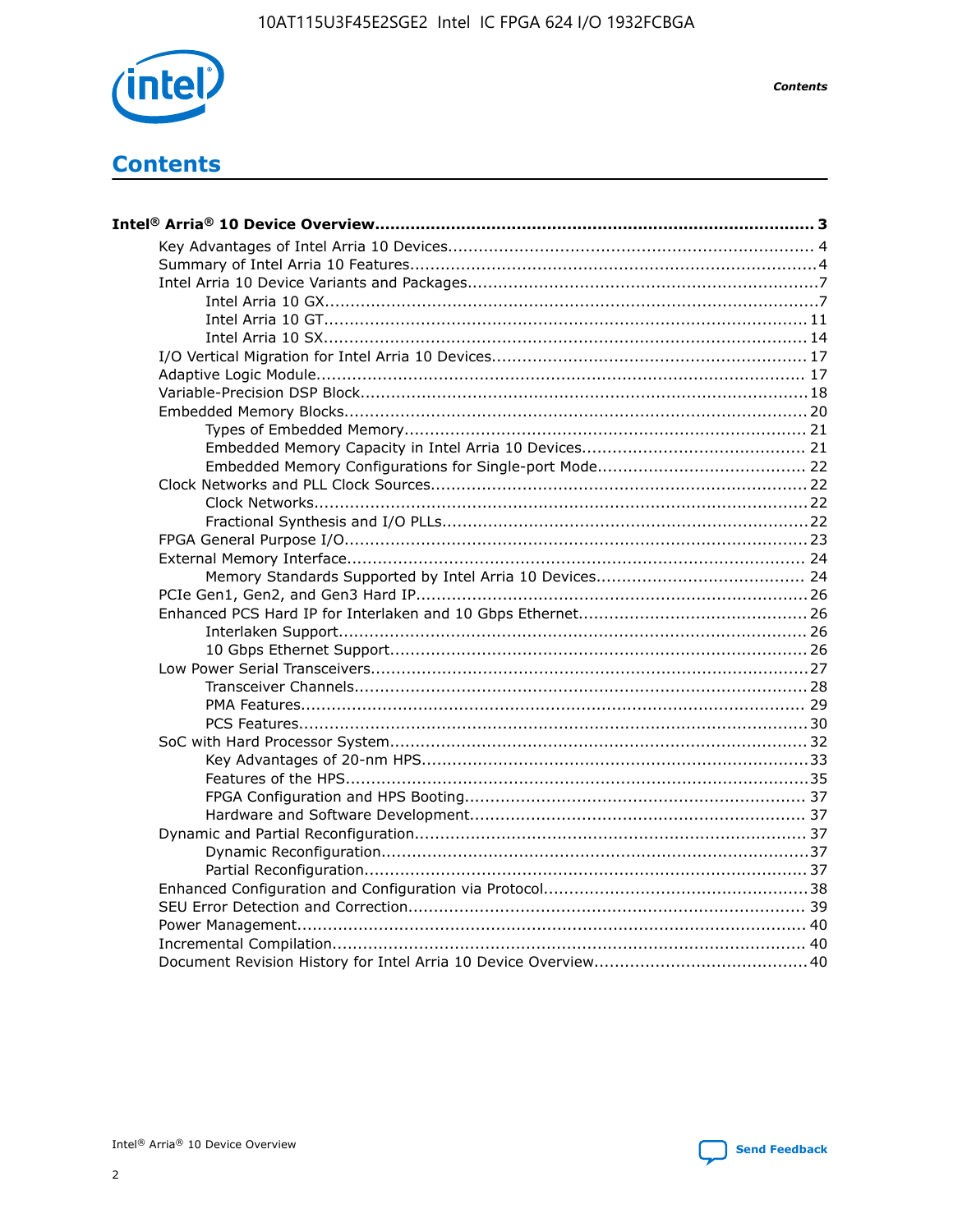**A10-OVERVIEW | 2018.12.06**

**[Send Feedback](mailto:FPGAtechdocfeedback@intel.com?subject=Feedback%20on%20Intel%20Arria%2010%20Device%20Overview%20(A10-OVERVIEW%202018.12.06)&body=We%20appreciate%20your%20feedback.%20In%20your%20comments,%20also%20specify%20the%20page%20number%20or%20paragraph.%20Thank%20you.)**



# **Intel® Arria® 10 Device Overview**

The Intel<sup>®</sup> Arria<sup>®</sup> 10 device family consists of high-performance and power-efficient 20 nm mid-range FPGAs and SoCs.

Intel Arria 10 device family delivers:

- Higher performance than the previous generation of mid-range and high-end FPGAs.
- Power efficiency attained through a comprehensive set of power-saving technologies.

The Intel Arria 10 devices are ideal for high performance, power-sensitive, midrange applications in diverse markets.

| <b>Market</b>         | <b>Applications</b>                                                                                               |
|-----------------------|-------------------------------------------------------------------------------------------------------------------|
| Wireless              | Channel and switch cards in remote radio heads<br>٠<br>Mobile backhaul<br>٠                                       |
| Wireline              | 40G/100G muxponders and transponders<br>٠<br>100G line cards<br>٠<br><b>Bridging</b><br>٠<br>Aggregation<br>٠     |
| <b>Broadcast</b>      | Studio switches<br>٠<br>Servers and transport<br>٠<br>Videoconferencing<br>٠<br>Professional audio and video<br>٠ |
| Computing and Storage | Flash cache<br>٠<br>Cloud computing servers<br>٠<br>Server acceleration<br>٠                                      |
| Medical               | Diagnostic scanners<br>٠<br>Diagnostic imaging<br>٠                                                               |
| Military              | Missile guidance and control<br>٠<br>Radar<br>٠<br>Electronic warfare<br>٠<br>Secure communications<br>٠          |

#### **Table 1. Sample Markets and Ideal Applications for Intel Arria 10 Devices**

#### **Related Information**

- [Intel Arria 10 Device Handbook: Known Issues](http://www.altera.com/support/kdb/solutions/rd07302013_646.html) Lists the planned updates to the *Intel Arria 10 Device Handbook* chapters.
- [Intel Arria 10 GX/GT Device Errata and Design Recommendations](https://www.intel.com/content/www/us/en/programmable/documentation/agz1493851706374.html#yqz1494433888646)
- [Intel Arria 10 SX Device Errata and Design Recommendations](https://www.intel.com/content/www/us/en/programmable/documentation/cru1462832385668.html#cru1462832558642)

Intel Corporation. All rights reserved. Intel, the Intel logo, Altera, Arria, Cyclone, Enpirion, MAX, Nios, Quartus and Stratix words and logos are trademarks of Intel Corporation or its subsidiaries in the U.S. and/or other countries. Intel warrants performance of its FPGA and semiconductor products to current specifications in accordance with Intel's standard warranty, but reserves the right to make changes to any products and services at any time without notice. Intel assumes no responsibility or liability arising out of the application or use of any information, product, or service described herein except as expressly agreed to in writing by Intel. Intel customers are advised to obtain the latest version of device specifications before relying on any published information and before placing orders for products or services. \*Other names and brands may be claimed as the property of others.

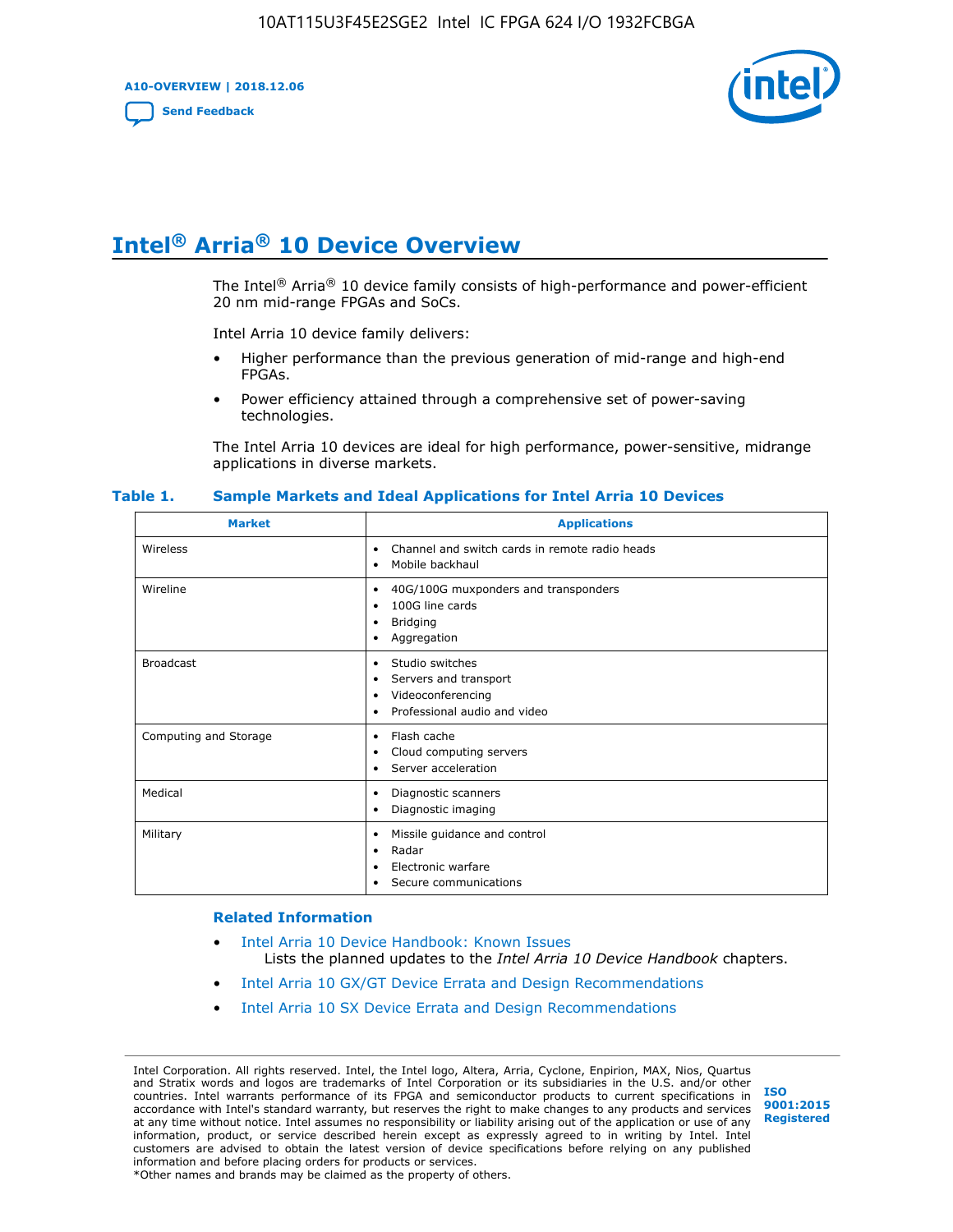

# **Key Advantages of Intel Arria 10 Devices**

## **Table 2. Key Advantages of the Intel Arria 10 Device Family**

| <b>Advantage</b>                                                                                          | <b>Supporting Feature</b>                                                                                                                                                                                                                                                                                                |
|-----------------------------------------------------------------------------------------------------------|--------------------------------------------------------------------------------------------------------------------------------------------------------------------------------------------------------------------------------------------------------------------------------------------------------------------------|
| Enhanced core architecture                                                                                | Built on TSMC's 20 nm process technology<br>٠<br>60% higher performance than the previous generation of mid-range FPGAs<br>٠<br>15% higher performance than the fastest previous-generation FPGA<br>٠                                                                                                                    |
| High-bandwidth integrated<br>transceivers                                                                 | Short-reach rates up to 25.8 Gigabits per second (Gbps)<br>٠<br>Backplane capability up to 12.5 Gbps<br>٠<br>Integrated 10GBASE-KR and 40GBASE-KR4 Forward Error Correction (FEC)<br>٠                                                                                                                                   |
| Improved logic integration and<br>hard IP blocks                                                          | 8-input adaptive logic module (ALM)<br>٠<br>Up to 65.6 megabits (Mb) of embedded memory<br>٠<br>Variable-precision digital signal processing (DSP) blocks<br>Fractional synthesis phase-locked loops (PLLs)<br>Hard PCI Express Gen3 IP blocks<br>Hard memory controllers and PHY up to 2,400 Megabits per second (Mbps) |
| Second generation hard<br>processor system (HPS) with<br>integrated ARM* Cortex*-A9*<br>MPCore* processor | Tight integration of a dual-core ARM Cortex-A9 MPCore processor, hard IP, and an<br>٠<br>FPGA in a single Intel Arria 10 system-on-a-chip (SoC)<br>Supports over 128 Gbps peak bandwidth with integrated data coherency between<br>$\bullet$<br>the processor and the FPGA fabric                                        |
| Advanced power savings                                                                                    | Comprehensive set of advanced power saving features<br>٠<br>Power-optimized MultiTrack routing and core architecture<br>٠<br>Up to 40% lower power compared to previous generation of mid-range FPGAs<br>Up to 60% lower power compared to previous generation of high-end FPGAs                                         |

# **Summary of Intel Arria 10 Features**

## **Table 3. Summary of Features for Intel Arria 10 Devices**

| <b>Feature</b>                  | <b>Description</b>                                                                                                                                                                                                                                                                                                                                                                                       |
|---------------------------------|----------------------------------------------------------------------------------------------------------------------------------------------------------------------------------------------------------------------------------------------------------------------------------------------------------------------------------------------------------------------------------------------------------|
| Technology                      | TSMC's 20-nm SoC process technology<br>٠<br>Allows operation at a lower $V_{\text{CC}}$ level of 0.82 V instead of the 0.9 V standard $V_{\text{CC}}$ core voltage                                                                                                                                                                                                                                       |
| Packaging                       | 1.0 mm ball-pitch Fineline BGA packaging<br>0.8 mm ball-pitch Ultra Fineline BGA packaging<br>Multiple devices with identical package footprints for seamless migration between different<br><b>FPGA</b> densities<br>Devices with compatible package footprints allow migration to next generation high-end<br>Stratix $\mathcal{R}$ 10 devices<br>RoHS, leaded $(1)$ , and lead-free (Pb-free) options |
| High-performance<br>FPGA fabric | Enhanced 8-input ALM with four registers<br>٠<br>Improved multi-track routing architecture to reduce congestion and improve compilation time<br>Hierarchical core clocking architecture<br>Fine-grained partial reconfiguration                                                                                                                                                                          |
| Internal memory<br>blocks       | M20K-20-Kb memory blocks with hard error correction code (ECC)<br>Memory logic array block (MLAB)-640-bit memory                                                                                                                                                                                                                                                                                         |
|                                 | continued                                                                                                                                                                                                                                                                                                                                                                                                |



<sup>(1)</sup> Contact Intel for availability.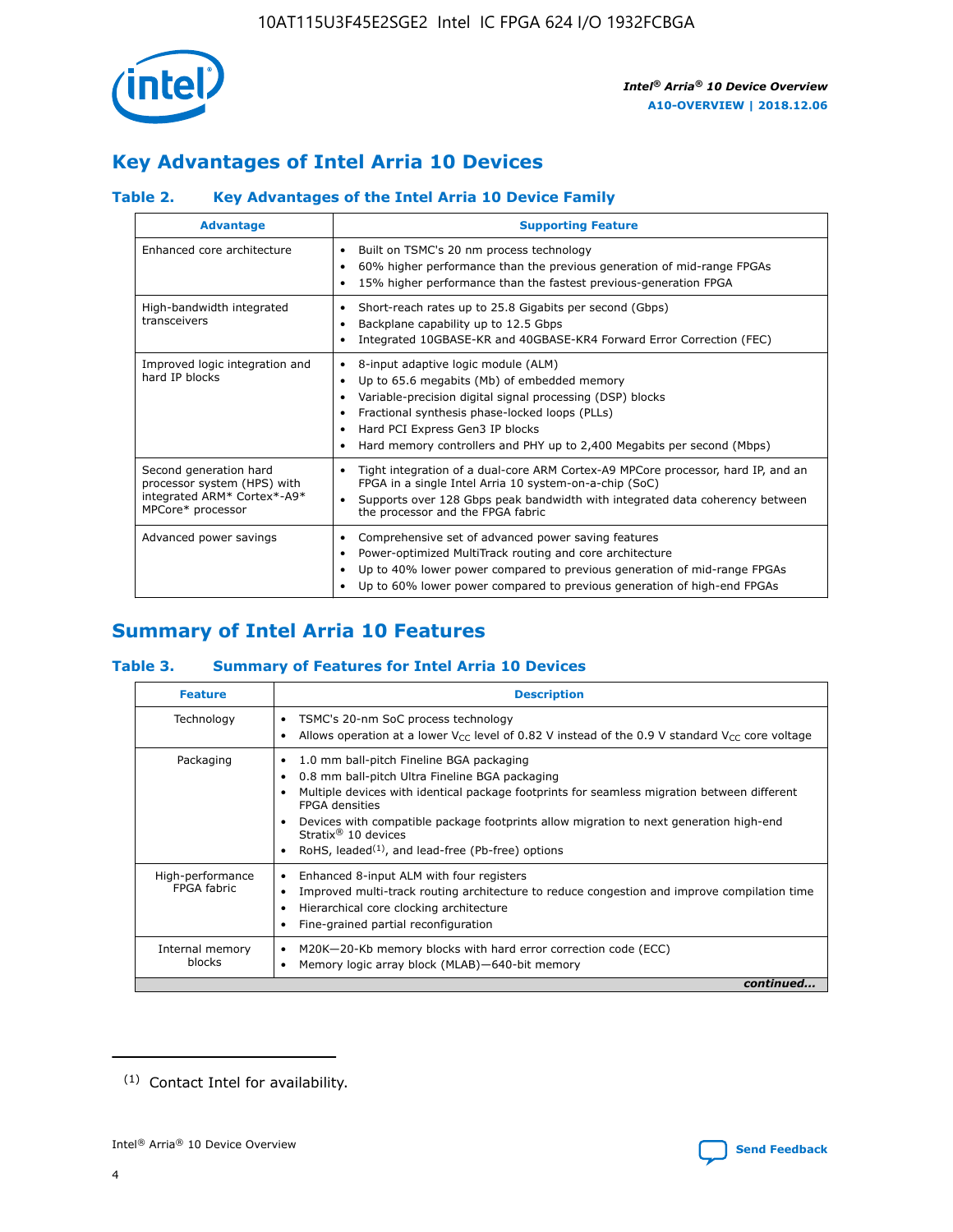r



| <b>Feature</b>                         |                                                                                                                                                                                                                                                                                                                      | <b>Description</b>                                                                                                                                                                                                                                                                                                                                                                                                                                                                                                                                                                                                                                                                                                                                                                                                                     |  |  |  |  |
|----------------------------------------|----------------------------------------------------------------------------------------------------------------------------------------------------------------------------------------------------------------------------------------------------------------------------------------------------------------------|----------------------------------------------------------------------------------------------------------------------------------------------------------------------------------------------------------------------------------------------------------------------------------------------------------------------------------------------------------------------------------------------------------------------------------------------------------------------------------------------------------------------------------------------------------------------------------------------------------------------------------------------------------------------------------------------------------------------------------------------------------------------------------------------------------------------------------------|--|--|--|--|
| Embedded Hard IP<br>blocks             | Variable-precision DSP                                                                                                                                                                                                                                                                                               | Native support for signal processing precision levels from $18 \times 19$ to<br>54 x 54<br>Native support for 27 x 27 multiplier mode<br>64-bit accumulator and cascade for systolic finite impulse responses<br>(FIRs)<br>Internal coefficient memory banks<br>$\bullet$<br>Preadder/subtractor for improved efficiency<br>Additional pipeline register to increase performance and reduce<br>power<br>Supports floating point arithmetic:<br>- Perform multiplication, addition, subtraction, multiply-add,<br>multiply-subtract, and complex multiplication.<br>- Supports multiplication with accumulation capability, cascade<br>summation, and cascade subtraction capability.<br>- Dynamic accumulator reset control.<br>- Support direct vector dot and complex multiplication chaining<br>multiply floating point DSP blocks. |  |  |  |  |
|                                        | Memory controller                                                                                                                                                                                                                                                                                                    | DDR4, DDR3, and DDR3L                                                                                                                                                                                                                                                                                                                                                                                                                                                                                                                                                                                                                                                                                                                                                                                                                  |  |  |  |  |
|                                        | PCI Express*                                                                                                                                                                                                                                                                                                         | PCI Express (PCIe*) Gen3 (x1, x2, x4, or x8), Gen2 (x1, x2, x4, or x8)<br>and Gen1 (x1, x2, x4, or x8) hard IP with complete protocol stack,<br>endpoint, and root port                                                                                                                                                                                                                                                                                                                                                                                                                                                                                                                                                                                                                                                                |  |  |  |  |
|                                        | Transceiver I/O                                                                                                                                                                                                                                                                                                      | 10GBASE-KR/40GBASE-KR4 Forward Error Correction (FEC)<br>PCS hard IPs that support:<br>$\bullet$<br>- 10-Gbps Ethernet (10GbE)<br>- PCIe PIPE interface<br>$-$ Interlaken<br>- Gbps Ethernet (GbE)<br>- Common Public Radio Interface (CPRI) with deterministic latency<br>support<br>- Gigabit-capable passive optical network (GPON) with fast lock-<br>time support<br>13.5G JESD204b<br>$\bullet$<br>8B/10B, 64B/66B, 64B/67B encoders and decoders<br>Custom mode support for proprietary protocols                                                                                                                                                                                                                                                                                                                               |  |  |  |  |
| Core clock networks                    | $\bullet$<br>$\bullet$                                                                                                                                                                                                                                                                                               | Up to 800 MHz fabric clocking, depending on the application:<br>- 667 MHz external memory interface clocking with 2,400 Mbps DDR4 interface<br>- 800 MHz LVDS interface clocking with 1,600 Mbps LVDS interface<br>Global, regional, and peripheral clock networks<br>Clock networks that are not used can be gated to reduce dynamic power                                                                                                                                                                                                                                                                                                                                                                                                                                                                                            |  |  |  |  |
| Phase-locked loops<br>(PLLs)           | High-resolution fractional synthesis PLLs:<br>$\bullet$<br>Integer PLLs:<br>- Adjacent to general purpose I/Os                                                                                                                                                                                                       | - Precision clock synthesis, clock delay compensation, and zero delay buffering (ZDB)<br>- Support integer mode and fractional mode<br>- Fractional mode support with third-order delta-sigma modulation<br>- Support external memory and LVDS interfaces                                                                                                                                                                                                                                                                                                                                                                                                                                                                                                                                                                              |  |  |  |  |
| FPGA General-purpose<br>$I/Os$ (GPIOs) | On-chip termination (OCT)                                                                                                                                                                                                                                                                                            | 1.6 Gbps LVDS-every pair can be configured as receiver or transmitter                                                                                                                                                                                                                                                                                                                                                                                                                                                                                                                                                                                                                                                                                                                                                                  |  |  |  |  |
| <b>External Memory</b><br>Interface    | 1.2 V to 3.0 V single-ended LVTTL/LVCMOS interfacing<br>Hard memory controller- DDR4, DDR3, and DDR3L support<br>$-$ DDR4-speeds up to 1,200 MHz/2,400 Mbps<br>- DDR3-speeds up to 1,067 MHz/2,133 Mbps<br>Soft memory controller—provides support for RLDRAM $3^{(2)}$ , QDR IV $^{(2)}$ , and QDR II+<br>continued |                                                                                                                                                                                                                                                                                                                                                                                                                                                                                                                                                                                                                                                                                                                                                                                                                                        |  |  |  |  |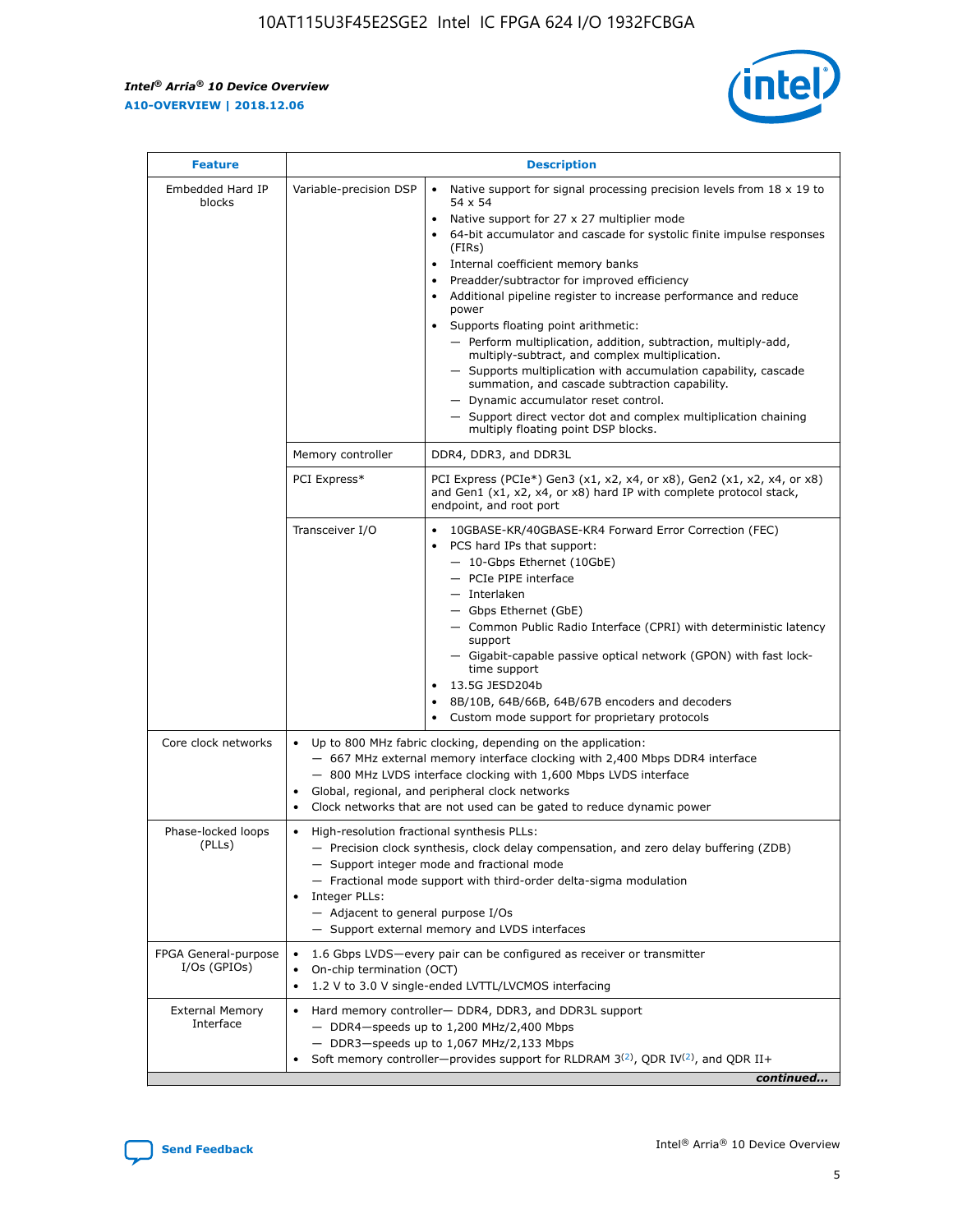

| <b>Feature</b>                                    | <b>Description</b>                                                                                                                                                                                                                                                                                                                                                                                                                                                                                                                                                                                                                           |
|---------------------------------------------------|----------------------------------------------------------------------------------------------------------------------------------------------------------------------------------------------------------------------------------------------------------------------------------------------------------------------------------------------------------------------------------------------------------------------------------------------------------------------------------------------------------------------------------------------------------------------------------------------------------------------------------------------|
| Low-power serial<br>transceivers                  | • Continuous operating range:<br>- Intel Arria 10 GX-1 Gbps to 17.4 Gbps<br>- Intel Arria 10 GT-1 Gbps to 25.8 Gbps<br>Backplane support:<br>$-$ Intel Arria 10 GX-up to 12.5<br>$-$ Intel Arria 10 GT-up to 12.5<br>Extended range down to 125 Mbps with oversampling<br>ATX transmit PLLs with user-configurable fractional synthesis capability<br>Electronic Dispersion Compensation (EDC) support for XFP, SFP+, QSFP, and CFP optical<br>module<br>• Adaptive linear and decision feedback equalization<br>Transmitter pre-emphasis and de-emphasis<br>$\bullet$<br>Dynamic partial reconfiguration of individual transceiver channels |
| <b>HPS</b><br>(Intel Arria 10 SX<br>devices only) | Dual-core ARM Cortex-A9 MPCore processor-1.2 GHz CPU with<br>Processor and system<br>$\bullet$<br>1.5 GHz overdrive capability<br>256 KB on-chip RAM and 64 KB on-chip ROM<br>System peripherals-general-purpose timers, watchdog timers, direct<br>memory access (DMA) controller, FPGA configuration manager, and<br>clock and reset managers<br>Security features-anti-tamper, secure boot, Advanced Encryption<br>$\bullet$<br>Standard (AES) and authentication (SHA)<br>ARM CoreSight* JTAG debug access port, trace port, and on-chip<br>trace storage                                                                                |
|                                                   | <b>External interfaces</b><br>Hard memory interface-Hard memory controller (2,400 Mbps DDR4,<br>$\bullet$<br>and 2,133 Mbps DDR3), Quad serial peripheral interface (QSPI) flash<br>controller, NAND flash controller, direct memory access (DMA)<br>controller, Secure Digital/MultiMediaCard (SD/MMC) controller<br>Communication interface-10/100/1000 Ethernet media access<br>$\bullet$<br>control (MAC), USB On-The-GO (OTG) controllers, I <sup>2</sup> C controllers,<br>UART 16550, serial peripheral interface (SPI), and up to 62<br>HPS GPIO interfaces (48 direct-share I/Os)                                                   |
|                                                   | High-performance ARM AMBA* AXI bus bridges that support<br>Interconnects to core<br>$\bullet$<br>simultaneous read and write<br>HPS-FPGA bridges-include the FPGA-to-HPS, HPS-to-FPGA, and<br>$\bullet$<br>lightweight HPS-to-FPGA bridges that allow the FPGA fabric to issue<br>transactions to slaves in the HPS, and vice versa<br>Configuration bridge that allows HPS configuration manager to<br>configure the core logic via dedicated 32-bit configuration port<br>FPGA-to-HPS SDRAM controller bridge-provides configuration<br>interfaces for the multiport front end (MPFE) of the HPS SDRAM<br>controller                       |
| Configuration                                     | Tamper protection—comprehensive design protection to protect your valuable IP investments<br>Enhanced 256-bit advanced encryption standard (AES) design security with authentication<br>٠<br>Configuration via protocol (CvP) using PCIe Gen1, Gen2, or Gen3<br>continued                                                                                                                                                                                                                                                                                                                                                                    |

<sup>(2)</sup> Intel Arria 10 devices support this external memory interface using hard PHY with soft memory controller.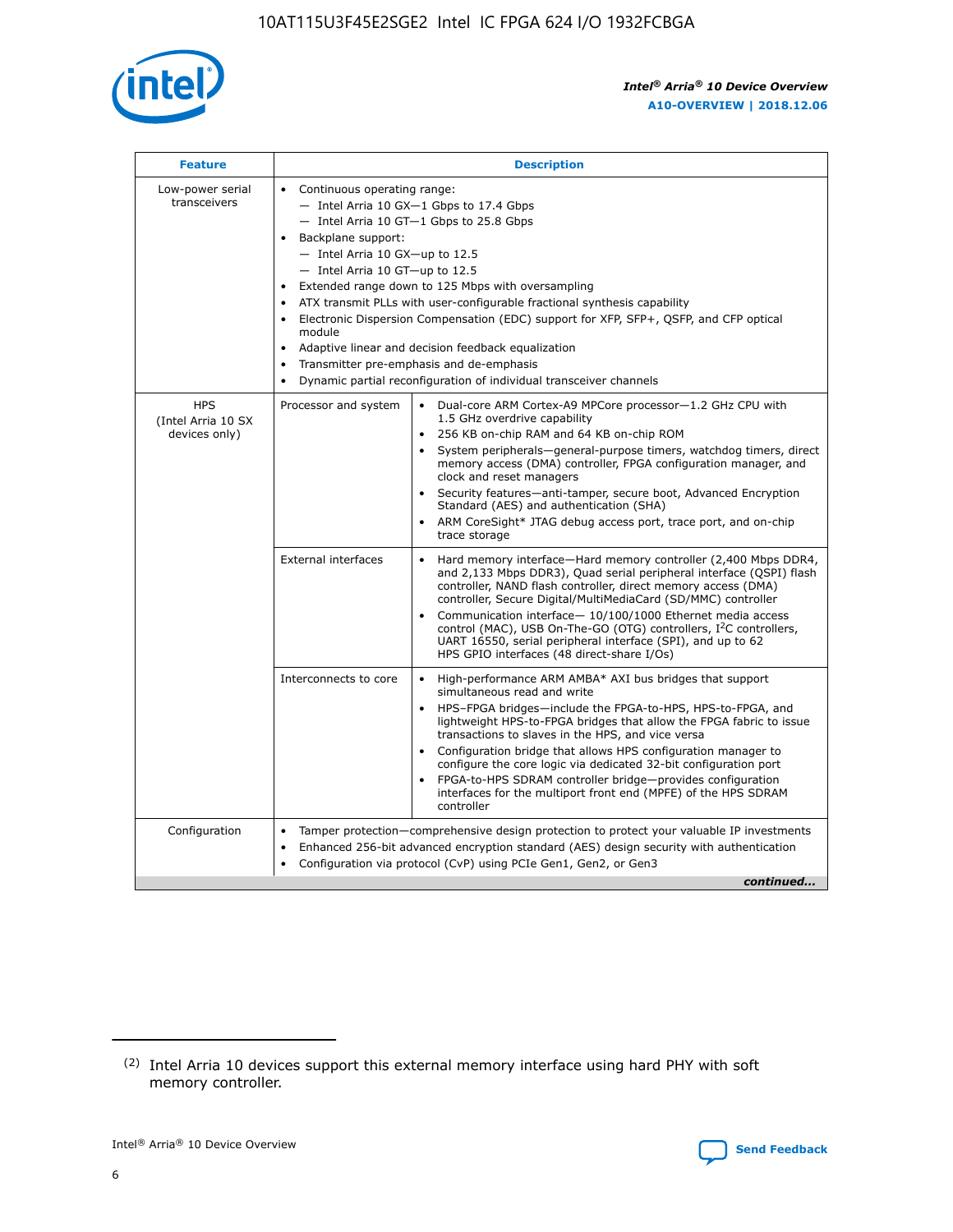

| <b>Feature</b>     | <b>Description</b>                                                                                                                                                                                               |
|--------------------|------------------------------------------------------------------------------------------------------------------------------------------------------------------------------------------------------------------|
|                    | Dynamic reconfiguration of the transceivers and PLLs<br>Fine-grained partial reconfiguration of the core fabric<br>Active Serial x4 Interface<br>$\bullet$                                                       |
| Power management   | SmartVID<br>Low static power device options<br>Programmable Power Technology<br>Intel Quartus <sup>®</sup> Prime integrated power analysis                                                                       |
| Software and tools | Intel Quartus Prime design suite<br>Transceiver toolkit<br>Platform Designer system integration tool<br>DSP Builder for Intel FPGAs<br>OpenCL <sup>™</sup> support<br>Intel SoC FPGA Embedded Design Suite (EDS) |

## **Related Information**

[Intel Arria 10 Transceiver PHY Overview](https://www.intel.com/content/www/us/en/programmable/documentation/nik1398707230472.html#nik1398706768037) Provides details on Intel Arria 10 transceivers.

## **Intel Arria 10 Device Variants and Packages**

#### **Table 4. Device Variants for the Intel Arria 10 Device Family**

| <b>Variant</b>    | <b>Description</b>                                                                                                                                                                                                     |
|-------------------|------------------------------------------------------------------------------------------------------------------------------------------------------------------------------------------------------------------------|
| Intel Arria 10 GX | FPGA featuring 17.4 Gbps transceivers for short reach applications with 12.5 backplane driving<br>capability.                                                                                                          |
| Intel Arria 10 GT | FPGA featuring:<br>17.4 Gbps transceivers for short reach applications with 12.5 backplane driving capability.<br>25.8 Gbps transceivers for supporting CAUI-4 and CEI-25G applications with CFP2 and CFP4<br>modules. |
| Intel Arria 10 SX | SoC integrating ARM-based HPS and FPGA featuring 17.4 Gbps transceivers for short reach<br>applications with 12.5 backplane driving capability.                                                                        |

## **Intel Arria 10 GX**

This section provides the available options, maximum resource counts, and package plan for the Intel Arria 10 GX devices.

The information in this section is correct at the time of publication. For the latest information and to get more details, refer to the Intel FPGA Product Selector.

#### **Related Information**

#### [Intel FPGA Product Selector](http://www.altera.com/products/selector/psg-selector.html) Provides the latest information on Intel products.

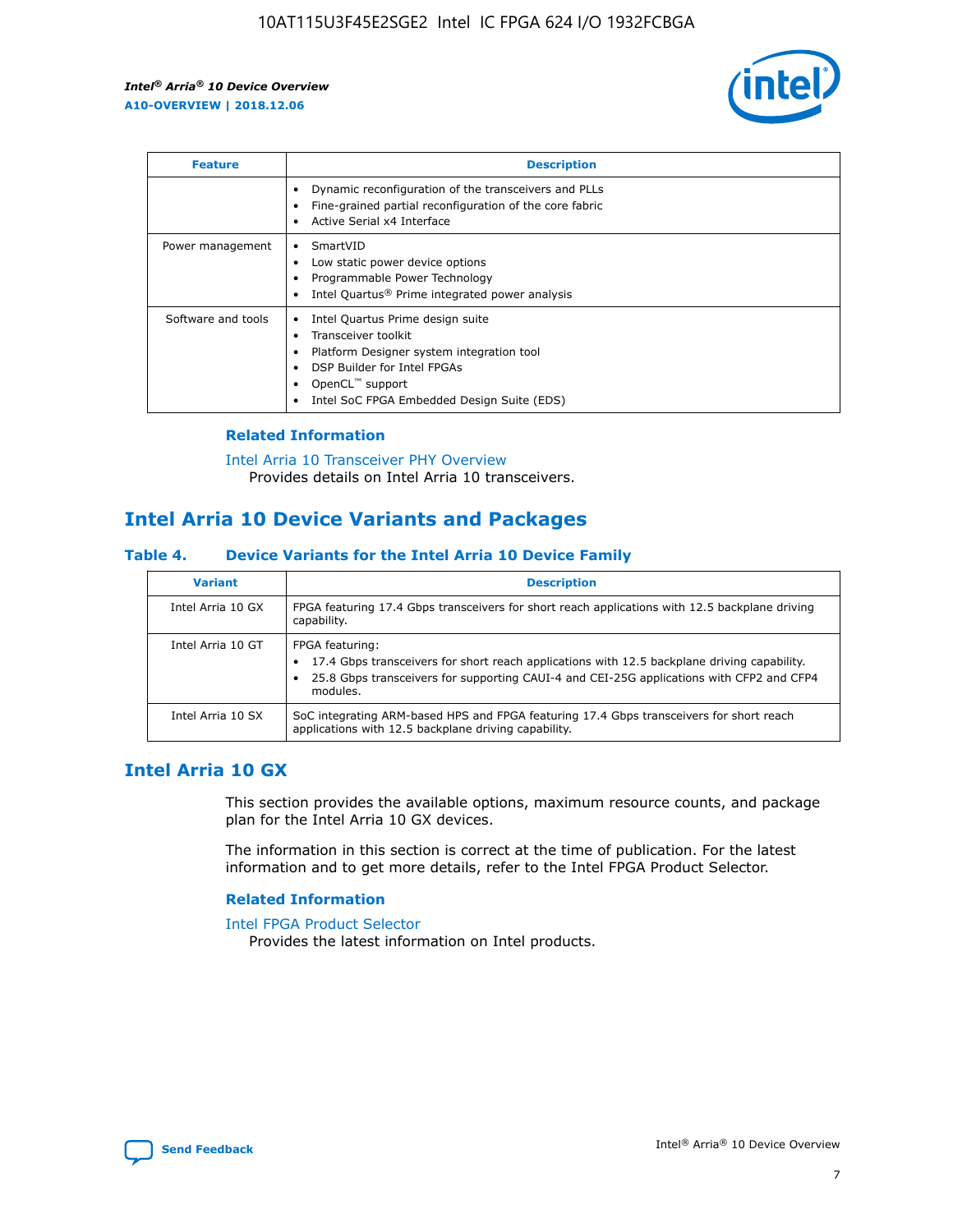

## **Available Options**





#### **Related Information**

[Transceiver Performance for Intel Arria 10 GX/SX Devices](https://www.intel.com/content/www/us/en/programmable/documentation/mcn1413182292568.html#mcn1413213965502) Provides more information about the transceiver speed grade.

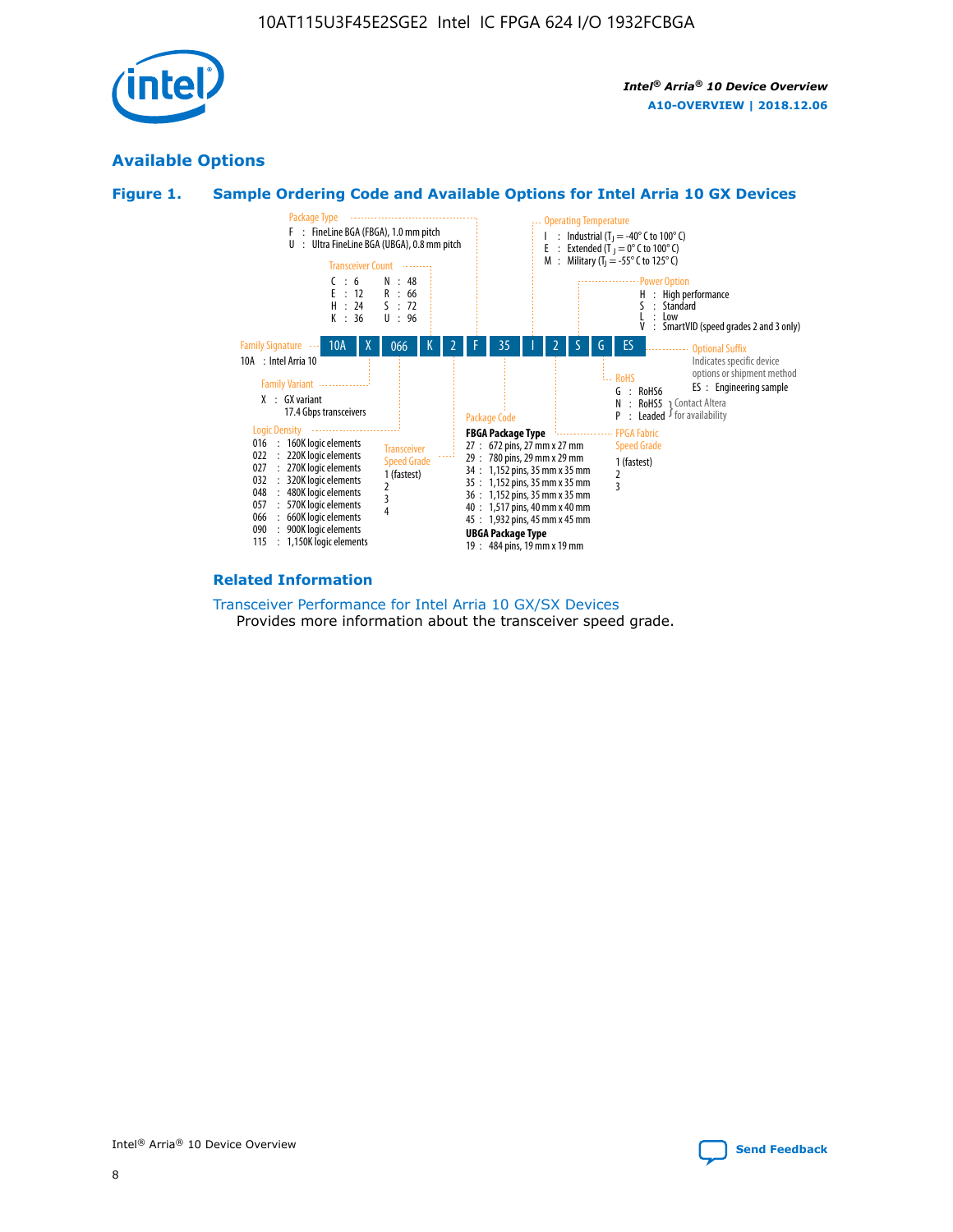

## **Maximum Resources**

#### **Table 5. Maximum Resource Counts for Intel Arria 10 GX Devices (GX 160, GX 220, GX 270, GX 320, and GX 480)**

| <b>Resource</b>              |                         | <b>Product Line</b> |                                                 |                |                |                |  |  |  |
|------------------------------|-------------------------|---------------------|-------------------------------------------------|----------------|----------------|----------------|--|--|--|
|                              |                         | <b>GX 160</b>       | <b>GX 220</b><br><b>GX 270</b><br><b>GX 320</b> |                |                | <b>GX 480</b>  |  |  |  |
| Logic Elements (LE) (K)      |                         | 160                 | 220                                             | 270            | 320            | 480            |  |  |  |
| <b>ALM</b>                   |                         | 61,510              | 80,330                                          | 101,620        | 119,900        | 183,590        |  |  |  |
| Register                     |                         | 246,040             | 479,600<br>321,320<br>406,480                   |                |                | 734,360        |  |  |  |
| Memory (Kb)                  | M <sub>20</sub> K       | 8,800               | 11,740<br>15,000                                |                | 17,820         | 28,620         |  |  |  |
|                              | <b>MLAB</b>             | 1,050               | 1,690                                           | 2,452          | 2,727          | 4,164          |  |  |  |
| Variable-precision DSP Block |                         | 156                 | 192                                             | 830            | 985            | 1,368          |  |  |  |
| 18 x 19 Multiplier           |                         | 312                 | 384                                             | 1,970<br>1,660 |                | 2,736          |  |  |  |
| PLL                          | Fractional<br>Synthesis | 6                   | 6                                               | 8              | 8              | 12             |  |  |  |
|                              | I/O                     | 6                   | 6                                               | 8              | 8              | 12             |  |  |  |
| 17.4 Gbps Transceiver        |                         | 12                  | 12                                              | 24             | 24             | 36             |  |  |  |
| GPIO <sup>(3)</sup>          |                         | 288                 | 288                                             | 384            | 384            |                |  |  |  |
| LVDS Pair $(4)$              |                         | 120                 | 120                                             | 168            | 168            | 222            |  |  |  |
| PCIe Hard IP Block           |                         | $\mathbf{1}$        | 1                                               | $\overline{2}$ | $\overline{2}$ | $\overline{2}$ |  |  |  |
| Hard Memory Controller       |                         | 6                   | 6                                               | 8              | 8              | 12             |  |  |  |

<sup>(4)</sup> Each LVDS I/O pair can be used as differential input or output.



<sup>(3)</sup> The number of GPIOs does not include transceiver I/Os. In the Intel Quartus Prime software, the number of user I/Os includes transceiver I/Os.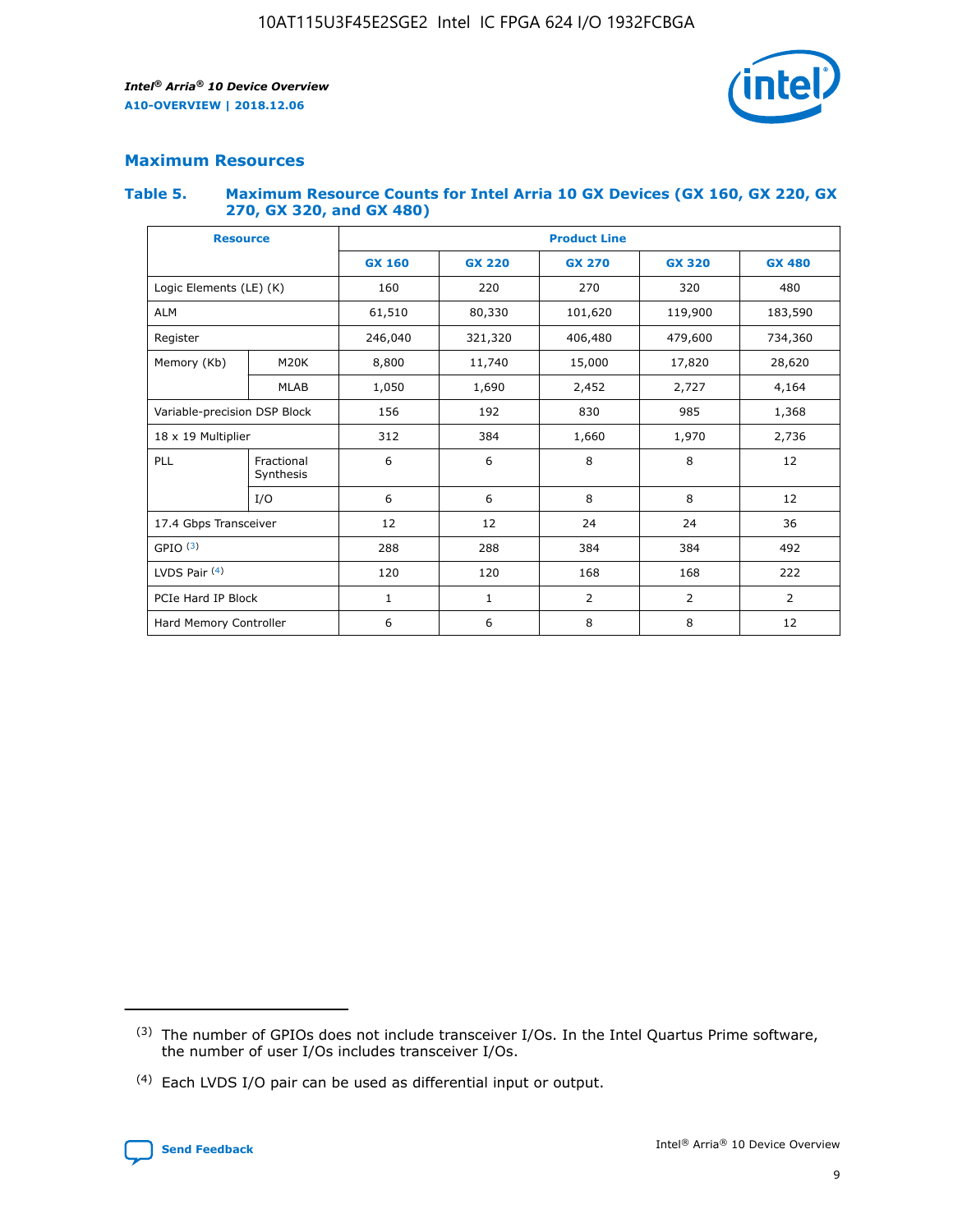

## **Table 6. Maximum Resource Counts for Intel Arria 10 GX Devices (GX 570, GX 660, GX 900, and GX 1150)**

|                              | <b>Resource</b>         | <b>Product Line</b> |                        |                |                |  |  |  |
|------------------------------|-------------------------|---------------------|------------------------|----------------|----------------|--|--|--|
|                              |                         | <b>GX 570</b>       | <b>GX 660</b>          | <b>GX 900</b>  | <b>GX 1150</b> |  |  |  |
| Logic Elements (LE) (K)      |                         | 570                 | 660                    | 900            | 1,150          |  |  |  |
| <b>ALM</b>                   |                         | 217,080             | 251,680                | 339,620        | 427,200        |  |  |  |
| Register                     |                         | 868,320             | 1,006,720<br>1,358,480 |                | 1,708,800      |  |  |  |
| Memory (Kb)                  | <b>M20K</b>             | 36,000              | 42,620                 | 48,460         | 54,260         |  |  |  |
|                              | <b>MLAB</b>             | 5,096               | 5,788                  | 9,386          | 12,984         |  |  |  |
| Variable-precision DSP Block |                         | 1,523               | 1,687                  | 1,518          | 1,518          |  |  |  |
| $18 \times 19$ Multiplier    |                         | 3,046               | 3,374                  | 3,036          | 3,036          |  |  |  |
| PLL                          | Fractional<br>Synthesis | 16                  | 16                     | 32             | 32             |  |  |  |
|                              | I/O                     | 16                  | 16                     | 16             | 16             |  |  |  |
| 17.4 Gbps Transceiver        |                         | 48                  | 48<br>96               |                | 96             |  |  |  |
| GPIO <sup>(3)</sup>          |                         | 696                 | 696                    | 768            | 768            |  |  |  |
| LVDS Pair $(4)$              |                         | 324                 | 324                    | 384            | 384            |  |  |  |
| PCIe Hard IP Block           |                         | 2                   | $\overline{2}$         | $\overline{4}$ | $\overline{4}$ |  |  |  |
| Hard Memory Controller       |                         | 16                  | 16                     | 16             | 16             |  |  |  |

## **Package Plan**

## **Table 7. Package Plan for Intel Arria 10 GX Devices (U19, F27, and F29)**

Refer to I/O and High Speed I/O in Intel Arria 10 Devices chapter for the number of 3 V I/O, LVDS I/O, and LVDS channels in each device package.

| <b>Product Line</b> | <b>U19</b><br>$(19 \text{ mm} \times 19 \text{ mm})$<br>484-pin UBGA) |          |             |         | <b>F27</b><br>(27 mm × 27 mm,<br>672-pin FBGA) |             | <b>F29</b><br>(29 mm × 29 mm,<br>780-pin FBGA) |          |             |  |
|---------------------|-----------------------------------------------------------------------|----------|-------------|---------|------------------------------------------------|-------------|------------------------------------------------|----------|-------------|--|
|                     | 3 V I/O                                                               | LVDS I/O | <b>XCVR</b> | 3 V I/O | LVDS I/O                                       | <b>XCVR</b> | 3 V I/O                                        | LVDS I/O | <b>XCVR</b> |  |
| GX 160              | 48                                                                    | 192      | 6           | 48      | 192                                            | 12          | 48                                             | 240      | 12          |  |
| GX 220              | 48                                                                    | 192      | 6           | 48      | 192                                            | 12          | 48                                             | 240      | 12          |  |
| GX 270              |                                                                       |          |             | 48      | 192                                            | 12          | 48                                             | 312      | 12          |  |
| GX 320              |                                                                       |          |             | 48      | 192                                            | 12          | 48                                             | 312      | 12          |  |
| GX 480              |                                                                       |          |             |         |                                                |             | 48                                             | 312      | 12          |  |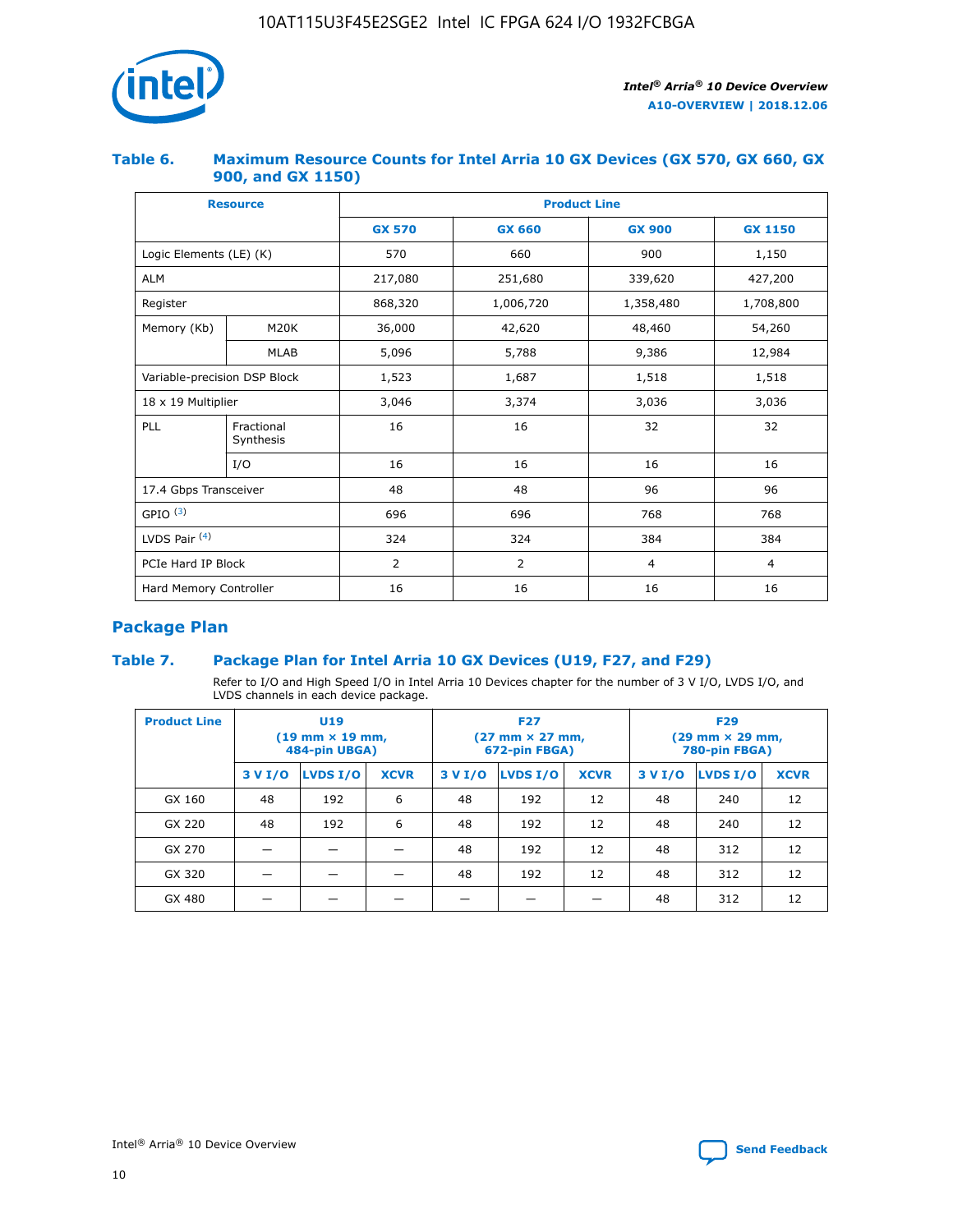

#### **Table 8. Package Plan for Intel Arria 10 GX Devices (F34, F35, NF40, and KF40)**

Refer to I/O and High Speed I/O in Intel Arria 10 Devices chapter for the number of 3 V I/O, LVDS I/O, and LVDS channels in each device package.

| <b>Product Line</b> | <b>F34</b><br>$(35 \text{ mm} \times 35 \text{ mm})$<br><b>1152-pin FBGA)</b> |                    | <b>F35</b><br>$(35 \text{ mm} \times 35 \text{ mm})$<br><b>1152-pin FBGA)</b> |           | <b>KF40</b><br>$(40$ mm $\times$ 40 mm,<br><b>1517-pin FBGA)</b> |             |           | <b>NF40</b><br>$(40 \text{ mm} \times 40 \text{ mm})$<br>1517-pin FBGA) |             |           |                    |             |
|---------------------|-------------------------------------------------------------------------------|--------------------|-------------------------------------------------------------------------------|-----------|------------------------------------------------------------------|-------------|-----------|-------------------------------------------------------------------------|-------------|-----------|--------------------|-------------|
|                     | 3V<br>I/O                                                                     | <b>LVDS</b><br>I/O | <b>XCVR</b>                                                                   | 3V<br>I/O | <b>LVDS</b><br>I/O                                               | <b>XCVR</b> | 3V<br>I/O | <b>LVDS</b><br>I/O                                                      | <b>XCVR</b> | 3V<br>I/O | <b>LVDS</b><br>I/O | <b>XCVR</b> |
| GX 270              | 48                                                                            | 336                | 24                                                                            | 48        | 336                                                              | 24          |           |                                                                         |             |           |                    |             |
| GX 320              | 48                                                                            | 336                | 24                                                                            | 48        | 336                                                              | 24          |           |                                                                         |             |           |                    |             |
| GX 480              | 48                                                                            | 444                | 24                                                                            | 48        | 348                                                              | 36          |           |                                                                         |             |           |                    |             |
| GX 570              | 48                                                                            | 444                | 24                                                                            | 48        | 348                                                              | 36          | 96        | 600                                                                     | 36          | 48        | 540                | 48          |
| GX 660              | 48                                                                            | 444                | 24                                                                            | 48        | 348                                                              | 36          | 96        | 600                                                                     | 36          | 48        | 540                | 48          |
| GX 900              |                                                                               | 504                | 24                                                                            | –         |                                                                  | -           |           |                                                                         |             |           | 600                | 48          |
| GX 1150             |                                                                               | 504                | 24                                                                            |           |                                                                  |             |           |                                                                         |             |           | 600                | 48          |

#### **Table 9. Package Plan for Intel Arria 10 GX Devices (RF40, NF45, SF45, and UF45)**

Refer to I/O and High Speed I/O in Intel Arria 10 Devices chapter for the number of 3 V I/O, LVDS I/O, and LVDS channels in each device package.

| <b>Product Line</b> | <b>RF40</b><br>$(40$ mm $\times$ 40 mm,<br>1517-pin FBGA) |                    |             | <b>NF45</b><br>$(45 \text{ mm} \times 45 \text{ mm})$<br><b>1932-pin FBGA)</b> |                    |             | <b>SF45</b><br>$(45 \text{ mm} \times 45 \text{ mm})$<br><b>1932-pin FBGA)</b> |                    |             | <b>UF45</b><br>$(45 \text{ mm} \times 45 \text{ mm})$<br><b>1932-pin FBGA)</b> |                    |             |
|---------------------|-----------------------------------------------------------|--------------------|-------------|--------------------------------------------------------------------------------|--------------------|-------------|--------------------------------------------------------------------------------|--------------------|-------------|--------------------------------------------------------------------------------|--------------------|-------------|
|                     | 3V<br>I/O                                                 | <b>LVDS</b><br>I/O | <b>XCVR</b> | 3 V<br>I/O                                                                     | <b>LVDS</b><br>I/O | <b>XCVR</b> | 3 V<br>I/O                                                                     | <b>LVDS</b><br>I/O | <b>XCVR</b> | 3V<br>I/O                                                                      | <b>LVDS</b><br>I/O | <b>XCVR</b> |
| GX 900              |                                                           | 342                | 66          | _                                                                              | 768                | 48          |                                                                                | 624                | 72          |                                                                                | 480                | 96          |
| GX 1150             |                                                           | 342                | 66          | _                                                                              | 768                | 48          |                                                                                | 624                | 72          |                                                                                | 480                | 96          |

### **Related Information**

[I/O and High-Speed Differential I/O Interfaces in Intel Arria 10 Devices chapter, Intel](https://www.intel.com/content/www/us/en/programmable/documentation/sam1403482614086.html#sam1403482030321) [Arria 10 Device Handbook](https://www.intel.com/content/www/us/en/programmable/documentation/sam1403482614086.html#sam1403482030321)

Provides the number of 3 V and LVDS I/Os, and LVDS channels for each Intel Arria 10 device package.

## **Intel Arria 10 GT**

This section provides the available options, maximum resource counts, and package plan for the Intel Arria 10 GT devices.

The information in this section is correct at the time of publication. For the latest information and to get more details, refer to the Intel FPGA Product Selector.

#### **Related Information**

#### [Intel FPGA Product Selector](http://www.altera.com/products/selector/psg-selector.html)

Provides the latest information on Intel products.

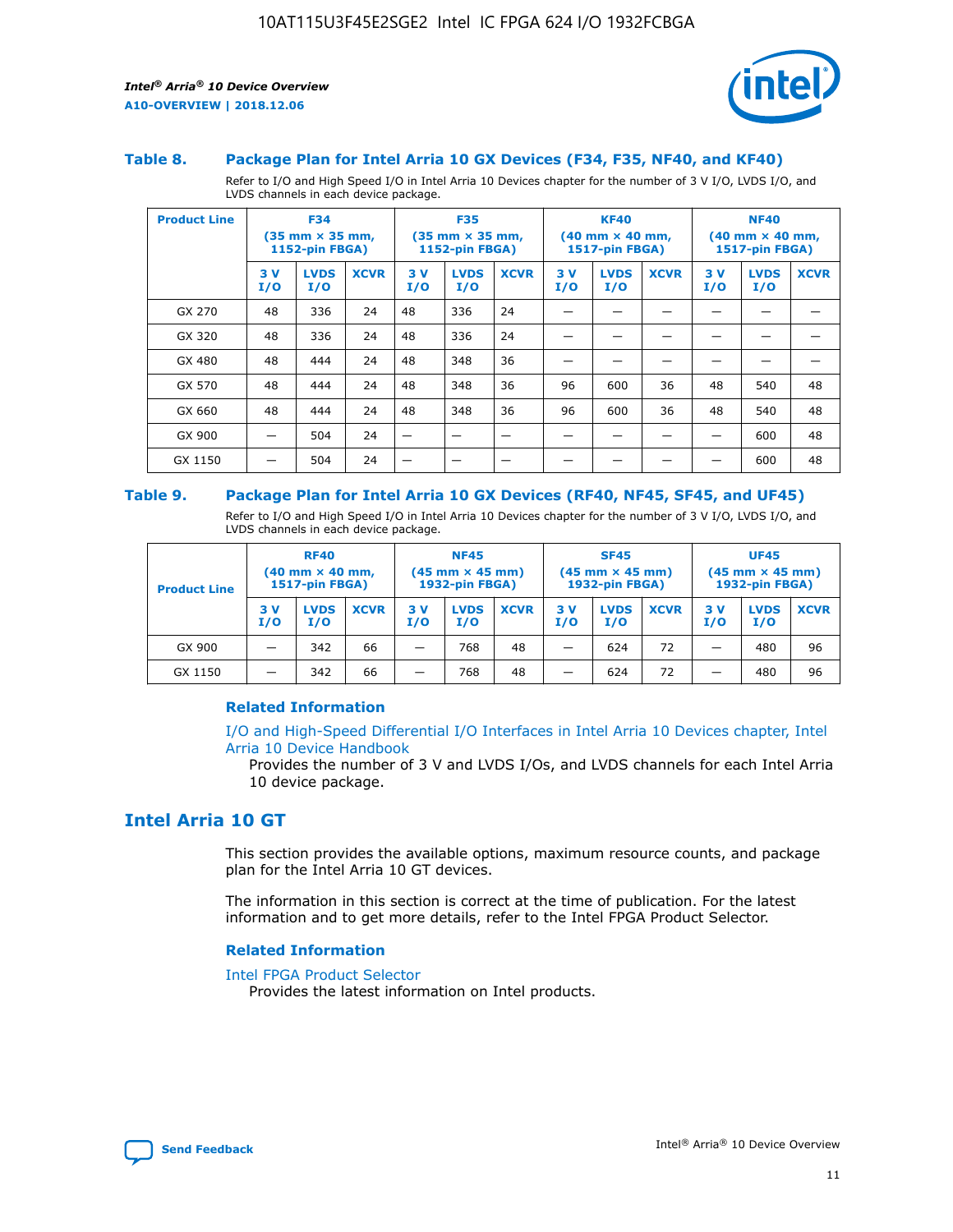

## **Available Options**

## **Figure 2. Sample Ordering Code and Available Options for Intel Arria 10 GT Devices**

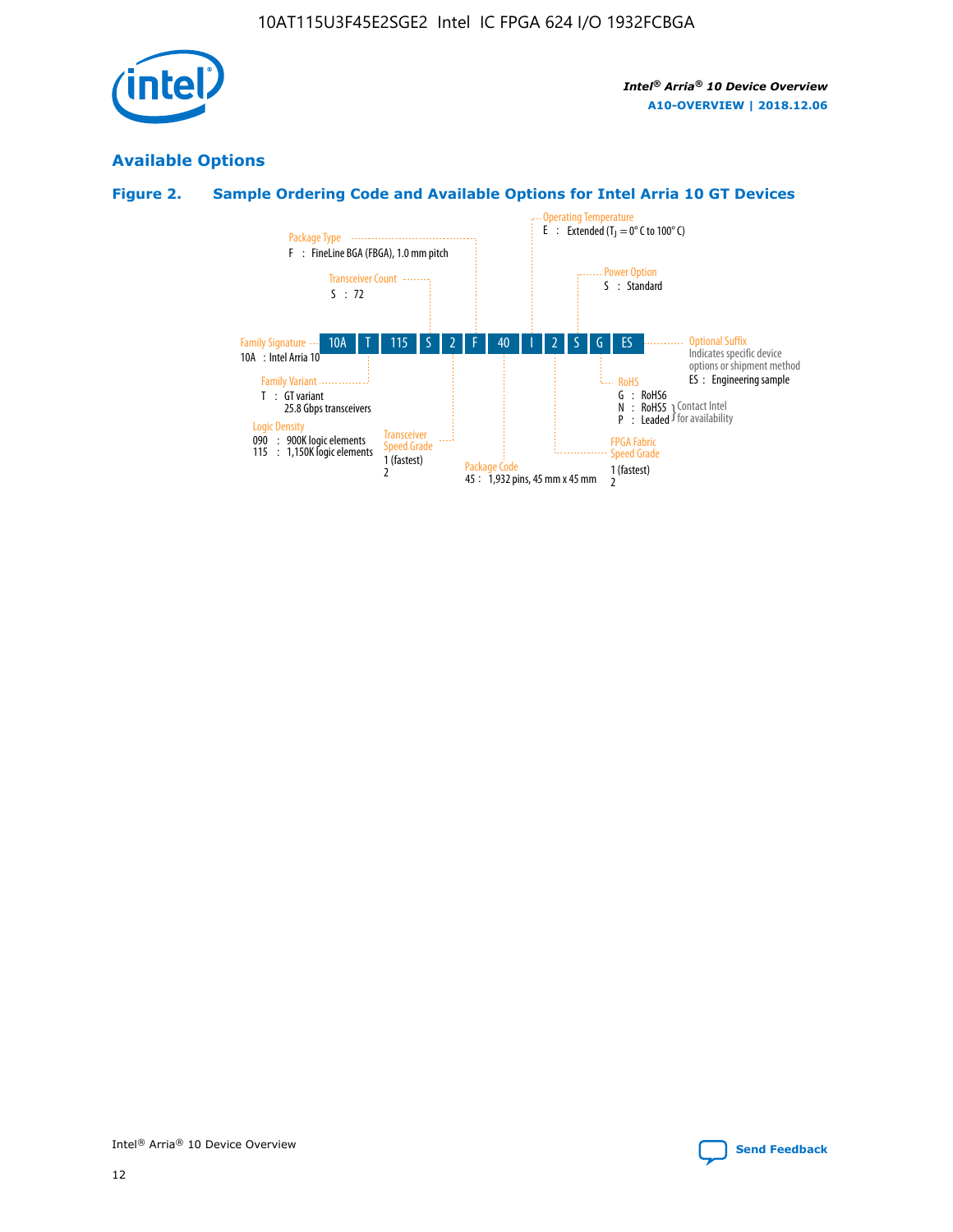

## **Maximum Resources**

#### **Table 10. Maximum Resource Counts for Intel Arria 10 GT Devices**

| <b>Resource</b>              |                      |                | <b>Product Line</b> |
|------------------------------|----------------------|----------------|---------------------|
|                              |                      | <b>GT 900</b>  | GT 1150             |
| Logic Elements (LE) (K)      |                      | 900            | 1,150               |
| <b>ALM</b>                   |                      | 339,620        | 427,200             |
| Register                     |                      | 1,358,480      | 1,708,800           |
| Memory (Kb)                  | M20K                 | 48,460         | 54,260              |
|                              | <b>MLAB</b>          | 9,386          | 12,984              |
| Variable-precision DSP Block |                      | 1,518          | 1,518               |
| 18 x 19 Multiplier           |                      | 3,036          | 3,036               |
| PLL                          | Fractional Synthesis | 32             | 32                  |
|                              | I/O                  | 16             | 16                  |
| Transceiver                  | 17.4 Gbps            | 72(5)          | 72(5)               |
|                              | 25.8 Gbps            | 6              | 6                   |
| GPIO <sup>(6)</sup>          |                      | 624            | 624                 |
| LVDS Pair $(7)$              |                      | 312            | 312                 |
| PCIe Hard IP Block           |                      | $\overline{4}$ | $\overline{4}$      |
| Hard Memory Controller       |                      | 16             | 16                  |

### **Related Information**

#### [Intel Arria 10 GT Channel Usage](https://www.intel.com/content/www/us/en/programmable/documentation/nik1398707230472.html#nik1398707008178)

Configuring GT/GX channels in Intel Arria 10 GT devices.

## **Package Plan**

#### **Table 11. Package Plan for Intel Arria 10 GT Devices**

Refer to I/O and High Speed I/O in Intel Arria 10 Devices chapter for the number of 3 V I/O, LVDS I/O, and LVDS channels in each device package.

| <b>Product Line</b> | <b>SF45</b><br>(45 mm × 45 mm, 1932-pin FBGA) |                 |             |  |  |  |  |
|---------------------|-----------------------------------------------|-----------------|-------------|--|--|--|--|
|                     | 3 V I/O                                       | <b>LVDS I/O</b> | <b>XCVR</b> |  |  |  |  |
| GT 900              |                                               | 624             | 72          |  |  |  |  |
| GT 1150             |                                               | 624             | 72          |  |  |  |  |

<sup>(7)</sup> Each LVDS I/O pair can be used as differential input or output.



 $(5)$  If all 6 GT channels are in use, 12 of the GX channels are not usable.

<sup>(6)</sup> The number of GPIOs does not include transceiver I/Os. In the Intel Quartus Prime software, the number of user I/Os includes transceiver I/Os.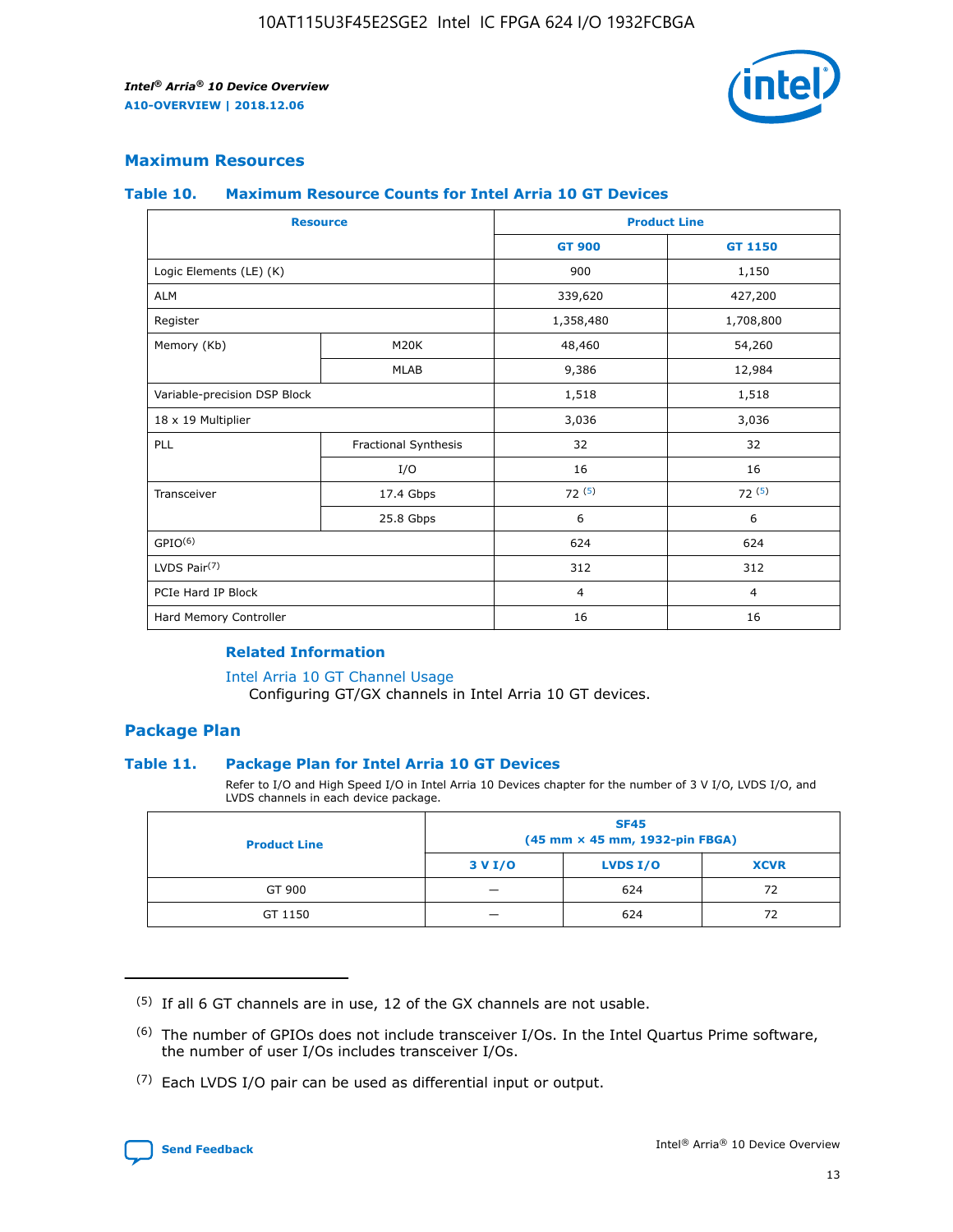

#### **Related Information**

[I/O and High-Speed Differential I/O Interfaces in Intel Arria 10 Devices chapter, Intel](https://www.intel.com/content/www/us/en/programmable/documentation/sam1403482614086.html#sam1403482030321) [Arria 10 Device Handbook](https://www.intel.com/content/www/us/en/programmable/documentation/sam1403482614086.html#sam1403482030321)

Provides the number of 3 V and LVDS I/Os, and LVDS channels for each Intel Arria 10 device package.

## **Intel Arria 10 SX**

This section provides the available options, maximum resource counts, and package plan for the Intel Arria 10 SX devices.

The information in this section is correct at the time of publication. For the latest information and to get more details, refer to the Intel FPGA Product Selector.

#### **Related Information**

[Intel FPGA Product Selector](http://www.altera.com/products/selector/psg-selector.html) Provides the latest information on Intel products.

#### **Available Options**

#### **Figure 3. Sample Ordering Code and Available Options for Intel Arria 10 SX Devices**



#### **Related Information**

[Transceiver Performance for Intel Arria 10 GX/SX Devices](https://www.intel.com/content/www/us/en/programmable/documentation/mcn1413182292568.html#mcn1413213965502) Provides more information about the transceiver speed grade.

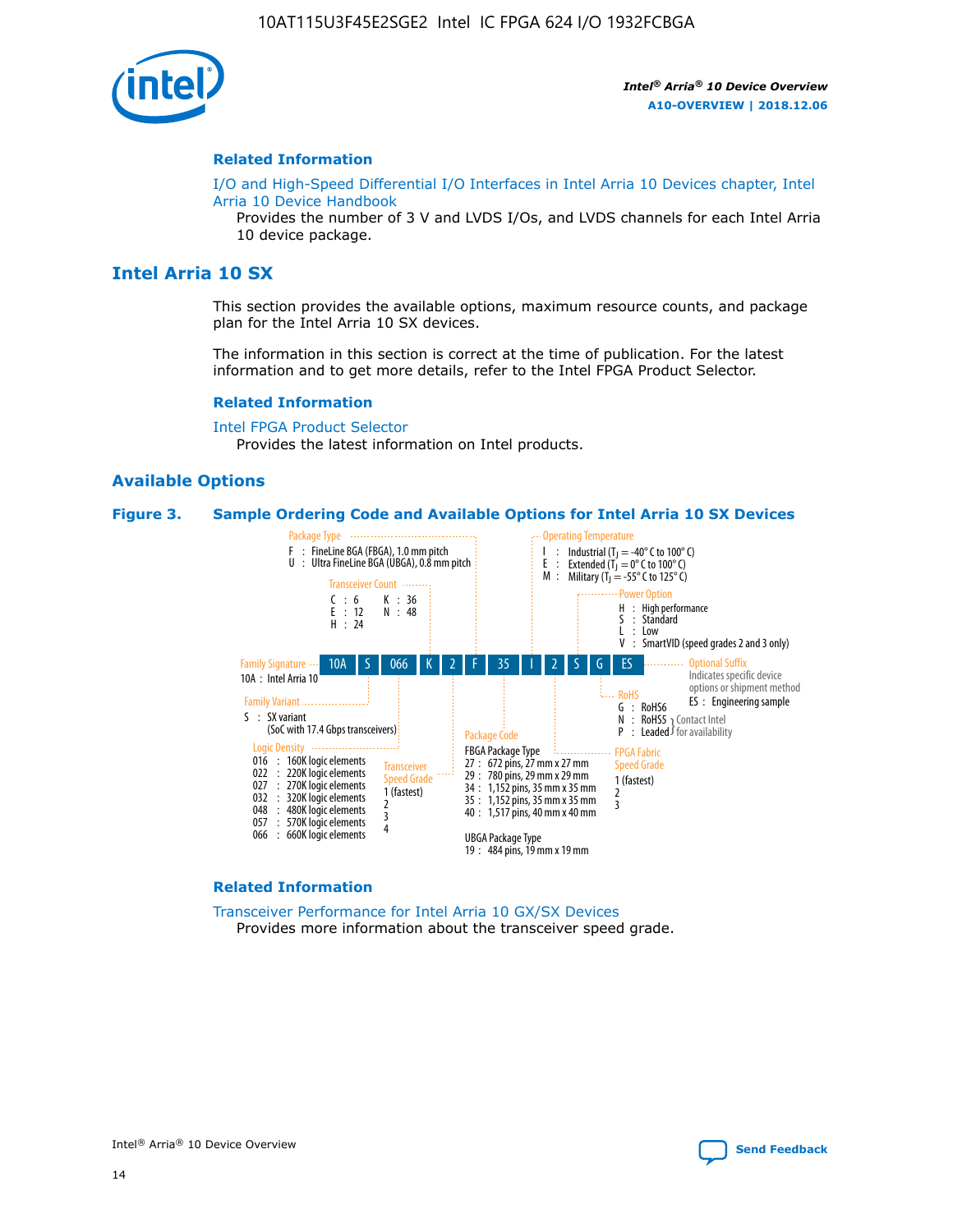

## **Maximum Resources**

#### **Table 12. Maximum Resource Counts for Intel Arria 10 SX Devices**

| <b>Resource</b>                   |                         |               |               |                | <b>Product Line</b> |                |                |                |
|-----------------------------------|-------------------------|---------------|---------------|----------------|---------------------|----------------|----------------|----------------|
|                                   |                         | <b>SX 160</b> | <b>SX 220</b> | <b>SX 270</b>  | <b>SX 320</b>       | <b>SX 480</b>  | <b>SX 570</b>  | <b>SX 660</b>  |
| Logic Elements (LE) (K)           |                         | 160           | 220           | 270            | 320                 | 480            | 570            | 660            |
| <b>ALM</b>                        |                         | 61,510        | 80,330        | 101,620        | 119,900             | 183,590        | 217,080        | 251,680        |
| Register                          |                         | 246,040       | 321,320       | 406,480        | 479,600             | 734,360        | 868,320        | 1,006,720      |
| Memory (Kb)                       | <b>M20K</b>             | 8,800         | 11,740        | 15,000         | 17,820              | 28,620         | 36,000         | 42,620         |
|                                   | <b>MLAB</b>             | 1,050         | 1,690         | 2,452          | 2,727               | 4,164          | 5,096          | 5,788          |
| Variable-precision DSP Block      |                         | 156           | 192           | 830            | 985                 | 1,368          | 1,523          | 1,687          |
| 18 x 19 Multiplier                |                         | 312           | 384           | 1,660          | 1,970               | 2,736          | 3,046          | 3,374          |
| <b>PLL</b>                        | Fractional<br>Synthesis | 6             | 6             | 8              | 8                   | 12             | 16             | 16             |
|                                   | I/O                     | 6             | 6             | 8              | 8                   | 12             | 16             | 16             |
| 17.4 Gbps Transceiver             |                         | 12            | 12            | 24             | 24                  | 36             | 48             | 48             |
| GPIO <sup>(8)</sup>               |                         | 288           | 288           | 384            | 384                 | 492            | 696            | 696            |
| LVDS Pair $(9)$                   |                         | 120           | 120           | 168            | 168                 | 174            | 324            | 324            |
|                                   | PCIe Hard IP Block      |               | $\mathbf{1}$  | $\overline{2}$ | $\overline{2}$      | $\overline{2}$ | $\overline{2}$ | $\overline{2}$ |
| Hard Memory Controller            |                         | 6             | 6             | 8              | 8                   | 12             | 16             | 16             |
| ARM Cortex-A9 MPCore<br>Processor |                         | Yes           | Yes           | Yes            | Yes                 | Yes            | Yes            | Yes            |

## **Package Plan**

#### **Table 13. Package Plan for Intel Arria 10 SX Devices (U19, F27, F29, and F34)**

Refer to I/O and High Speed I/O in Intel Arria 10 Devices chapter for the number of 3 V I/O, LVDS I/O, and LVDS channels in each device package.

| <b>Product Line</b> | U19<br>$(19 \text{ mm} \times 19 \text{ mm})$<br>484-pin UBGA) |                    |             | <b>F27</b><br>$(27 \text{ mm} \times 27 \text{ mm})$<br>672-pin FBGA) |                    | <b>F29</b><br>$(29 \text{ mm} \times 29 \text{ mm})$<br>780-pin FBGA) |            |                    | <b>F34</b><br>$(35 \text{ mm} \times 35 \text{ mm})$<br><b>1152-pin FBGA)</b> |           |                    |             |
|---------------------|----------------------------------------------------------------|--------------------|-------------|-----------------------------------------------------------------------|--------------------|-----------------------------------------------------------------------|------------|--------------------|-------------------------------------------------------------------------------|-----------|--------------------|-------------|
|                     | 3V<br>I/O                                                      | <b>LVDS</b><br>I/O | <b>XCVR</b> | 3V<br>I/O                                                             | <b>LVDS</b><br>I/O | <b>XCVR</b>                                                           | 3 V<br>I/O | <b>LVDS</b><br>I/O | <b>XCVR</b>                                                                   | 3V<br>I/O | <b>LVDS</b><br>I/O | <b>XCVR</b> |
| SX 160              | 48                                                             | 144                | 6           | 48                                                                    | 192                | 12                                                                    | 48         | 240                | 12                                                                            | –         |                    |             |
| SX 220              | 48                                                             | 144                | 6           | 48                                                                    | 192                | 12                                                                    | 48         | 240                | 12                                                                            |           |                    |             |
| SX 270              |                                                                |                    |             | 48                                                                    | 192                | 12                                                                    | 48         | 312                | 12                                                                            | 48        | 336                | 24          |
| SX 320              |                                                                |                    |             | 48                                                                    | 192                | 12                                                                    | 48         | 312                | 12                                                                            | 48        | 336                | 24          |
|                     | continued                                                      |                    |             |                                                                       |                    |                                                                       |            |                    |                                                                               |           |                    |             |

 $(8)$  The number of GPIOs does not include transceiver I/Os. In the Intel Quartus Prime software, the number of user I/Os includes transceiver I/Os.

 $(9)$  Each LVDS I/O pair can be used as differential input or output.

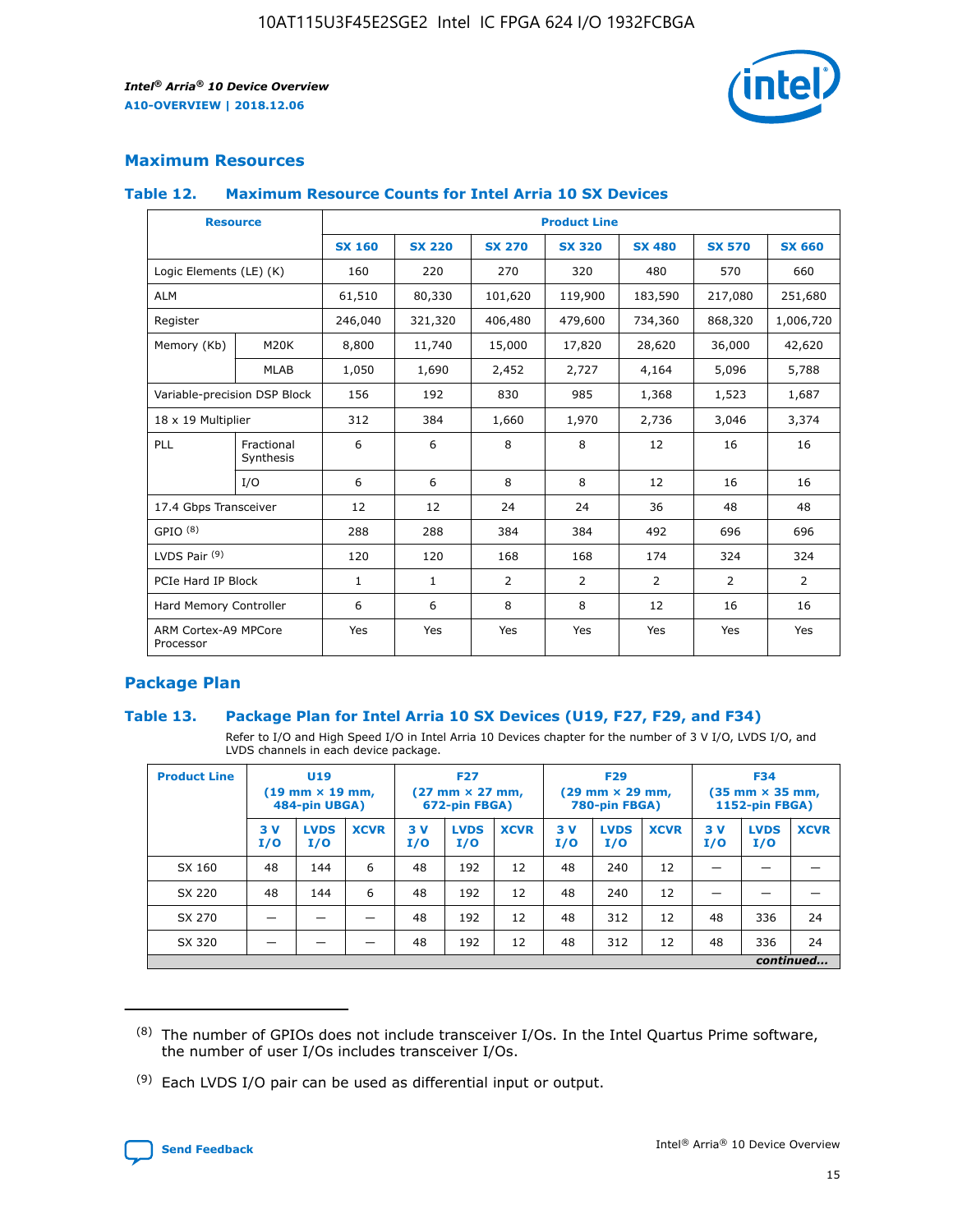

| <b>Product Line</b> | U <sub>19</sub><br>$(19 \text{ mm} \times 19 \text{ mm})$<br>484-pin UBGA) |                    | <b>F27</b><br>$(27 \text{ mm} \times 27 \text{ mm})$<br>672-pin FBGA) |           | <b>F29</b><br>$(29$ mm $\times$ 29 mm,<br>780-pin FBGA) |             |           | <b>F34</b><br>$(35$ mm $\times$ 35 mm,<br><b>1152-pin FBGA)</b> |             |            |                    |             |
|---------------------|----------------------------------------------------------------------------|--------------------|-----------------------------------------------------------------------|-----------|---------------------------------------------------------|-------------|-----------|-----------------------------------------------------------------|-------------|------------|--------------------|-------------|
|                     | 3 V<br>I/O                                                                 | <b>LVDS</b><br>I/O | <b>XCVR</b>                                                           | 3V<br>I/O | <b>LVDS</b><br>I/O                                      | <b>XCVR</b> | 3V<br>I/O | <b>LVDS</b><br>I/O                                              | <b>XCVR</b> | 3 V<br>I/O | <b>LVDS</b><br>I/O | <b>XCVR</b> |
| SX 480              |                                                                            |                    |                                                                       |           |                                                         |             | 48        | 312                                                             | 12          | 48         | 444                | 24          |
| SX 570              |                                                                            |                    |                                                                       |           |                                                         |             |           |                                                                 |             | 48         | 444                | 24          |
| SX 660              |                                                                            |                    |                                                                       |           |                                                         |             |           |                                                                 |             | 48         | 444                | 24          |

## **Table 14. Package Plan for Intel Arria 10 SX Devices (F35, KF40, and NF40)**

Refer to I/O and High Speed I/O in Intel Arria 10 Devices chapter for the number of 3 V I/O, LVDS I/O, and LVDS channels in each device package.

| <b>Product Line</b> | <b>F35</b><br>$(35 \text{ mm} \times 35 \text{ mm})$<br><b>1152-pin FBGA)</b> |          |             |         | <b>KF40</b><br>(40 mm × 40 mm,<br>1517-pin FBGA) |    | <b>NF40</b><br>$(40 \text{ mm} \times 40 \text{ mm})$<br>1517-pin FBGA) |          |             |  |
|---------------------|-------------------------------------------------------------------------------|----------|-------------|---------|--------------------------------------------------|----|-------------------------------------------------------------------------|----------|-------------|--|
|                     | 3 V I/O                                                                       | LVDS I/O | <b>XCVR</b> | 3 V I/O | <b>LVDS I/O</b><br><b>XCVR</b><br>3 V I/O        |    |                                                                         | LVDS I/O | <b>XCVR</b> |  |
| SX 270              | 48                                                                            | 336      | 24          |         |                                                  |    |                                                                         |          |             |  |
| SX 320              | 48                                                                            | 336      | 24          |         |                                                  |    |                                                                         |          |             |  |
| SX 480              | 48                                                                            | 348      | 36          |         |                                                  |    |                                                                         |          |             |  |
| SX 570              | 48                                                                            | 348      | 36          | 96      | 600                                              | 36 | 48                                                                      | 540      | 48          |  |
| SX 660              | 48                                                                            | 348      | 36          | 96      | 600                                              | 36 | 48                                                                      | 540      | 48          |  |

## **Related Information**

[I/O and High-Speed Differential I/O Interfaces in Intel Arria 10 Devices chapter, Intel](https://www.intel.com/content/www/us/en/programmable/documentation/sam1403482614086.html#sam1403482030321) [Arria 10 Device Handbook](https://www.intel.com/content/www/us/en/programmable/documentation/sam1403482614086.html#sam1403482030321)

Provides the number of 3 V and LVDS I/Os, and LVDS channels for each Intel Arria 10 device package.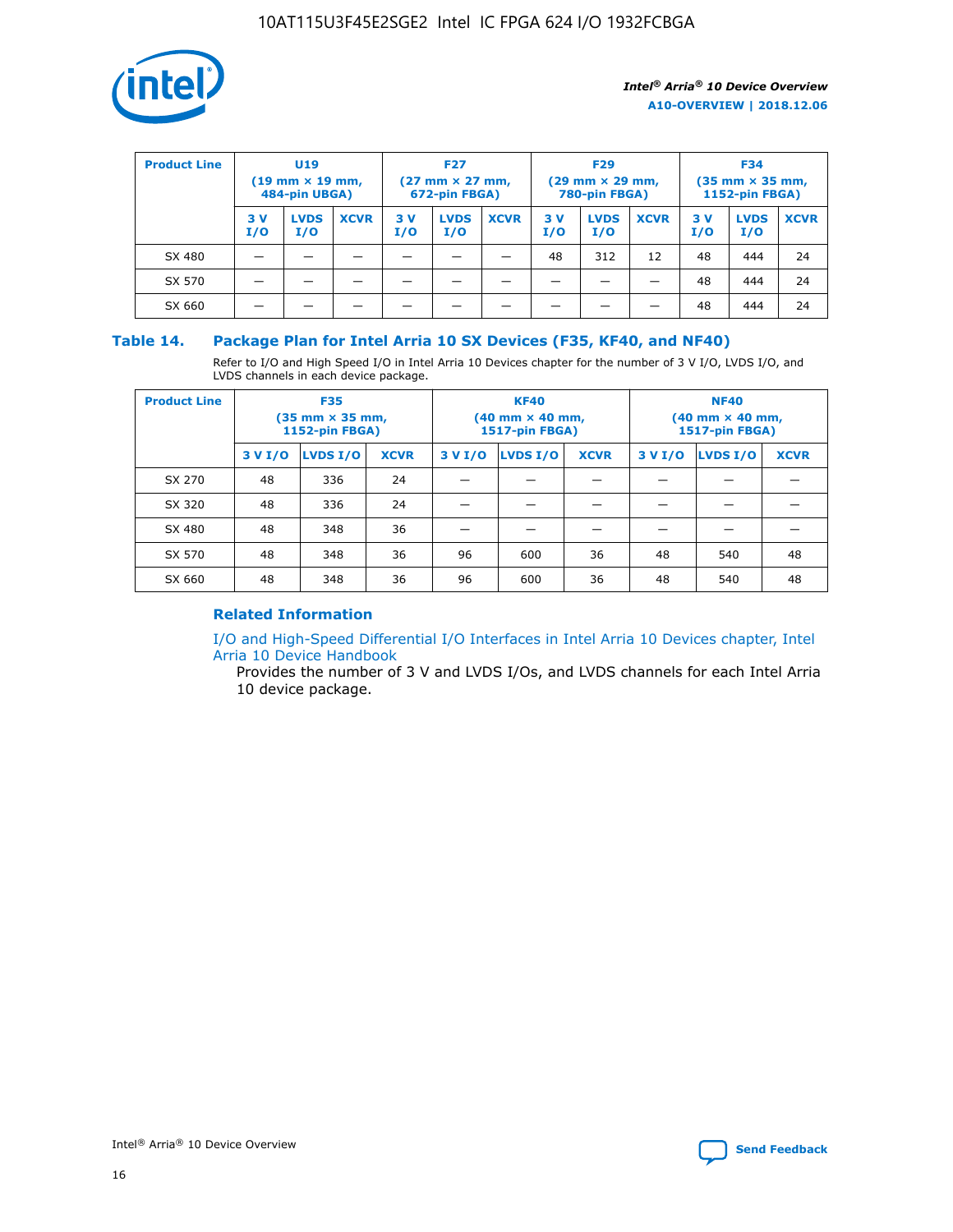

# **I/O Vertical Migration for Intel Arria 10 Devices**

#### **Figure 4. Migration Capability Across Intel Arria 10 Product Lines**

- The arrows indicate the migration paths. The devices included in each vertical migration path are shaded. Devices with fewer resources in the same path have lighter shades.
- To achieve the full I/O migration across product lines in the same migration path, restrict I/Os and transceivers usage to match the product line with the lowest I/O and transceiver counts.
- An LVDS I/O bank in the source device may be mapped to a 3 V I/O bank in the target device. To use memory interface clock frequency higher than 533 MHz, assign external memory interface pins only to banks that are LVDS I/O in both devices.
- There may be nominal 0.15 mm package height difference between some product lines in the same package type.
	- **Variant Product Line Package U19 F27 F29 F34 F35 KF40 NF40 RF40 NF45 SF45 UF45** Intel® Arria® 10 GX GX 160 GX 220 GX 270 GX 320 GX 480 GX 570 GX 660 GX 900 GX 1150 Intel Arria 10 GT GT 900 GT 1150 Intel Arria 10 SX SX 160 SX 220 SX 270 SX 320 SX 480 SX 570 SX 660
- Some migration paths are not shown in the Intel Quartus Prime software **Pin Migration View**.

*Note:* To verify the pin migration compatibility, use the **Pin Migration View** window in the Intel Quartus Prime software Pin Planner.

# **Adaptive Logic Module**

Intel Arria 10 devices use a 20 nm ALM as the basic building block of the logic fabric.

The ALM architecture is the same as the previous generation FPGAs, allowing for efficient implementation of logic functions and easy conversion of IP between the device generations.

The ALM, as shown in following figure, uses an 8-input fracturable look-up table (LUT) with four dedicated registers to help improve timing closure in register-rich designs and achieve an even higher design packing capability than the traditional two-register per LUT architecture.

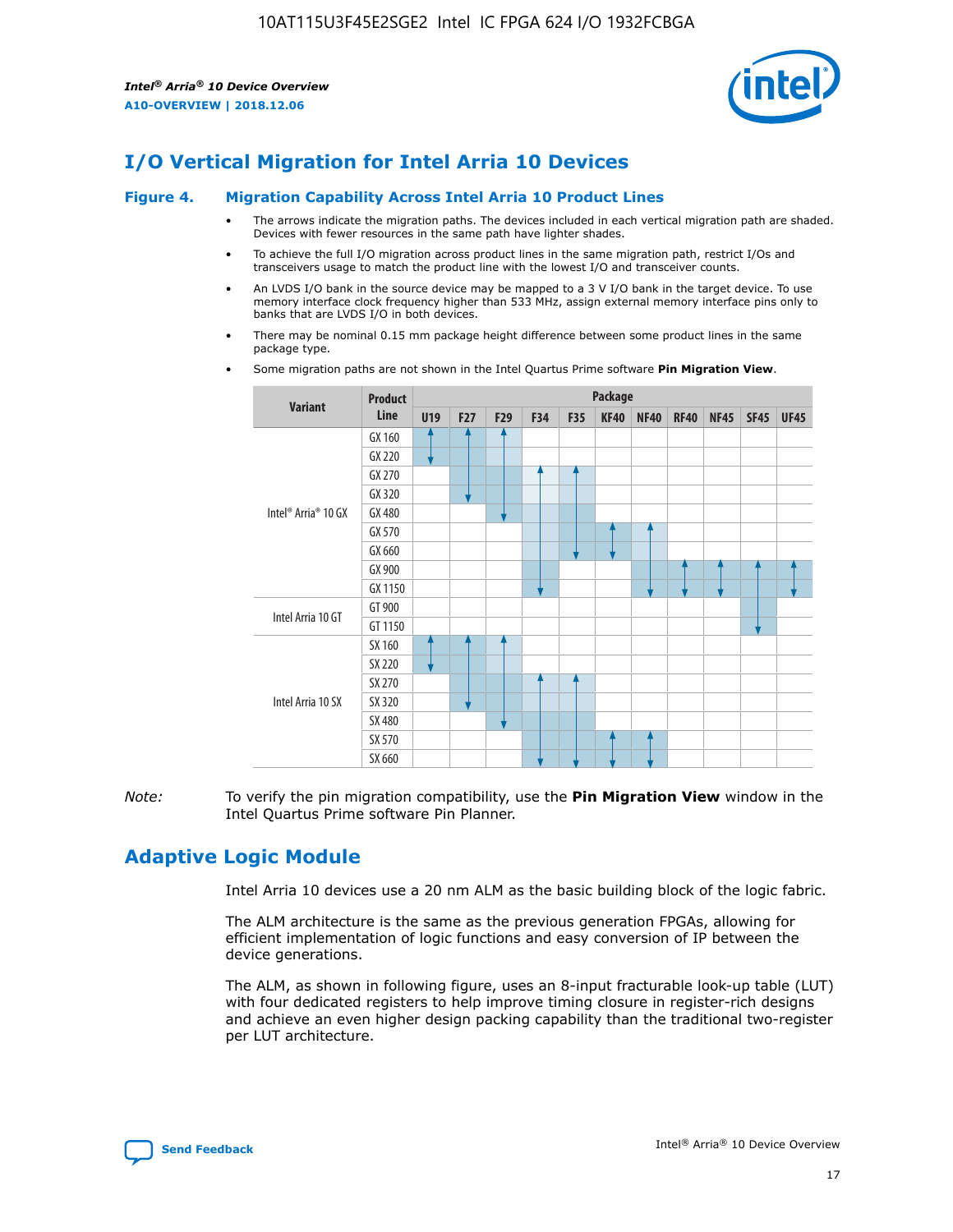

**Figure 5. ALM for Intel Arria 10 Devices**



The Intel Quartus Prime software optimizes your design according to the ALM logic structure and automatically maps legacy designs into the Intel Arria 10 ALM architecture.

# **Variable-Precision DSP Block**

The Intel Arria 10 variable precision DSP blocks support fixed-point arithmetic and floating-point arithmetic.

Features for fixed-point arithmetic:

- High-performance, power-optimized, and fully registered multiplication operations
- 18-bit and 27-bit word lengths
- Two 18 x 19 multipliers or one 27 x 27 multiplier per DSP block
- Built-in addition, subtraction, and 64-bit double accumulation register to combine multiplication results
- Cascading 19-bit or 27-bit when pre-adder is disabled and cascading 18-bit when pre-adder is used to form the tap-delay line for filtering applications
- Cascading 64-bit output bus to propagate output results from one block to the next block without external logic support
- Hard pre-adder supported in 19-bit and 27-bit modes for symmetric filters
- Internal coefficient register bank in both 18-bit and 27-bit modes for filter implementation
- 18-bit and 27-bit systolic finite impulse response (FIR) filters with distributed output adder
- Biased rounding support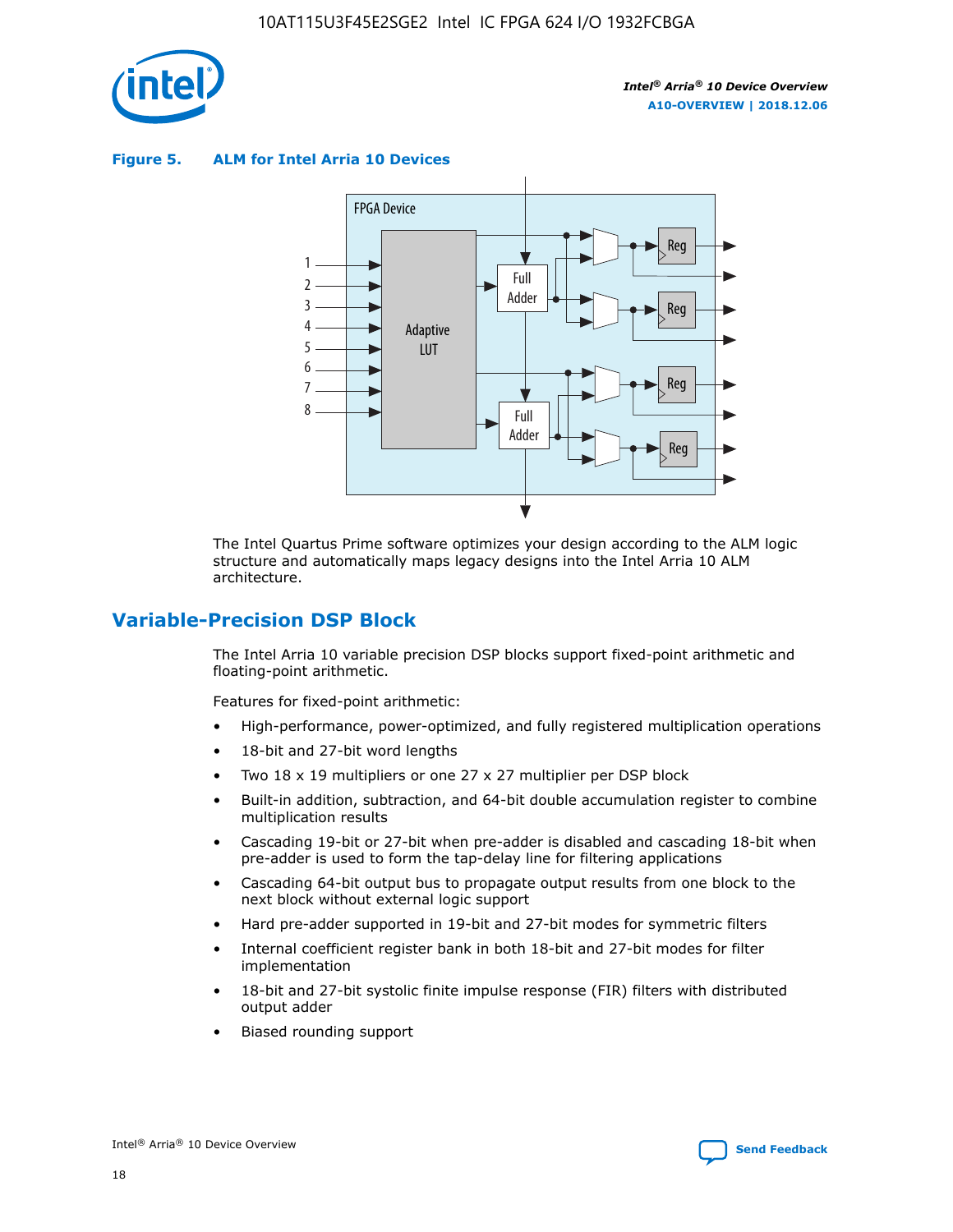

Features for floating-point arithmetic:

- A completely hardened architecture that supports multiplication, addition, subtraction, multiply-add, and multiply-subtract
- Multiplication with accumulation capability and a dynamic accumulator reset control
- Multiplication with cascade summation capability
- Multiplication with cascade subtraction capability
- Complex multiplication
- Direct vector dot product
- Systolic FIR filter

#### **Table 15. Variable-Precision DSP Block Configurations for Intel Arria 10 Devices**

| <b>Usage Example</b>                                       | <b>Multiplier Size (Bit)</b>    | <b>DSP Block Resources</b> |
|------------------------------------------------------------|---------------------------------|----------------------------|
| Medium precision fixed point                               | Two 18 x 19                     |                            |
| High precision fixed or Single precision<br>floating point | One 27 x 27                     |                            |
| Fixed point FFTs                                           | One 19 x 36 with external adder |                            |
| Very high precision fixed point                            | One 36 x 36 with external adder |                            |
| Double precision floating point                            | One 54 x 54 with external adder | 4                          |

#### **Table 16. Resources for Fixed-Point Arithmetic in Intel Arria 10 Devices**

The table lists the variable-precision DSP resources by bit precision for each Intel Arria 10 device.

| <b>Variant</b>  | <b>Product Line</b> | <b>Variable-</b><br>precision<br><b>DSP Block</b> | <b>Independent Input and Output</b><br><b>Multiplications Operator</b> |                                     | 18 x 19<br><b>Multiplier</b><br><b>Adder Sum</b> | $18 \times 18$<br><b>Multiplier</b><br><b>Adder</b> |
|-----------------|---------------------|---------------------------------------------------|------------------------------------------------------------------------|-------------------------------------|--------------------------------------------------|-----------------------------------------------------|
|                 |                     |                                                   | 18 x 19<br><b>Multiplier</b>                                           | $27 \times 27$<br><b>Multiplier</b> | <b>Mode</b>                                      | <b>Summed with</b><br>36 bit Input                  |
| AIntel Arria 10 | GX 160              | 156                                               | 312                                                                    | 156                                 | 156                                              | 156                                                 |
| GX              | GX 220              | 192                                               | 384                                                                    | 192                                 | 192                                              | 192                                                 |
|                 | GX 270              | 830                                               | 1,660                                                                  | 830                                 | 830                                              | 830                                                 |
|                 | GX 320              | 984                                               | 1,968                                                                  | 984                                 | 984                                              | 984                                                 |
|                 | GX 480              | 1,368                                             | 2,736                                                                  | 1,368                               | 1,368                                            | 1,368                                               |
|                 | GX 570              | 1,523                                             | 3,046                                                                  | 1,523                               | 1,523                                            | 1,523                                               |
|                 | GX 660              | 1,687                                             | 3,374                                                                  | 1,687                               | 1,687                                            | 1,687                                               |
|                 | GX 900              | 1,518                                             | 3,036                                                                  | 1,518                               | 1,518                                            | 1,518                                               |
|                 | GX 1150             | 1,518                                             | 3,036                                                                  | 1,518                               | 1,518                                            | 1,518                                               |
| Intel Arria 10  | GT 900              | 1,518                                             | 3,036                                                                  | 1,518                               | 1,518                                            | 1,518                                               |
| GT              | GT 1150             | 1,518                                             | 3,036                                                                  | 1,518                               | 1,518                                            | 1,518                                               |
| Intel Arria 10  | SX 160              | 156                                               | 312                                                                    | 156                                 | 156                                              | 156                                                 |
| <b>SX</b>       | SX 220              | 192                                               | 384                                                                    | 192                                 | 192                                              | 192                                                 |
|                 | SX 270              | 830                                               | 1,660                                                                  | 830                                 | 830                                              | 830                                                 |
|                 |                     |                                                   |                                                                        |                                     |                                                  | continued                                           |

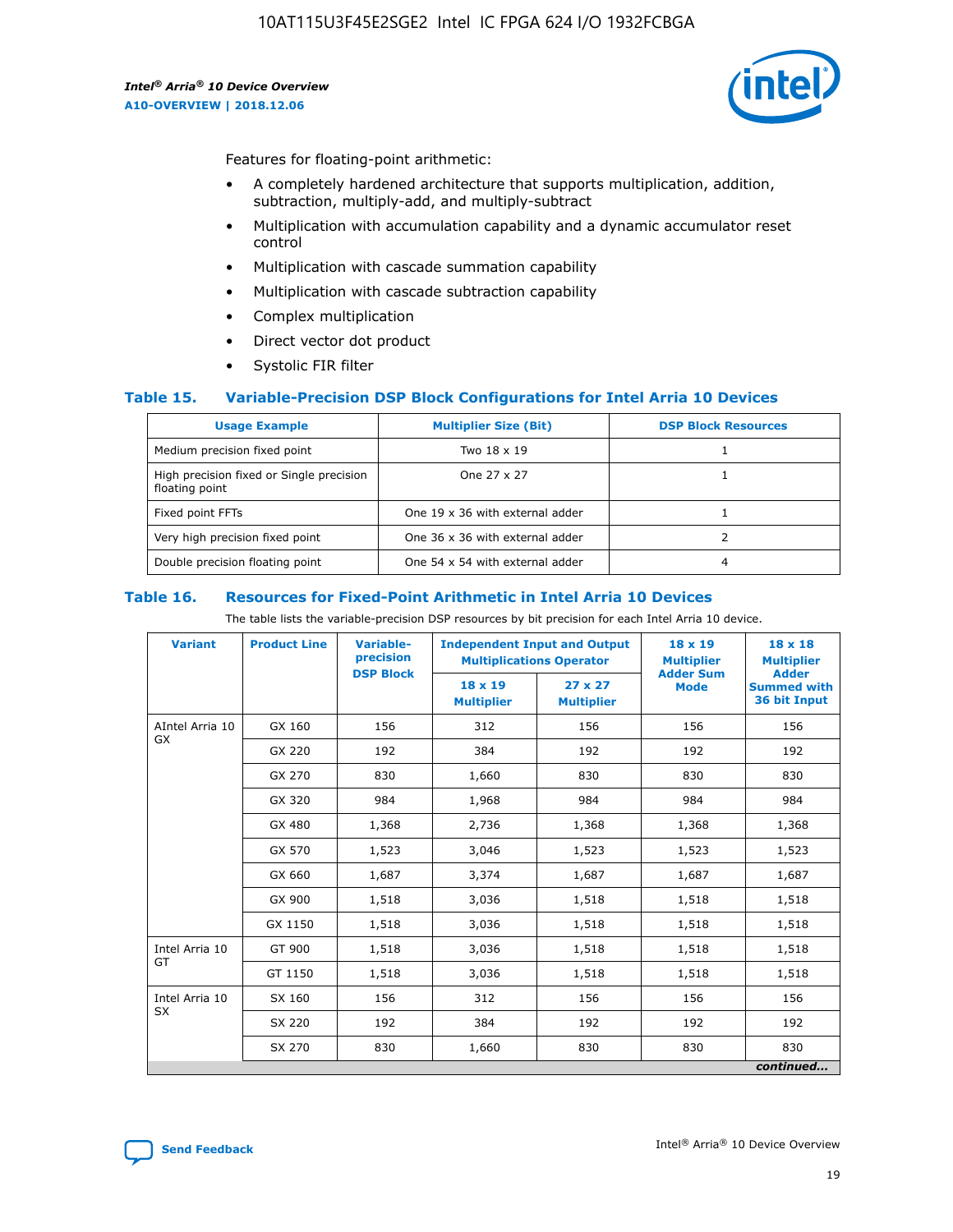

| <b>Variant</b> | <b>Product Line</b> | <b>Variable-</b><br>precision | <b>Independent Input and Output</b><br><b>Multiplications Operator</b> |                                     | $18 \times 19$<br><b>Multiplier</b> | $18 \times 18$<br><b>Multiplier</b>                |
|----------------|---------------------|-------------------------------|------------------------------------------------------------------------|-------------------------------------|-------------------------------------|----------------------------------------------------|
|                |                     | <b>DSP Block</b>              | $18 \times 19$<br><b>Multiplier</b>                                    | $27 \times 27$<br><b>Multiplier</b> | <b>Adder Sum</b><br><b>Mode</b>     | <b>Adder</b><br><b>Summed with</b><br>36 bit Input |
|                | SX 320              | 984                           | 1,968                                                                  | 984                                 | 984                                 | 984                                                |
|                | SX 480              | 1,368                         | 2,736                                                                  | 1,368                               | 1,368                               | 1,368                                              |
|                | SX 570              | 1,523                         | 3,046                                                                  | 1,523                               | 1,523                               | 1,523                                              |
|                | SX 660              | 1,687                         | 3,374                                                                  | 1,687                               | 1,687                               | 1,687                                              |

## **Table 17. Resources for Floating-Point Arithmetic in Intel Arria 10 Devices**

The table lists the variable-precision DSP resources by bit precision for each Intel Arria 10 device.

| <b>Variant</b> | <b>Product Line</b> | <b>Variable-</b><br>precision<br><b>DSP Block</b> | <b>Single</b><br><b>Precision</b><br><b>Floating-Point</b><br><b>Multiplication</b><br><b>Mode</b> | <b>Single-Precision</b><br><b>Floating-Point</b><br><b>Adder Mode</b> | Single-<br><b>Precision</b><br><b>Floating-Point</b><br><b>Multiply</b><br><b>Accumulate</b><br><b>Mode</b> | <b>Peak</b><br><b>Giga Floating-</b><br><b>Point</b><br><b>Operations</b><br>per Second<br>(GFLOPs) |
|----------------|---------------------|---------------------------------------------------|----------------------------------------------------------------------------------------------------|-----------------------------------------------------------------------|-------------------------------------------------------------------------------------------------------------|-----------------------------------------------------------------------------------------------------|
| Intel Arria 10 | GX 160              | 156                                               | 156                                                                                                | 156                                                                   | 156                                                                                                         | 140                                                                                                 |
| <b>GX</b>      | GX 220              | 192                                               | 192                                                                                                | 192                                                                   | 192                                                                                                         | 173                                                                                                 |
|                | GX 270              | 830                                               | 830                                                                                                | 830                                                                   | 830                                                                                                         | 747                                                                                                 |
|                | GX 320              | 984                                               | 984                                                                                                | 984                                                                   | 984                                                                                                         | 886                                                                                                 |
|                | GX 480              | 1,369                                             | 1,368                                                                                              | 1,368                                                                 | 1,368                                                                                                       | 1,231                                                                                               |
|                | GX 570              | 1,523                                             | 1,523                                                                                              | 1,523                                                                 | 1,523                                                                                                       | 1,371                                                                                               |
|                | GX 660              | 1,687                                             | 1,687                                                                                              | 1,687                                                                 | 1,687                                                                                                       | 1,518                                                                                               |
|                | GX 900              | 1,518                                             | 1,518                                                                                              | 1,518                                                                 | 1,518                                                                                                       | 1,366                                                                                               |
|                | GX 1150             | 1,518                                             | 1,518                                                                                              | 1,518                                                                 | 1,518                                                                                                       | 1,366                                                                                               |
| Intel Arria 10 | GT 900              | 1,518                                             | 1,518                                                                                              | 1,518                                                                 | 1,518                                                                                                       | 1,366                                                                                               |
| GT             | GT 1150             | 1,518                                             | 1,518                                                                                              | 1,518                                                                 | 1,518                                                                                                       | 1,366                                                                                               |
| Intel Arria 10 | SX 160              | 156                                               | 156                                                                                                | 156                                                                   | 156                                                                                                         | 140                                                                                                 |
| SX             | SX 220              | 192                                               | 192                                                                                                | 192                                                                   | 192                                                                                                         | 173                                                                                                 |
|                | SX 270              | 830                                               | 830                                                                                                | 830                                                                   | 830                                                                                                         | 747                                                                                                 |
|                | SX 320              | 984                                               | 984                                                                                                | 984                                                                   | 984                                                                                                         | 886                                                                                                 |
|                | SX 480              | 1,369                                             | 1,368                                                                                              | 1,368                                                                 | 1,368                                                                                                       | 1,231                                                                                               |
|                | SX 570              | 1,523                                             | 1,523                                                                                              | 1,523                                                                 | 1,523                                                                                                       | 1,371                                                                                               |
|                | SX 660              | 1,687                                             | 1,687                                                                                              | 1,687                                                                 | 1,687                                                                                                       | 1,518                                                                                               |

# **Embedded Memory Blocks**

The embedded memory blocks in the devices are flexible and designed to provide an optimal amount of small- and large-sized memory arrays to fit your design requirements.

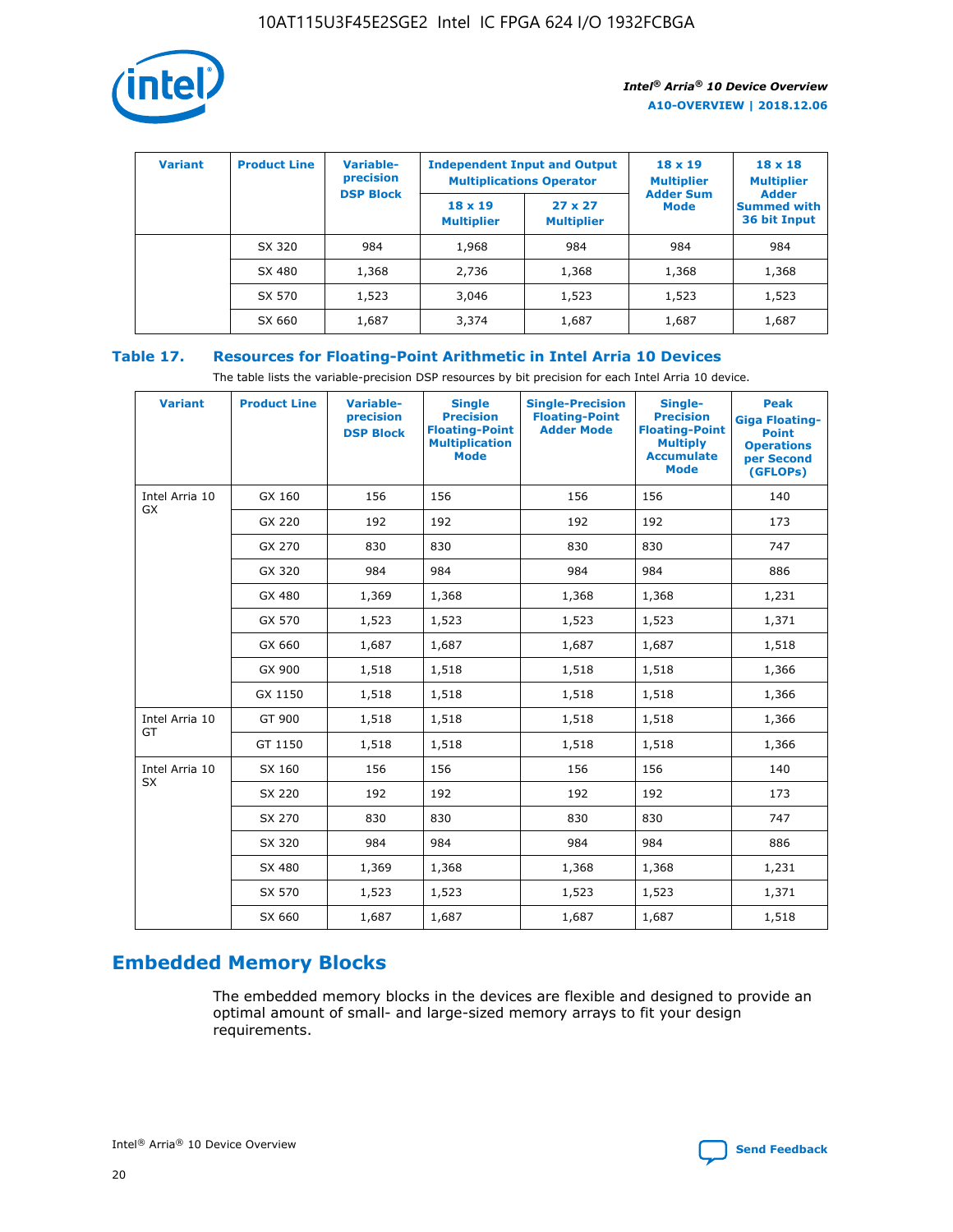

# **Types of Embedded Memory**

The Intel Arria 10 devices contain two types of memory blocks:

- 20 Kb M20K blocks—blocks of dedicated memory resources. The M20K blocks are ideal for larger memory arrays while still providing a large number of independent ports.
- 640 bit memory logic array blocks (MLABs)—enhanced memory blocks that are configured from dual-purpose logic array blocks (LABs). The MLABs are ideal for wide and shallow memory arrays. The MLABs are optimized for implementation of shift registers for digital signal processing (DSP) applications, wide and shallow FIFO buffers, and filter delay lines. Each MLAB is made up of ten adaptive logic modules (ALMs). In the Intel Arria 10 devices, you can configure these ALMs as ten 32 x 2 blocks, giving you one 32 x 20 simple dual-port SRAM block per MLAB.

# **Embedded Memory Capacity in Intel Arria 10 Devices**

|                   | <b>Product</b> |              | <b>M20K</b>         | <b>MLAB</b>  |                     | <b>Total RAM Bit</b> |
|-------------------|----------------|--------------|---------------------|--------------|---------------------|----------------------|
| <b>Variant</b>    | Line           | <b>Block</b> | <b>RAM Bit (Kb)</b> | <b>Block</b> | <b>RAM Bit (Kb)</b> | (Kb)                 |
| Intel Arria 10 GX | GX 160         | 440          | 8,800               | 1,680        | 1,050               | 9,850                |
|                   | GX 220         | 587          | 11,740              | 2,703        | 1,690               | 13,430               |
|                   | GX 270         | 750          | 15,000              | 3,922        | 2,452               | 17,452               |
|                   | GX 320         | 891          | 17,820              | 4,363        | 2,727               | 20,547               |
|                   | GX 480         | 1,431        | 28,620              | 6,662        | 4,164               | 32,784               |
|                   | GX 570         | 1,800        | 36,000              | 8,153        | 5,096               | 41,096               |
|                   | GX 660         | 2,131        | 42,620              | 9,260        | 5,788               | 48,408               |
|                   | GX 900         | 2,423        | 48,460              | 15,017       | 9,386               | 57,846               |
|                   | GX 1150        | 2,713        | 54,260              | 20,774       | 12,984              | 67,244               |
| Intel Arria 10 GT | GT 900         | 2,423        | 48,460              | 15,017       | 9,386               | 57,846               |
|                   | GT 1150        | 2,713        | 54,260              | 20,774       | 12,984              | 67,244               |
| Intel Arria 10 SX | SX 160         | 440          | 8,800               | 1,680        | 1,050               | 9,850                |
|                   | SX 220         | 587          | 11,740              | 2,703        | 1,690               | 13,430               |
|                   | SX 270         | 750          | 15,000              | 3,922        | 2,452               | 17,452               |
|                   | SX 320         | 891          | 17,820              | 4,363        | 2,727               | 20,547               |
|                   | SX 480         | 1,431        | 28,620              | 6,662        | 4,164               | 32,784               |
|                   | SX 570         | 1,800        | 36,000              | 8,153        | 5,096               | 41,096               |
|                   | SX 660         | 2,131        | 42,620              | 9,260        | 5,788               | 48,408               |

#### **Table 18. Embedded Memory Capacity and Distribution in Intel Arria 10 Devices**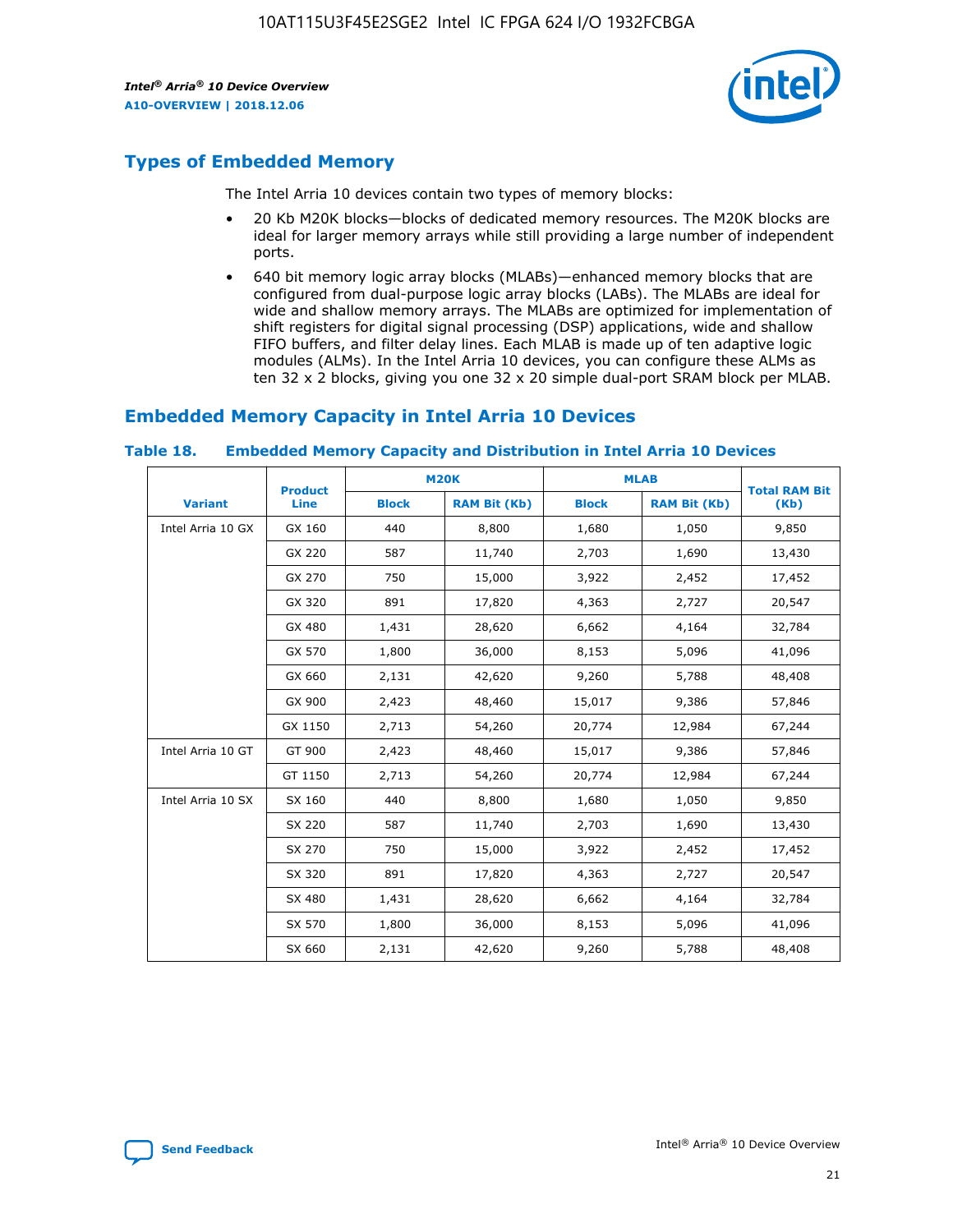

# **Embedded Memory Configurations for Single-port Mode**

#### **Table 19. Single-port Embedded Memory Configurations for Intel Arria 10 Devices**

This table lists the maximum configurations supported for single-port RAM and ROM modes.

| <b>Memory Block</b> | Depth (bits) | <b>Programmable Width</b> |
|---------------------|--------------|---------------------------|
| MLAB                | 32           | x16, x18, or x20          |
|                     | 64(10)       | x8, x9, x10               |
| M20K                | 512          | x40, x32                  |
|                     | 1K           | x20, x16                  |
|                     | 2K           | x10, x8                   |
|                     | 4K           | x5, x4                    |
|                     | 8K           | x2                        |
|                     | 16K          | x1                        |

# **Clock Networks and PLL Clock Sources**

The clock network architecture is based on Intel's global, regional, and peripheral clock structure. This clock structure is supported by dedicated clock input pins, fractional clock synthesis PLLs, and integer I/O PLLs.

## **Clock Networks**

The Intel Arria 10 core clock networks are capable of up to 800 MHz fabric operation across the full industrial temperature range. For the external memory interface, the clock network supports the hard memory controller with speeds up to 2,400 Mbps in a quarter-rate transfer.

To reduce power consumption, the Intel Quartus Prime software identifies all unused sections of the clock network and powers them down.

## **Fractional Synthesis and I/O PLLs**

Intel Arria 10 devices contain up to 32 fractional synthesis PLLs and up to 16 I/O PLLs that are available for both specific and general purpose uses in the core:

- Fractional synthesis PLLs—located in the column adjacent to the transceiver blocks
- I/O PLLs—located in each bank of the 48 I/Os

## **Fractional Synthesis PLLs**

You can use the fractional synthesis PLLs to:

- Reduce the number of oscillators that are required on your board
- Reduce the number of clock pins that are used in the device by synthesizing multiple clock frequencies from a single reference clock source

<sup>(10)</sup> Supported through software emulation and consumes additional MLAB blocks.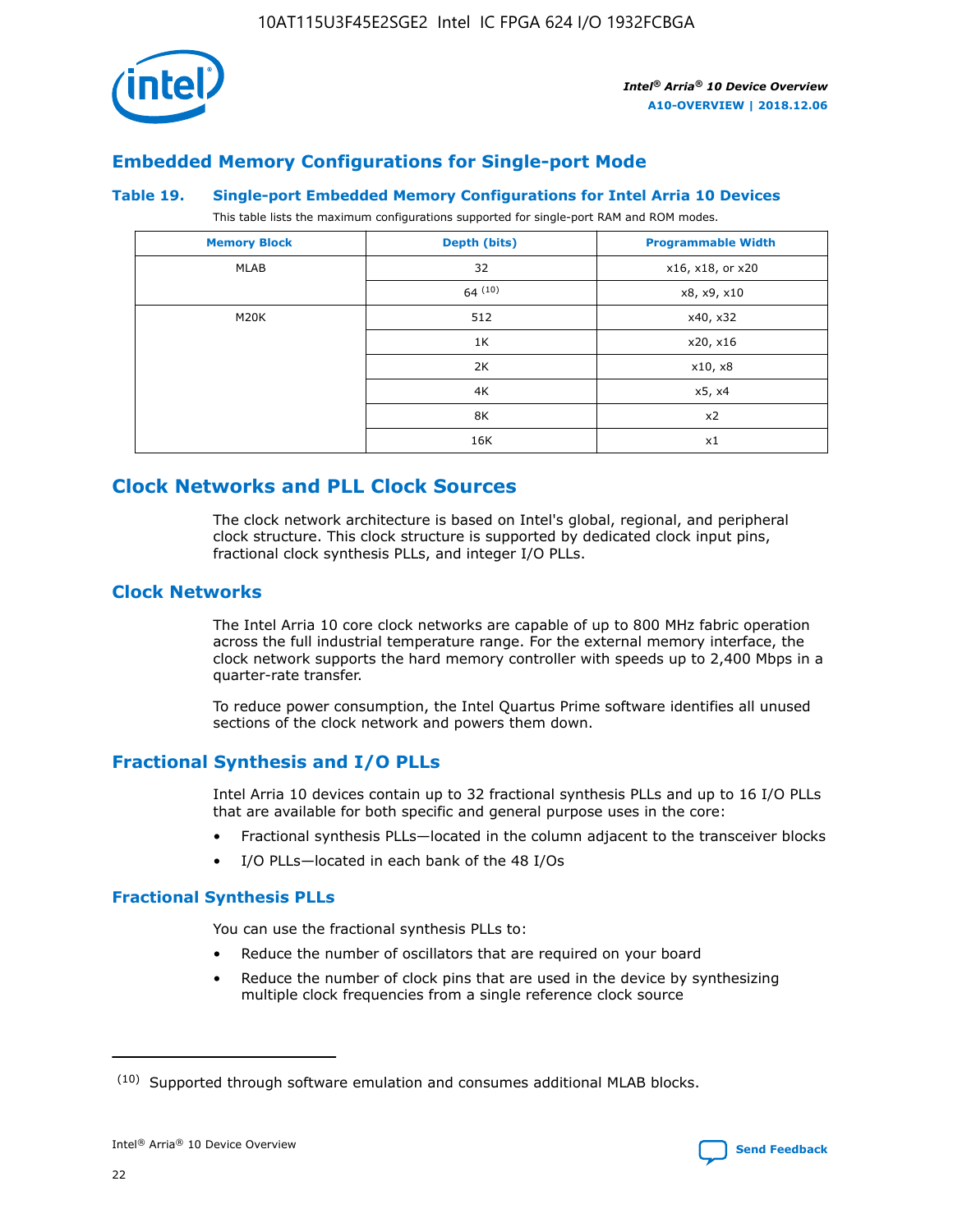

The fractional synthesis PLLs support the following features:

- Reference clock frequency synthesis for transceiver CMU and Advanced Transmit (ATX) PLLs
- Clock network delay compensation
- Zero-delay buffering
- Direct transmit clocking for transceivers
- Independently configurable into two modes:
	- Conventional integer mode equivalent to the general purpose PLL
	- Enhanced fractional mode with third order delta-sigma modulation
- PLL cascading

## **I/O PLLs**

The integer mode I/O PLLs are located in each bank of 48 I/Os. You can use the I/O PLLs to simplify the design of external memory and high-speed LVDS interfaces.

In each I/O bank, the I/O PLLs are adjacent to the hard memory controllers and LVDS SERDES. Because these PLLs are tightly coupled with the I/Os that need to use them, it makes it easier to close timing.

You can use the I/O PLLs for general purpose applications in the core such as clock network delay compensation and zero-delay buffering.

Intel Arria 10 devices support PLL-to-PLL cascading.

# **FPGA General Purpose I/O**

Intel Arria 10 devices offer highly configurable GPIOs. Each I/O bank contains 48 general purpose I/Os and a high-efficiency hard memory controller.

The following list describes the features of the GPIOs:

- Consist of 3 V I/Os for high-voltage application and LVDS I/Os for differential signaling
	- Up to two 3 V I/O banks, available in some devices, that support up to 3 V I/O standards
	- LVDS I/O banks that support up to 1.8 V I/O standards
- Support a wide range of single-ended and differential I/O interfaces
- LVDS speeds up to 1.6 Gbps
- Each LVDS pair of pins has differential input and output buffers, allowing you to configure the LVDS direction for each pair.
- Programmable bus hold and weak pull-up
- Programmable differential output voltage  $(V_{OD})$  and programmable pre-emphasis

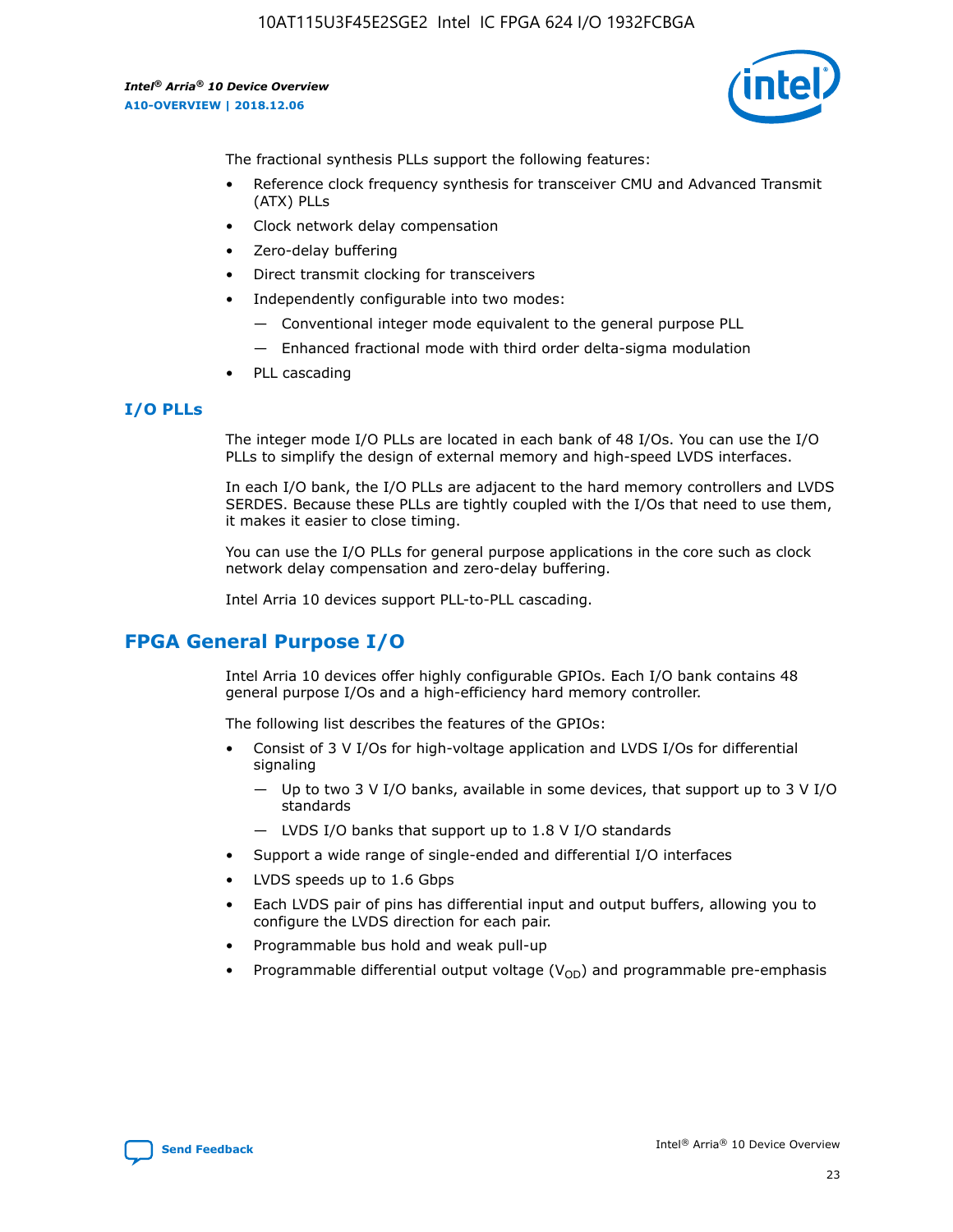

- Series (R<sub>S</sub>) and parallel (R<sub>T</sub>) on-chip termination (OCT) for all I/O banks with OCT calibration to limit the termination impedance variation
- On-chip dynamic termination that has the ability to swap between series and parallel termination, depending on whether there is read or write on a common bus for signal integrity
- Easy timing closure support using the hard read FIFO in the input register path, and delay-locked loop (DLL) delay chain with fine and coarse architecture

# **External Memory Interface**

Intel Arria 10 devices offer massive external memory bandwidth, with up to seven 32 bit DDR4 memory interfaces running at up to 2,400 Mbps. This bandwidth provides additional ease of design, lower power, and resource efficiencies of hardened highperformance memory controllers.

The memory interface within Intel Arria 10 FPGAs and SoCs delivers the highest performance and ease of use. You can configure up to a maximum width of 144 bits when using the hard or soft memory controllers. If required, you can bypass the hard memory controller and use a soft controller implemented in the user logic.

Each I/O contains a hardened DDR read/write path (PHY) capable of performing key memory interface functionality such as read/write leveling, FIFO buffering to lower latency and improve margin, timing calibration, and on-chip termination.

The timing calibration is aided by the inclusion of hard microcontrollers based on Intel's Nios® II technology, specifically tailored to control the calibration of multiple memory interfaces. This calibration allows the Intel Arria 10 device to compensate for any changes in process, voltage, or temperature either within the Intel Arria 10 device itself, or within the external memory device. The advanced calibration algorithms ensure maximum bandwidth and robust timing margin across all operating conditions.

In addition to parallel memory interfaces, Intel Arria 10 devices support serial memory technologies such as the Hybrid Memory Cube (HMC). The HMC is supported by the Intel Arria 10 high-speed serial transceivers which connect up to four HMC links, with each link running at data rates up to 15 Gbps.

#### **Related Information**

#### [External Memory Interface Spec Estimator](http://www.altera.com/technology/memory/estimator/mem-emif-index.html)

Provides a parametric tool that allows you to find and compare the performance of the supported external memory interfaces in IntelFPGAs.

## **Memory Standards Supported by Intel Arria 10 Devices**

The I/Os are designed to provide high performance support for existing and emerging external memory standards.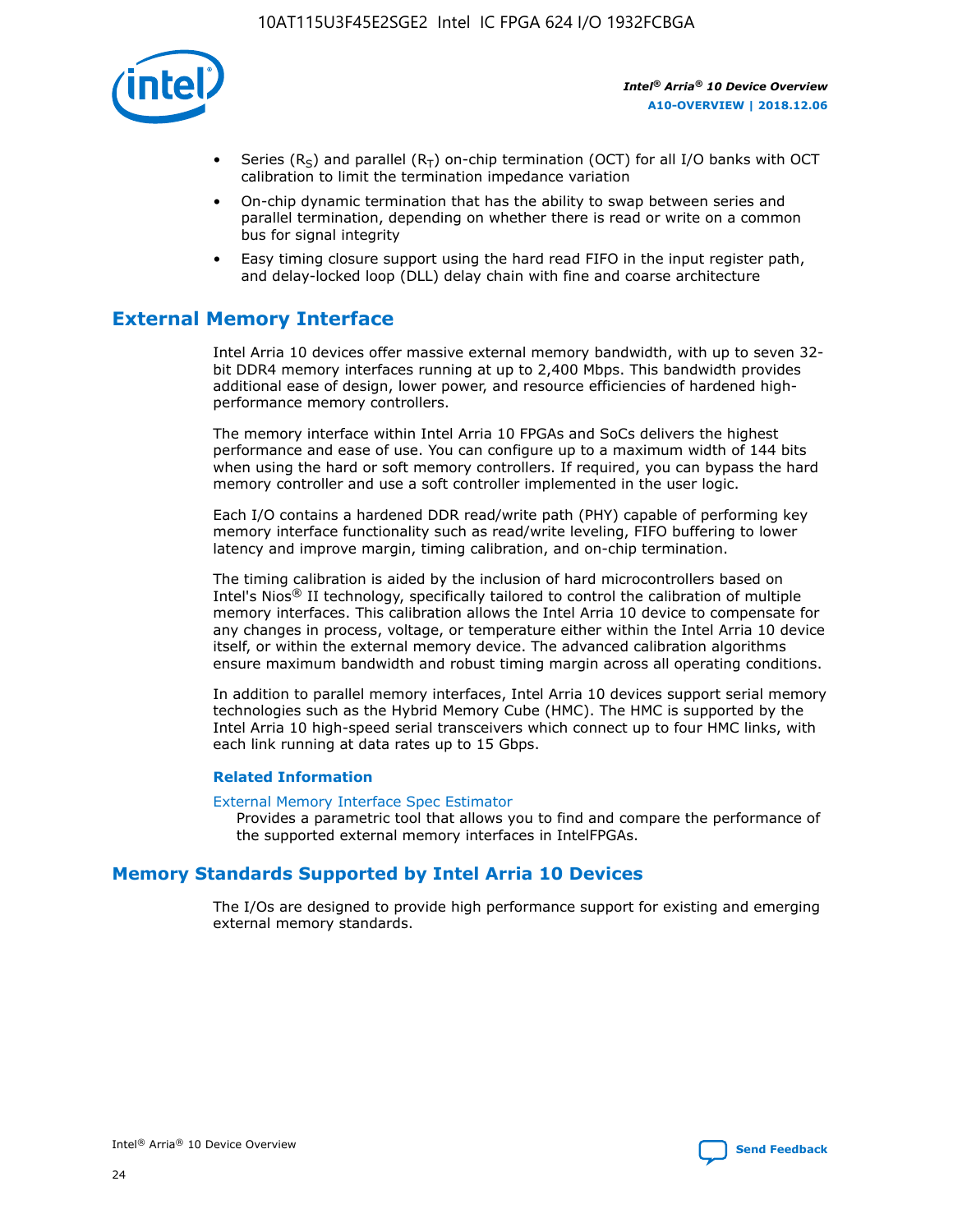

#### **Table 20. Memory Standards Supported by the Hard Memory Controller**

This table lists the overall capability of the hard memory controller. For specific details, refer to the External Memory Interface Spec Estimator and Intel Arria 10 Device Datasheet.

| <b>Memory Standard</b> | <b>Rate Support</b> | <b>Ping Pong PHY Support</b> | <b>Maximum Frequency</b><br>(MHz) |
|------------------------|---------------------|------------------------------|-----------------------------------|
| <b>DDR4 SDRAM</b>      | Quarter rate        | Yes                          | 1,067                             |
|                        |                     |                              | 1,200                             |
| <b>DDR3 SDRAM</b>      | Half rate           | Yes                          | 533                               |
|                        |                     |                              | 667                               |
|                        | Quarter rate        | Yes                          | 1,067                             |
|                        |                     |                              | 1,067                             |
| <b>DDR3L SDRAM</b>     | Half rate           | Yes                          | 533                               |
|                        |                     |                              | 667                               |
|                        | Quarter rate        | Yes                          | 933                               |
|                        |                     |                              | 933                               |
| LPDDR3 SDRAM           | Half rate           |                              | 533                               |
|                        | Quarter rate        |                              | 800                               |

#### **Table 21. Memory Standards Supported by the Soft Memory Controller**

| <b>Memory Standard</b>      | <b>Rate Support</b> | <b>Maximum Frequency</b><br>(MHz) |
|-----------------------------|---------------------|-----------------------------------|
| <b>RLDRAM 3 (11)</b>        | Quarter rate        | 1,200                             |
| ODR IV SRAM <sup>(11)</sup> | Quarter rate        | 1,067                             |
| <b>ODR II SRAM</b>          | Full rate           | 333                               |
|                             | Half rate           | 633                               |
| <b>ODR II+ SRAM</b>         | Full rate           | 333                               |
|                             | Half rate           | 633                               |
| <b>ODR II+ Xtreme SRAM</b>  | Full rate           | 333                               |
|                             | Half rate           | 633                               |

#### **Table 22. Memory Standards Supported by the HPS Hard Memory Controller**

The hard processor system (HPS) is available in Intel Arria 10 SoC devices only.

| <b>Memory Standard</b> | <b>Rate Support</b> | <b>Maximum Frequency</b><br>(MHz) |
|------------------------|---------------------|-----------------------------------|
| <b>DDR4 SDRAM</b>      | Half rate           | 1,200                             |
| <b>DDR3 SDRAM</b>      | Half rate           | 1,067                             |
| <b>DDR3L SDRAM</b>     | Half rate           | 933                               |

<sup>(11)</sup> Intel Arria 10 devices support this external memory interface using hard PHY with soft memory controller.

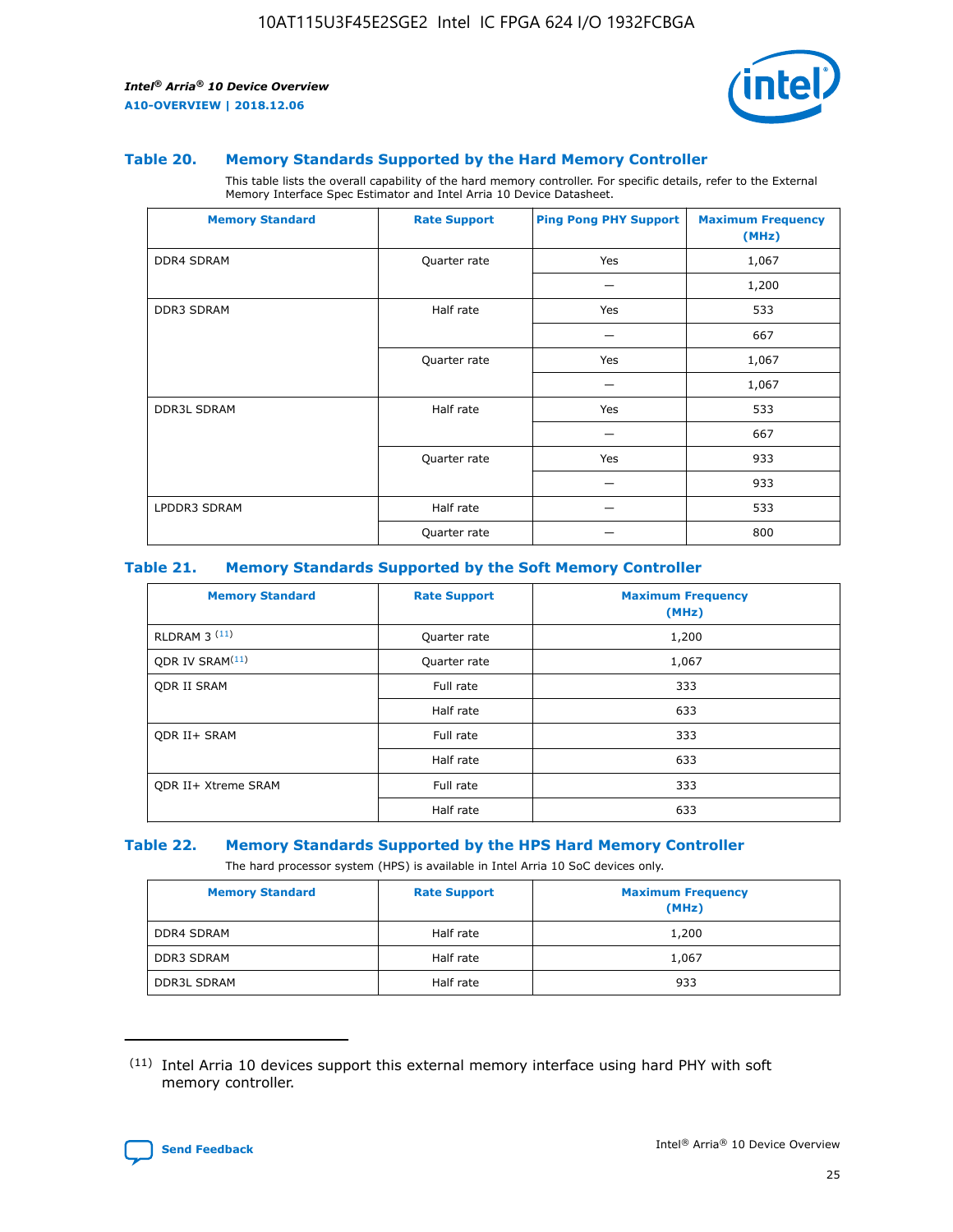

#### **Related Information**

#### [Intel Arria 10 Device Datasheet](https://www.intel.com/content/www/us/en/programmable/documentation/mcn1413182292568.html#mcn1413182153340)

Lists the memory interface performance according to memory interface standards, rank or chip select configurations, and Intel Arria 10 device speed grades.

# **PCIe Gen1, Gen2, and Gen3 Hard IP**

Intel Arria 10 devices contain PCIe hard IP that is designed for performance and ease-of-use:

- Includes all layers of the PCIe stack—transaction, data link and physical layers.
- Supports PCIe Gen3, Gen2, and Gen1 Endpoint and Root Port in x1, x2, x4, or x8 lane configuration.
- Operates independently from the core logic—optional configuration via protocol (CvP) allows the PCIe link to power up and complete link training in less than 100 ms while the Intel Arria 10 device completes loading the programming file for the rest of the FPGA.
- Provides added functionality that makes it easier to support emerging features such as Single Root I/O Virtualization (SR-IOV) and optional protocol extensions.
- Provides improved end-to-end datapath protection using ECC.
- Supports FPGA configuration via protocol (CvP) using PCIe at Gen3, Gen2, or Gen1 speed.

#### **Related Information**

PCS Features on page 30

# **Enhanced PCS Hard IP for Interlaken and 10 Gbps Ethernet**

## **Interlaken Support**

The Intel Arria 10 enhanced PCS hard IP provides integrated Interlaken PCS supporting rates up to 25.8 Gbps per lane.

The Interlaken PCS is based on the proven functionality of the PCS developed for Intel's previous generation FPGAs, which demonstrated interoperability with Interlaken ASSP vendors and third-party IP suppliers. The Interlaken PCS is present in every transceiver channel in Intel Arria 10 devices.

#### **Related Information**

PCS Features on page 30

## **10 Gbps Ethernet Support**

The Intel Arria 10 enhanced PCS hard IP supports 10GBASE-R PCS compliant with IEEE 802.3 10 Gbps Ethernet (10GbE). The integrated hard IP support for 10GbE and the 10 Gbps transceivers save external PHY cost, board space, and system power.

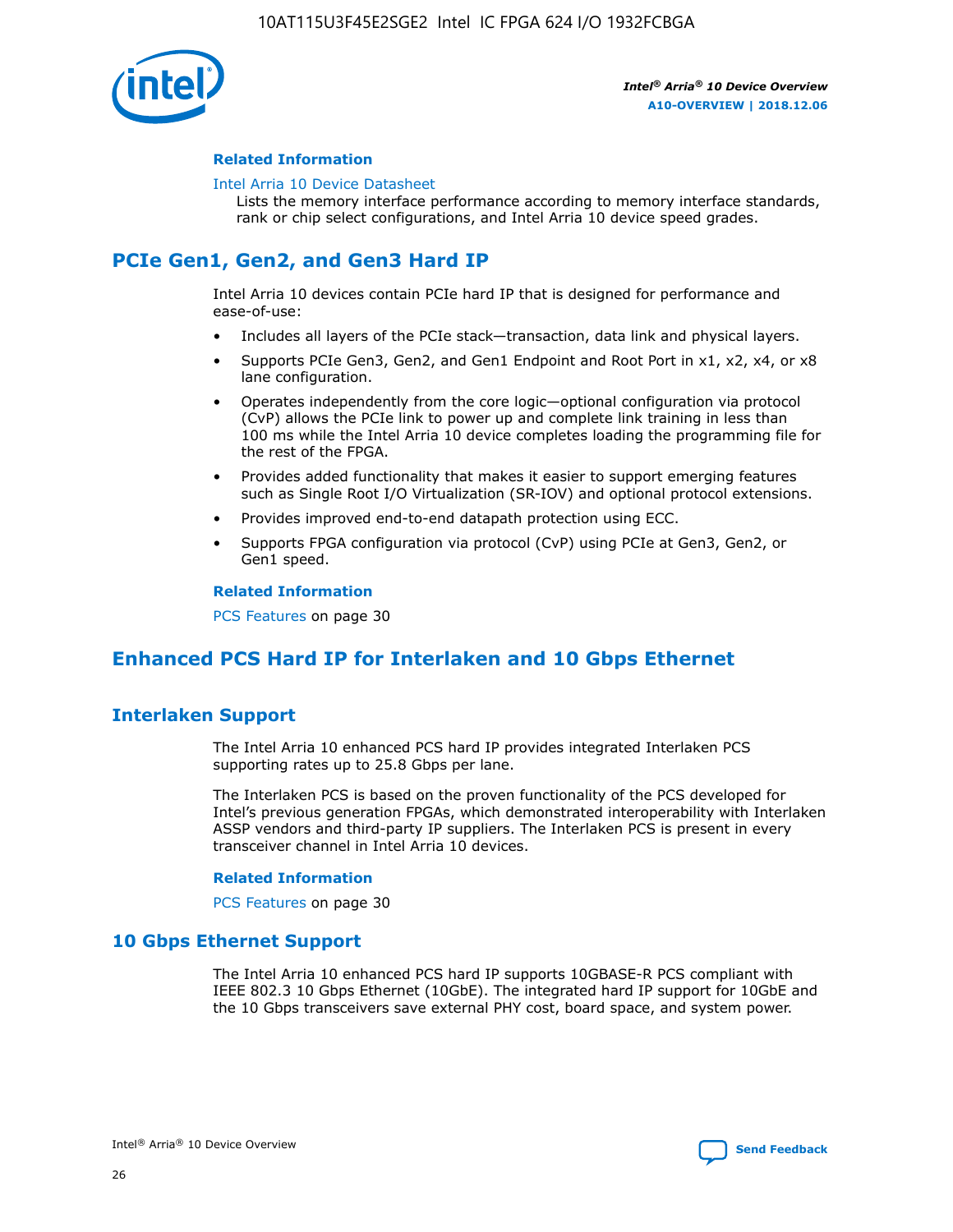

The scalable hard IP supports multiple independent 10GbE ports while using a single PLL for all the 10GBASE-R PCS instantiations, which saves on core logic resources and clock networks:

- Simplifies multiport 10GbE systems compared to XAUI interfaces that require an external XAUI-to-10G PHY.
- Incorporates Electronic Dispersion Compensation (EDC), which enables direct connection to standard 10 Gbps XFP and SFP+ pluggable optical modules.
- Supports backplane Ethernet applications and includes a hard 10GBASE-KR Forward Error Correction (FEC) circuit that you can use for 10 Gbps and 40 Gbps applications.

The 10 Gbps Ethernet PCS hard IP and 10GBASE-KR FEC are present in every transceiver channel.

#### **Related Information**

PCS Features on page 30

# **Low Power Serial Transceivers**

Intel Arria 10 FPGAs and SoCs include lowest power transceivers that deliver high bandwidth, throughput and low latency.

Intel Arria 10 devices deliver the industry's lowest power consumption per transceiver channel:

- 12.5 Gbps transceivers at as low as 242 mW
- 10 Gbps transceivers at as low as 168 mW
- 6 Gbps transceivers at as low as 117 mW

Intel Arria 10 transceivers support various data rates according to application:

- Chip-to-chip and chip-to-module applications—from 1 Gbps up to 25.8 Gbps
- Long reach and backplane applications—from 1 Gbps up to 12.5 with advanced adaptive equalization
- Critical power sensitive applications—from 1 Gbps up to 11.3 Gbps using lower power modes

The combination of 20 nm process technology and architectural advances provide the following benefits:

- Significant reduction in die area and power consumption
- Increase of up to two times in transceiver I/O density compared to previous generation devices while maintaining optimal signal integrity
- Up to 72 total transceiver channels—you can configure up to 6 of these channels to run as fast as 25.8 Gbps
- All channels feature continuous data rate support up to the maximum rated speed

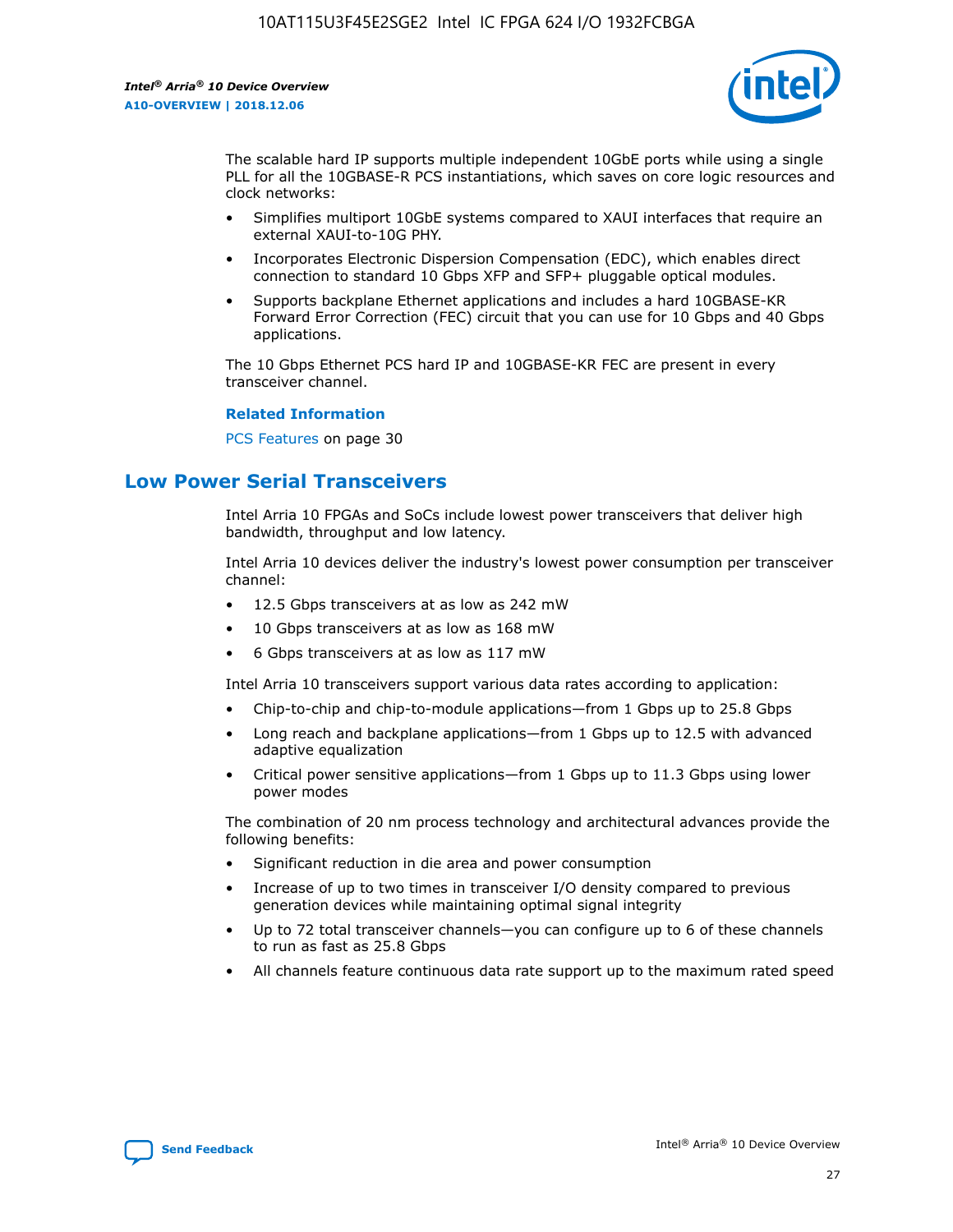



## **Figure 6. Intel Arria 10 Transceiver Block Architecture**

## **Transceiver Channels**

All transceiver channels feature a dedicated Physical Medium Attachment (PMA) and a hardened Physical Coding Sublayer (PCS).

- The PMA provides primary interfacing capabilities to physical channels.
- The PCS typically handles encoding/decoding, word alignment, and other preprocessing functions before transferring data to the FPGA core fabric.

A transceiver channel consists of a PMA and a PCS block. Most transceiver banks have 6 channels. There are some transceiver banks that contain only 3 channels.

A wide variety of bonded and non-bonded data rate configurations is possible using a highly configurable clock distribution network. Up to 80 independent transceiver data rates can be configured.

The following figures are graphical representations of top views of the silicon die, which correspond to reverse views for flip chip packages. Different Intel Arria 10 devices may have different floorplans than the ones shown in the figures.

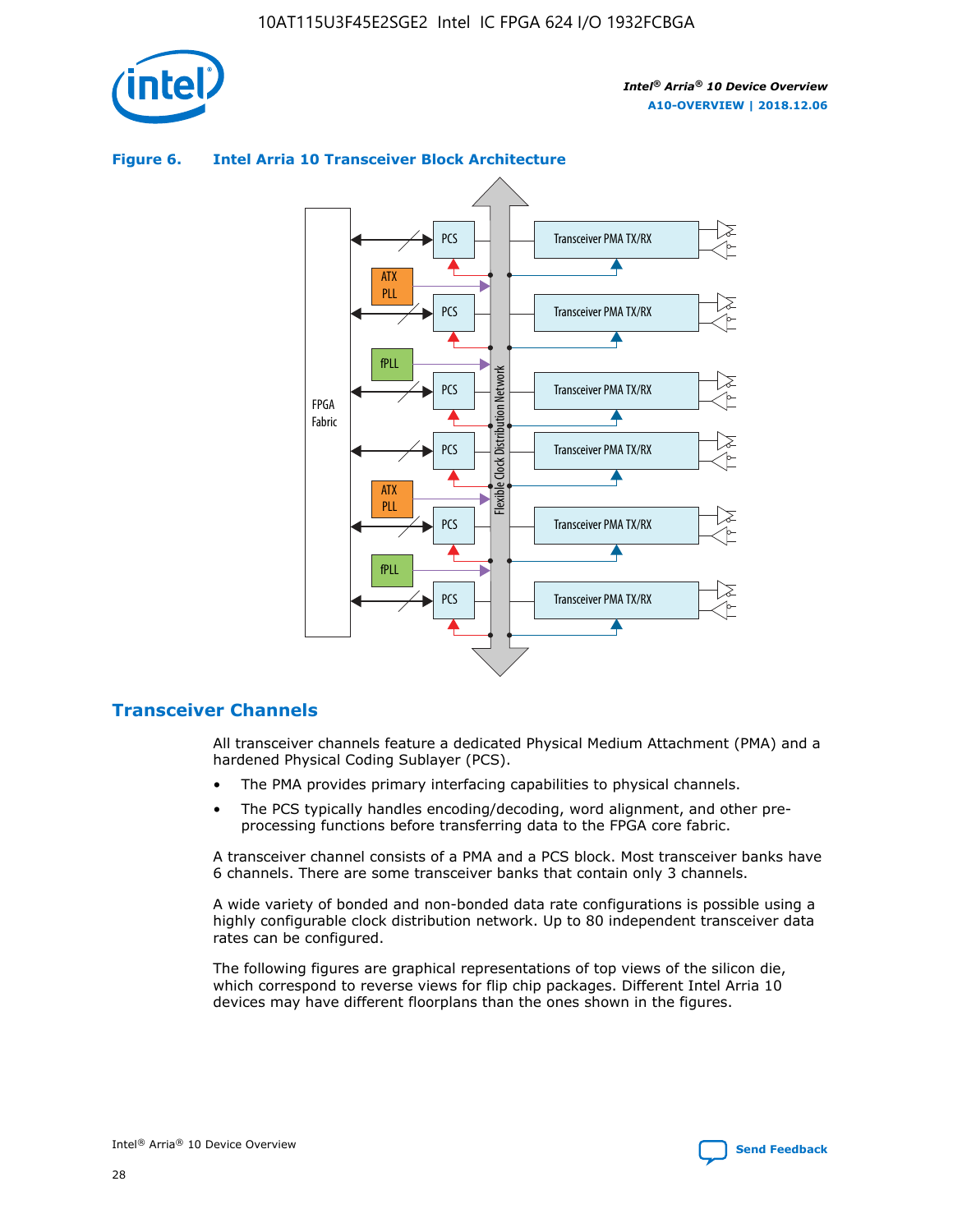

## **Figure 7. Device Chip Overview for Intel Arria 10 GX and GT Devices**





## **PMA Features**

Intel Arria 10 transceivers provide exceptional signal integrity at data rates up to 25.8 Gbps. Clocking options include ultra-low jitter ATX PLLs (LC tank based), clock multiplier unit (CMU) PLLs, and fractional PLLs.

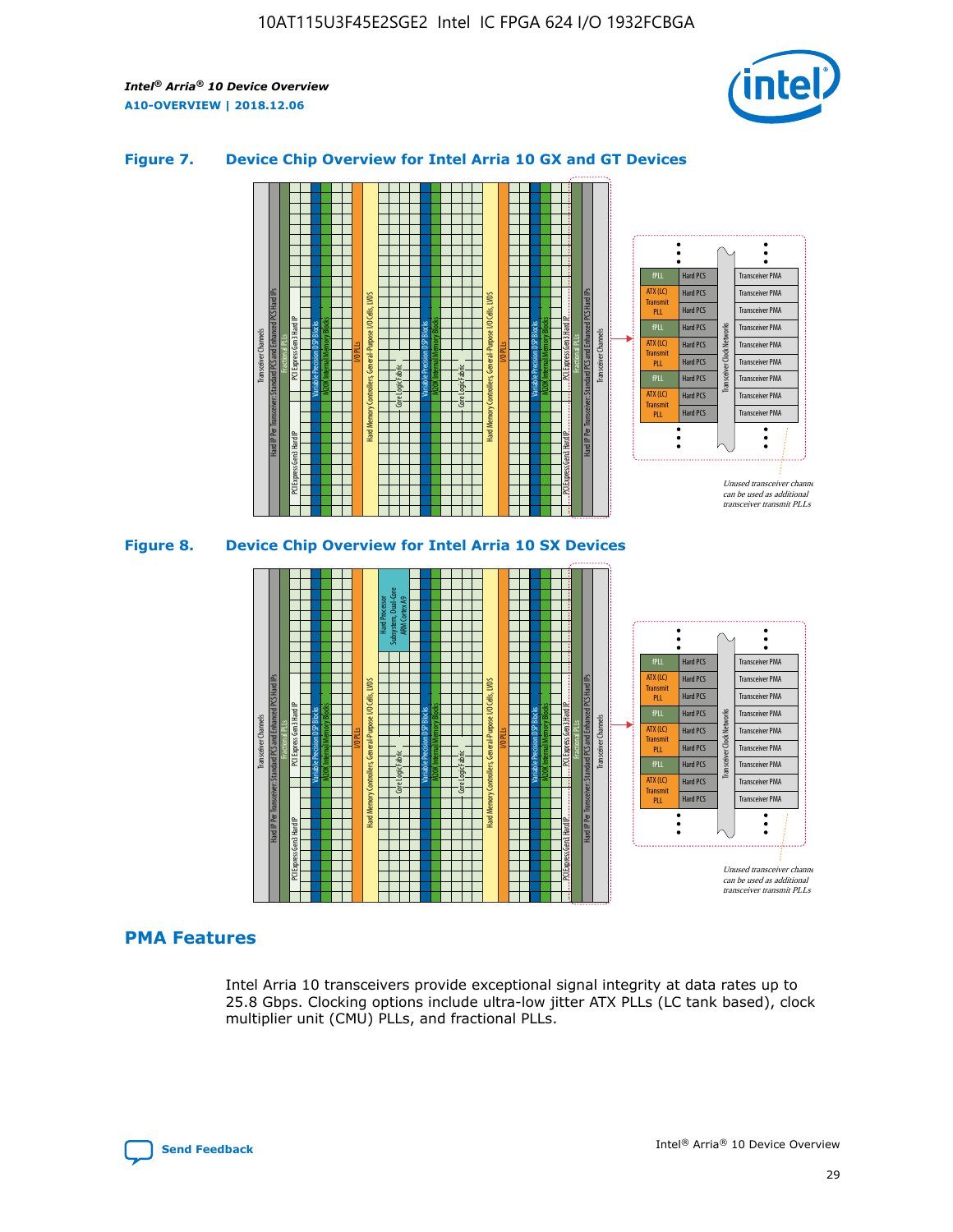

Each transceiver channel contains a channel PLL that can be used as the CMU PLL or clock data recovery (CDR) PLL. In CDR mode, the channel PLL recovers the receiver clock and data in the transceiver channel. Up to 80 independent data rates can be configured on a single Intel Arria 10 device.

## **Table 23. PMA Features of the Transceivers in Intel Arria 10 Devices**

| <b>Feature</b>                                             | <b>Capability</b>                                                                                                                                                                                                             |
|------------------------------------------------------------|-------------------------------------------------------------------------------------------------------------------------------------------------------------------------------------------------------------------------------|
| Chip-to-Chip Data Rates                                    | 1 Gbps to 17.4 Gbps (Intel Arria 10 GX devices)<br>1 Gbps to 25.8 Gbps (Intel Arria 10 GT devices)                                                                                                                            |
| Backplane Support                                          | Drive backplanes at data rates up to 12.5 Gbps                                                                                                                                                                                |
| Optical Module Support                                     | SFP+/SFP, XFP, CXP, QSFP/QSFP28, CFP/CFP2/CFP4                                                                                                                                                                                |
| Cable Driving Support                                      | SFP+ Direct Attach, PCI Express over cable, eSATA                                                                                                                                                                             |
| Transmit Pre-Emphasis                                      | 4-tap transmit pre-emphasis and de-emphasis to compensate for system channel loss                                                                                                                                             |
| Continuous Time Linear<br>Equalizer (CTLE)                 | Dual mode, high-gain, and high-data rate, linear receive equalization to compensate for<br>system channel loss                                                                                                                |
| Decision Feedback Equalizer<br>(DFE)                       | 7-fixed and 4-floating tap DFE to equalize backplane channel loss in the presence of<br>crosstalk and noisy environments                                                                                                      |
| Variable Gain Amplifier                                    | Optimizes the signal amplitude prior to the CDR sampling and operates in fixed and<br>adaptive modes                                                                                                                          |
| Altera Digital Adaptive<br>Parametric Tuning (ADAPT)       | Fully digital adaptation engine to automatically adjust all link equalization parameters-<br>including CTLE, DFE, and variable gain amplifier blocks—that provide optimal link margin<br>without intervention from user logic |
| Precision Signal Integrity<br>Calibration Engine (PreSICE) | Hardened calibration controller to quickly calibrate all transceiver control parameters on<br>power-up, which provides the optimal signal integrity and jitter performance                                                    |
| Advanced Transmit (ATX)<br><b>PLL</b>                      | Low jitter ATX (LC tank based) PLLs with continuous tuning range to cover a wide range of<br>standard and proprietary protocols                                                                                               |
| <b>Fractional PLLs</b>                                     | On-chip fractional frequency synthesizers to replace on-board crystal oscillators and reduce<br>system cost                                                                                                                   |
| Digitally Assisted Analog<br><b>CDR</b>                    | Superior jitter tolerance with fast lock time                                                                                                                                                                                 |
| Dynamic Partial<br>Reconfiguration                         | Allows independent control of the Avalon memory-mapped interface of each transceiver<br>channel for the highest transceiver flexibility                                                                                       |
| Multiple PCS-PMA and PCS-<br>PLD interface widths          | 8-, 10-, 16-, 20-, 32-, 40-, or 64-bit interface widths for flexibility of deserialization width,<br>encoding, and reduced latency                                                                                            |

## **PCS Features**

This table summarizes the Intel Arria 10 transceiver PCS features. You can use the transceiver PCS to support a wide range of protocols ranging from 1 Gbps to 25.8 Gbps.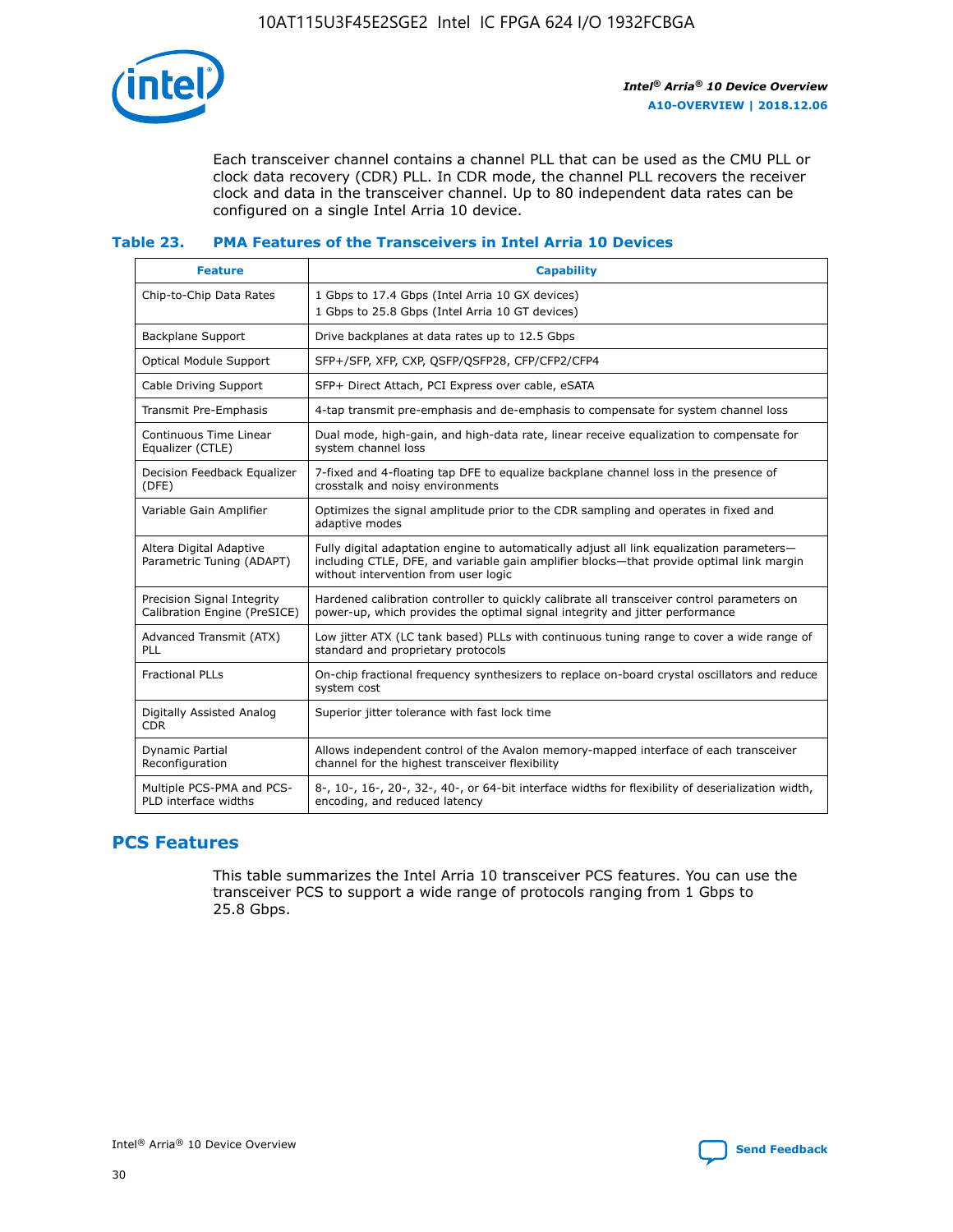

| <b>PCS</b>    | <b>Description</b>                                                                                                                                                                                                                                                                                                                                                                                             |
|---------------|----------------------------------------------------------------------------------------------------------------------------------------------------------------------------------------------------------------------------------------------------------------------------------------------------------------------------------------------------------------------------------------------------------------|
| Standard PCS  | Operates at a data rate up to 12 Gbps<br>Supports protocols such as PCI-Express, CPRI 4.2+, GigE, IEEE 1588 in Hard PCS<br>Implements other protocols using Basic/Custom (Standard PCS) transceiver<br>configuration rules.                                                                                                                                                                                    |
| Enhanced PCS  | Performs functions common to most serial data industry standards, such as word<br>alignment, encoding/decoding, and framing, before data is sent or received off-chip<br>through the PMA<br>• Handles data transfer to and from the FPGA fabric<br>Handles data transfer internally to and from the PMA<br>Provides frequency compensation<br>Performs channel bonding for multi-channel low skew applications |
| PCIe Gen3 PCS | Supports the seamless switching of Data and Clock between the Gen1, Gen2, and Gen3<br>data rates<br>Provides support for PIPE 3.0 features<br>Supports the PIPE interface with the Hard IP enabled, as well as with the Hard IP<br>bypassed                                                                                                                                                                    |

#### **Related Information**

- PCIe Gen1, Gen2, and Gen3 Hard IP on page 26
- Interlaken Support on page 26
- 10 Gbps Ethernet Support on page 26

## **PCS Protocol Support**

This table lists some of the protocols supported by the Intel Arria 10 transceiver PCS. For more information about the blocks in the transmitter and receiver data paths, refer to the related information.

| <b>Protocol</b>                                 | <b>Data Rate</b><br>(Gbps) | <b>Transceiver IP</b>       | <b>PCS Support</b>                      |
|-------------------------------------------------|----------------------------|-----------------------------|-----------------------------------------|
| PCIe Gen3 x1, x2, x4, x8                        | 8.0                        | Native PHY (PIPE)           | Standard PCS and PCIe<br>Gen3 PCS       |
| PCIe Gen2 x1, x2, x4, x8                        | 5.0                        | Native PHY (PIPE)           | <b>Standard PCS</b>                     |
| PCIe Gen1 x1, x2, x4, x8                        | 2.5                        | Native PHY (PIPE)           | Standard PCS                            |
| 1000BASE-X Gigabit Ethernet                     | 1.25                       | Native PHY                  | <b>Standard PCS</b>                     |
| 1000BASE-X Gigabit Ethernet with<br>IEEE 1588v2 | 1.25                       | Native PHY                  | Standard PCS                            |
| 10GBASE-R                                       | 10.3125                    | Native PHY                  | <b>Enhanced PCS</b>                     |
| 10GBASE-R with IEEE 1588v2                      | 10.3125                    | Native PHY                  | <b>Enhanced PCS</b>                     |
| 10GBASE-R with KR FEC                           | 10.3125                    | Native PHY                  | <b>Enhanced PCS</b>                     |
| 10GBASE-KR and 1000BASE-X                       | 10.3125                    | 1G/10GbE and 10GBASE-KR PHY | Standard PCS and<br><b>Enhanced PCS</b> |
| Interlaken (CEI-6G/11G)                         | 3.125 to 17.4              | Native PHY                  | <b>Enhanced PCS</b>                     |
| SFI-S/SFI-5.2                                   | 11.2                       | Native PHY                  | <b>Enhanced PCS</b>                     |
| $10G$ SDI                                       | 10.692                     | Native PHY                  | <b>Enhanced PCS</b>                     |
|                                                 |                            |                             | continued                               |

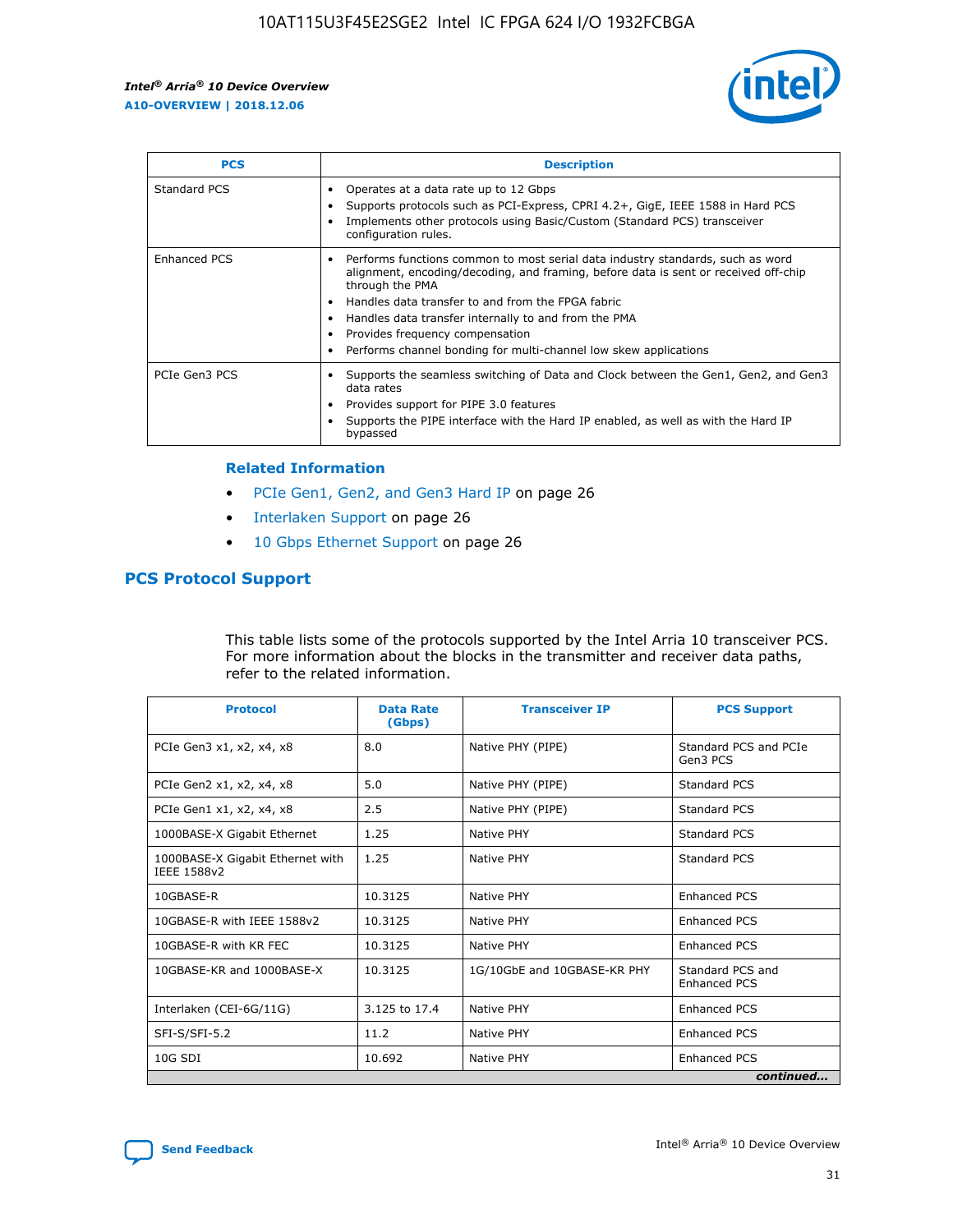

| <b>Protocol</b>      | <b>Data Rate</b><br>(Gbps) | <b>Transceiver IP</b> | <b>PCS Support</b> |
|----------------------|----------------------------|-----------------------|--------------------|
| CPRI 6.0 (64B/66B)   | 0.6144 to<br>10.1376       | Native PHY            | Enhanced PCS       |
| CPRI 4.2 (8B/10B)    | 0.6144 to<br>9.8304        | Native PHY            | Standard PCS       |
| OBSAI RP3 v4.2       | 0.6144 to 6.144            | Native PHY            | Standard PCS       |
| SD-SDI/HD-SDI/3G-SDI | $0.143(12)$ to<br>2.97     | Native PHY            | Standard PCS       |

## **Related Information**

#### [Intel Arria 10 Transceiver PHY User Guide](https://www.intel.com/content/www/us/en/programmable/documentation/nik1398707230472.html#nik1398707091164)

Provides more information about the supported transceiver protocols and PHY IP, the PMA architecture, and the standard, enhanced, and PCIe Gen3 PCS architecture.

# **SoC with Hard Processor System**

Each SoC device combines an FPGA fabric and a hard processor system (HPS) in a single device. This combination delivers the flexibility of programmable logic with the power and cost savings of hard IP in these ways:

- Reduces board space, system power, and bill of materials cost by eliminating a discrete embedded processor
- Allows you to differentiate the end product in both hardware and software, and to support virtually any interface standard
- Extends the product life and revenue through in-field hardware and software updates

 $(12)$  The 0.143 Gbps data rate is supported using oversampling of user logic that you must implement in the FPGA fabric.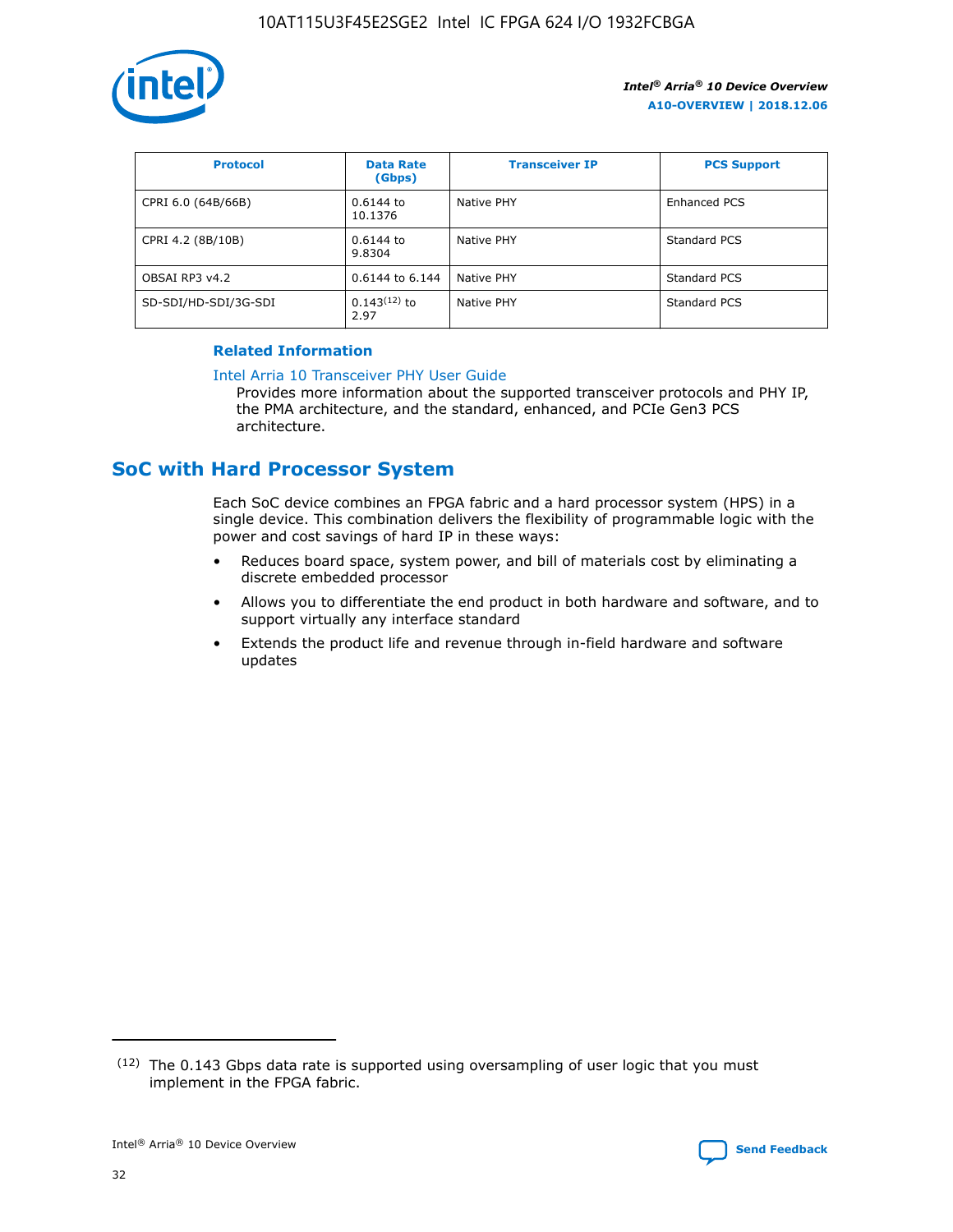

#### **Figure 9. HPS Block Diagram**

This figure shows a block diagram of the HPS with the dual ARM Cortex-A9 MPCore processor.



## **Key Advantages of 20-nm HPS**

The 20-nm HPS strikes a balance between enabling maximum software compatibility with 28-nm SoCs while still improving upon the 28-nm HPS architecture. These improvements address the requirements of the next generation target markets such as wireless and wireline communications, compute and storage equipment, broadcast and military in terms of performance, memory bandwidth, connectivity via backplane and security.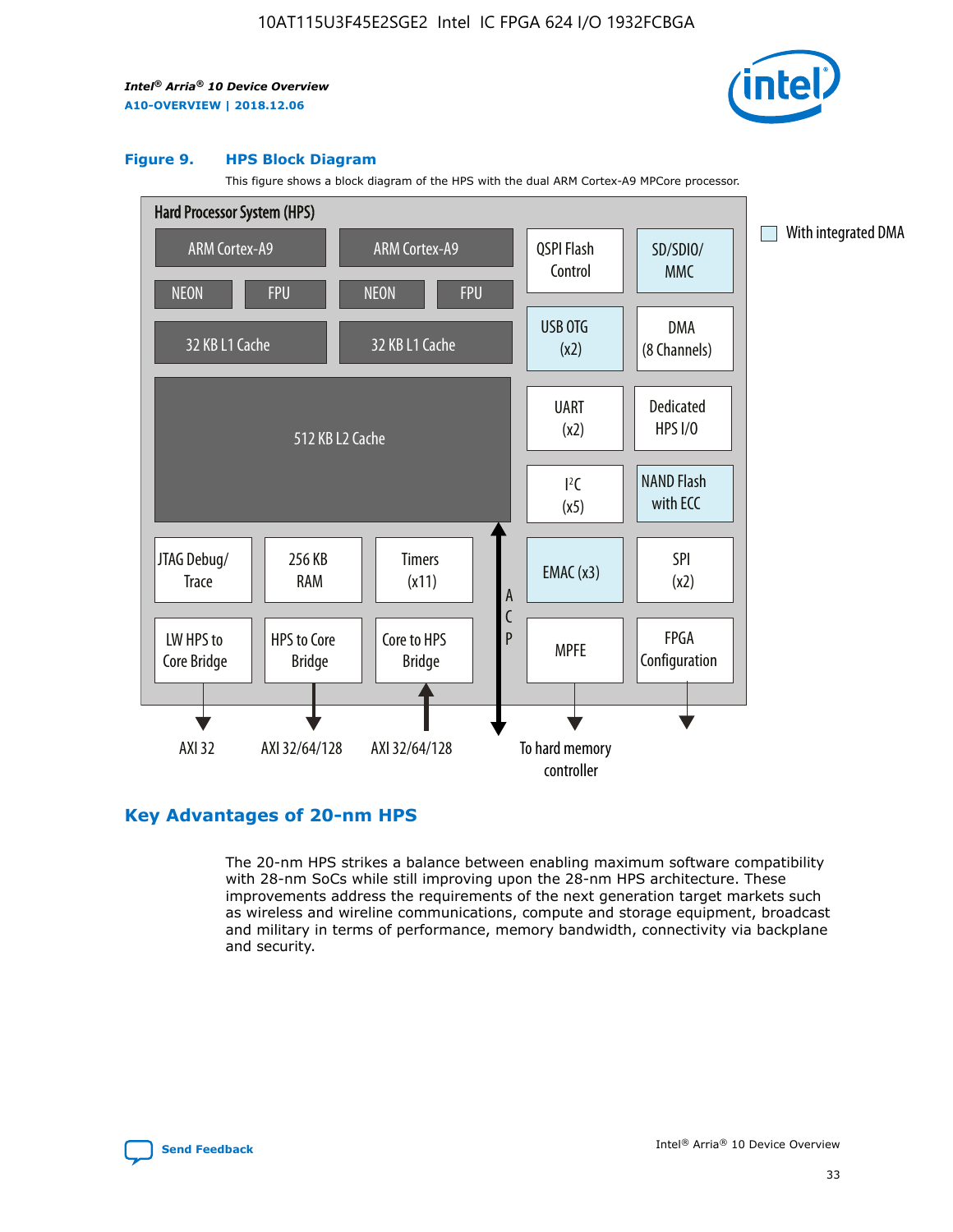

## **Table 24. Improvements in 20 nm HPS**

This table lists the key improvements of the 20 nm HPS compared to the 28 nm HPS.

| Advantages/<br><b>Improvements</b>                          | <b>Description</b>                                                                                                                                                                                                                                                                                                                                                                                                                                                                                                                                                                                                                                                                                                                                                                                                                                                                                                                   |
|-------------------------------------------------------------|--------------------------------------------------------------------------------------------------------------------------------------------------------------------------------------------------------------------------------------------------------------------------------------------------------------------------------------------------------------------------------------------------------------------------------------------------------------------------------------------------------------------------------------------------------------------------------------------------------------------------------------------------------------------------------------------------------------------------------------------------------------------------------------------------------------------------------------------------------------------------------------------------------------------------------------|
| Increased performance and<br>overdrive capability           | While the nominal processor frequency is 1.2 GHz, the 20 nm HPS offers an "overdrive"<br>feature which enables a higher processor operating frequency. This requires a higher supply<br>voltage value that is unique to the HPS and may require a separate regulator.                                                                                                                                                                                                                                                                                                                                                                                                                                                                                                                                                                                                                                                                |
| Increased processor memory<br>bandwidth and DDR4<br>support | Up to 64-bit DDR4 memory at 2,400 Mbps support is available for the processor. The hard<br>memory controller for the HPS comprises a multi-port front end that manages connections<br>to a single port memory controller. The multi-port front end allows logic core and the HPS<br>to share ports and thereby the available bandwidth of the memory controller.                                                                                                                                                                                                                                                                                                                                                                                                                                                                                                                                                                     |
| Flexible I/O sharing                                        | An advanced I/O pin muxing scheme allows improved sharing of I/O between the HPS and<br>the core logic. The following types of I/O are available for SoC:<br>17 dedicated I/Os-physically located inside the HPS block and are not accessible to<br>logic within the core. The 17 dedicated I/Os are used for HPS clock, resets, and<br>interfacing with boot devices, QSPI, and SD/MMC.<br>48 direct shared I/O-located closest to the HPS block and are ideal for high speed HPS<br>$\bullet$<br>peripherals such as EMAC, USB, and others. There is one bank of 48 I/Os that supports<br>direct sharing where the 48 I/Os can be shared 12 I/Os at a time.<br>Standard (shared) I/O-all standard I/Os can be shared by the HPS peripherals and any<br>logic within the core. For designs where more than 48 I/Os are reguired to fully use all<br>the peripherals in the HPS, these I/Os can be connected through the core logic. |
| <b>EMAC</b> core                                            | Three EMAC cores are available in the HPS. The EMAC cores enable an application to<br>support two redundant Ethernet connections; for example, backplane, or two EMAC cores<br>for managing IEEE 1588 time stamp information while allowing a third EMAC core for debug<br>and configuration. All three EMACs can potentially share the same time stamps, simplifying<br>the 1588 time stamping implementation. A new serial time stamp interface allows core<br>logic to access and read the time stamp values. The integrated EMAC controllers can be<br>connected to external Ethernet PHY through the provided MDIO or I <sup>2</sup> C interface.                                                                                                                                                                                                                                                                               |
| On-chip memory                                              | The on-chip memory is updated to 256 KB support and can support larger data sets and<br>real time algorithms.                                                                                                                                                                                                                                                                                                                                                                                                                                                                                                                                                                                                                                                                                                                                                                                                                        |
| <b>ECC</b> enhancements                                     | Improvements in L2 Cache ECC management allow identification of errors down to the<br>address level. ECC enhancements also enable improved error injection and status reporting<br>via the introduction of new memory mapped access to syndrome and data signals.                                                                                                                                                                                                                                                                                                                                                                                                                                                                                                                                                                                                                                                                    |
| HPS to FPGA Interconnect<br>Backbone                        | Although the HPS and the Logic Core can operate independently, they are tightly coupled<br>via a high-bandwidth system interconnect built from high-performance ARM AMBA AXI bus<br>bridges. IP bus masters in the FPGA fabric have access to HPS bus slaves via the FPGA-to-<br>HPS interconnect. Similarly, HPS bus masters have access to bus slaves in the core fabric<br>via the HPS-to-FPGA bridge. Both bridges are AMBA AXI-3 compliant and support<br>simultaneous read and write transactions. Up to three masters within the core fabric can<br>share the HPS SDRAM controller with the processor. Additionally, the processor can be used<br>to configure the core fabric under program control via a dedicated 32-bit configuration port.                                                                                                                                                                               |
| FPGA configuration and HPS<br>booting                       | The FPGA fabric and HPS in the SoCs are powered independently. You can reduce the clock<br>frequencies or gate the clocks to reduce dynamic power.<br>You can configure the FPGA fabric and boot the HPS independently, in any order, providing<br>you with more design flexibility.                                                                                                                                                                                                                                                                                                                                                                                                                                                                                                                                                                                                                                                 |
| Security                                                    | New security features have been introduced for anti-tamper management, secure boot,<br>encryption (AES), and authentication (SHA).                                                                                                                                                                                                                                                                                                                                                                                                                                                                                                                                                                                                                                                                                                                                                                                                   |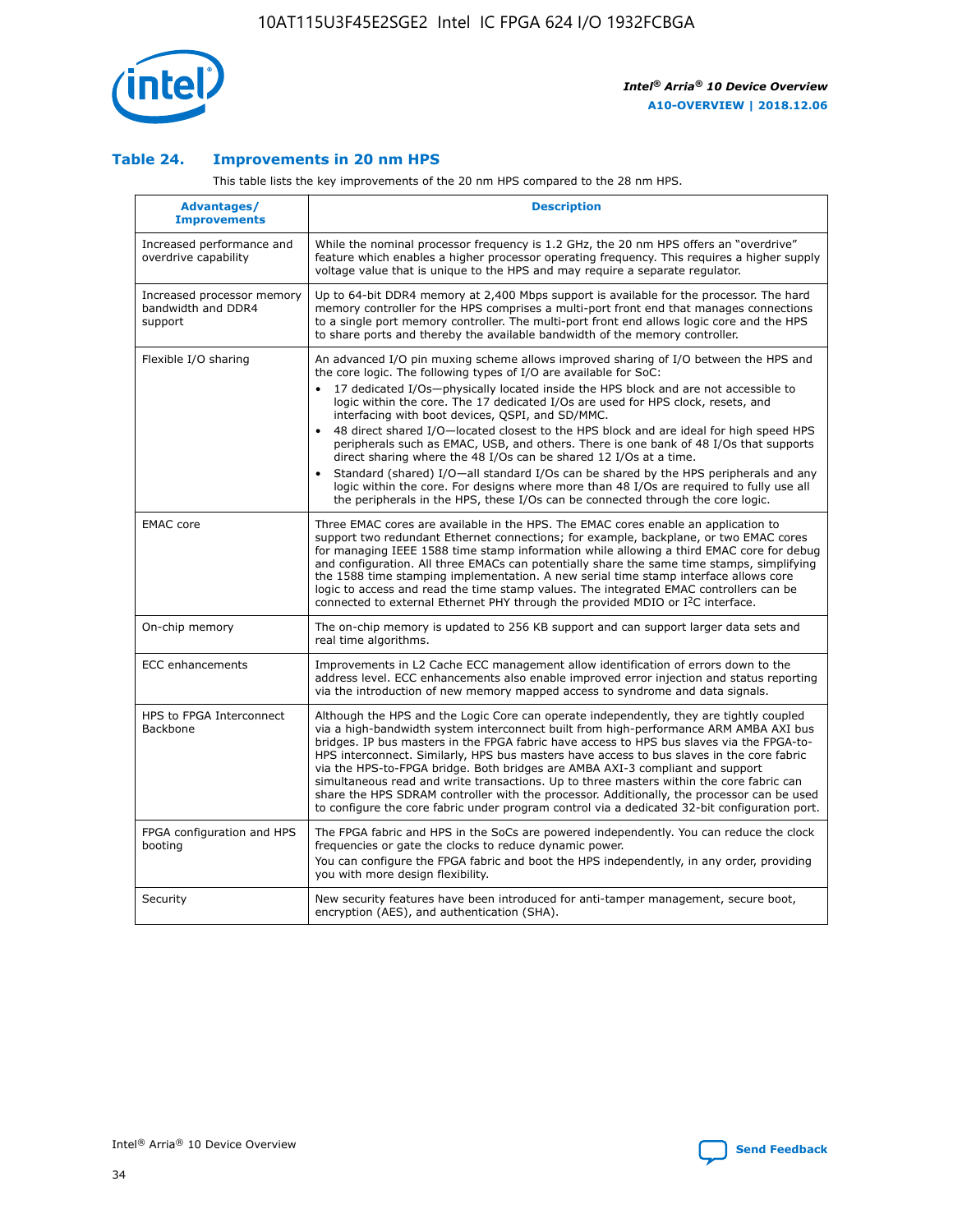

# **Features of the HPS**

The HPS has the following features:

- 1.2-GHz, dual-core ARM Cortex-A9 MPCore processor with up to 1.5-GHz via overdrive
	- ARMv7-A architecture that runs 32-bit ARM instructions, 16-bit and 32-bit Thumb instructions, and 8-bit Java byte codes in Jazelle style
	- Superscalar, variable length, out-of-order pipeline with dynamic branch prediction
	- Instruction Efficiency 2.5 MIPS/MHz, which provides total performance of 7500 MIPS at 1.5 GHz
- Each processor core includes:
	- 32 KB of L1 instruction cache, 32 KB of L1 data cache
	- Single- and double-precision floating-point unit and NEON media engine
	- CoreSight debug and trace technology
	- Snoop Control Unit (SCU) and Acceleration Coherency Port (ACP)
- 512 KB of shared L2 cache
- 256 KB of scratch RAM
- Hard memory controller with support for DDR3, DDR4 and optional error correction code (ECC) support
- Multiport Front End (MPFE) Scheduler interface to the hard memory controller
- 8-channel direct memory access (DMA) controller
- QSPI flash controller with SIO, DIO, QIO SPI Flash support
- NAND flash controller (ONFI 1.0 or later) with DMA and ECC support, updated to support 8 and 16-bit Flash devices and new command DMA to offload CPU for fast power down recovery
- Updated SD/SDIO/MMC controller to eMMC 4.5 with DMA with CE-ATA digital command support
- 3 10/100/1000 Ethernet media access control (MAC) with DMA
- 2 USB On-the-Go (OTG) controllers with DMA
- $\bullet$  5 I<sup>2</sup>C controllers (3 can be used by EMAC for MIO to external PHY)
- 2 UART 16550 Compatible controllers
- 4 serial peripheral interfaces (SPI) (2 Master, 2 Slaves)
- 62 programmable general-purpose I/Os, which includes 48 direct share I/Os that allows the HPS peripherals to connect directly to the FPGA I/Os
- 7 general-purpose timers
- 4 watchdog timers
- Anti-tamper, Secure Boot, Encryption (AES) and Authentication (SHA)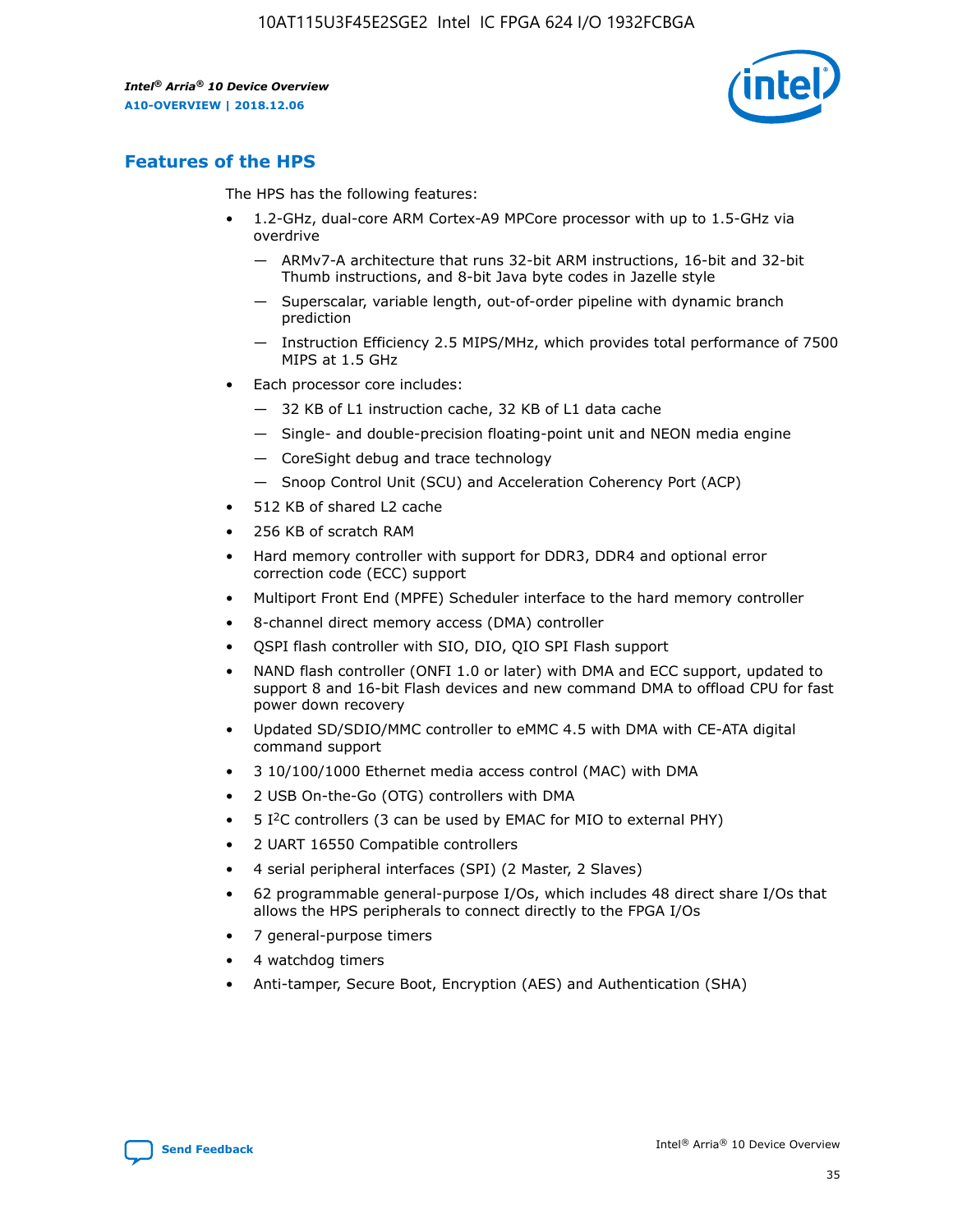

## **System Peripherals and Debug Access Port**

Each Ethernet MAC, USB OTG, NAND flash controller, and SD/MMC controller module has an integrated DMA controller. For modules without an integrated DMA controller, an additional DMA controller module provides up to eight channels of high-bandwidth data transfers. Peripherals that communicate off-chip are multiplexed with other peripherals at the HPS pin level. This allows you to choose which peripherals interface with other devices on your PCB.

The debug access port provides interfaces to industry standard JTAG debug probes and supports ARM CoreSight debug and core traces to facilitate software development.

## **HPS–FPGA AXI Bridges**

The HPS–FPGA bridges, which support the Advanced Microcontroller Bus Architecture (AMBA) Advanced eXtensible Interface (AXI™) specifications, consist of the following bridges:

- FPGA-to-HPS AMBA AXI bridge—a high-performance bus supporting 32, 64, and 128 bit data widths that allows the FPGA fabric to issue transactions to slaves in the HPS.
- HPS-to-FPGA Avalon/AMBA AXI bridge—a high-performance bus supporting 32, 64, and 128 bit data widths that allows the HPS to issue transactions to slaves in the FPGA fabric.
- Lightweight HPS-to-FPGA AXI bridge—a lower latency 32 bit width bus that allows the HPS to issue transactions to soft peripherals in the FPGA fabric. This bridge is primarily used for control and status register (CSR) accesses to peripherals in the FPGA fabric.

The HPS–FPGA AXI bridges allow masters in the FPGA fabric to communicate with slaves in the HPS logic, and vice versa. For example, the HPS-to-FPGA AXI bridge allows you to share memories instantiated in the FPGA fabric with one or both microprocessors in the HPS, while the FPGA-to-HPS AXI bridge allows logic in the FPGA fabric to access the memory and peripherals in the HPS.

Each HPS–FPGA bridge also provides asynchronous clock crossing for data transferred between the FPGA fabric and the HPS.

#### **HPS SDRAM Controller Subsystem**

The HPS SDRAM controller subsystem contains a multiport SDRAM controller and DDR PHY that are shared between the FPGA fabric (through the FPGA-to-HPS SDRAM interface), the level 2 (L2) cache, and the level 3 (L3) system interconnect. The FPGA-to-HPS SDRAM interface supports AMBA AXI and Avalon® Memory-Mapped (Avalon-MM) interface standards, and provides up to six individual ports for access by masters implemented in the FPGA fabric.

The HPS SDRAM controller supports up to 3 masters (command ports), 3x 64-bit read data ports and 3x 64-bit write data ports.

To maximize memory performance, the SDRAM controller subsystem supports command and data reordering, deficit round-robin arbitration with aging, and high-priority bypass features.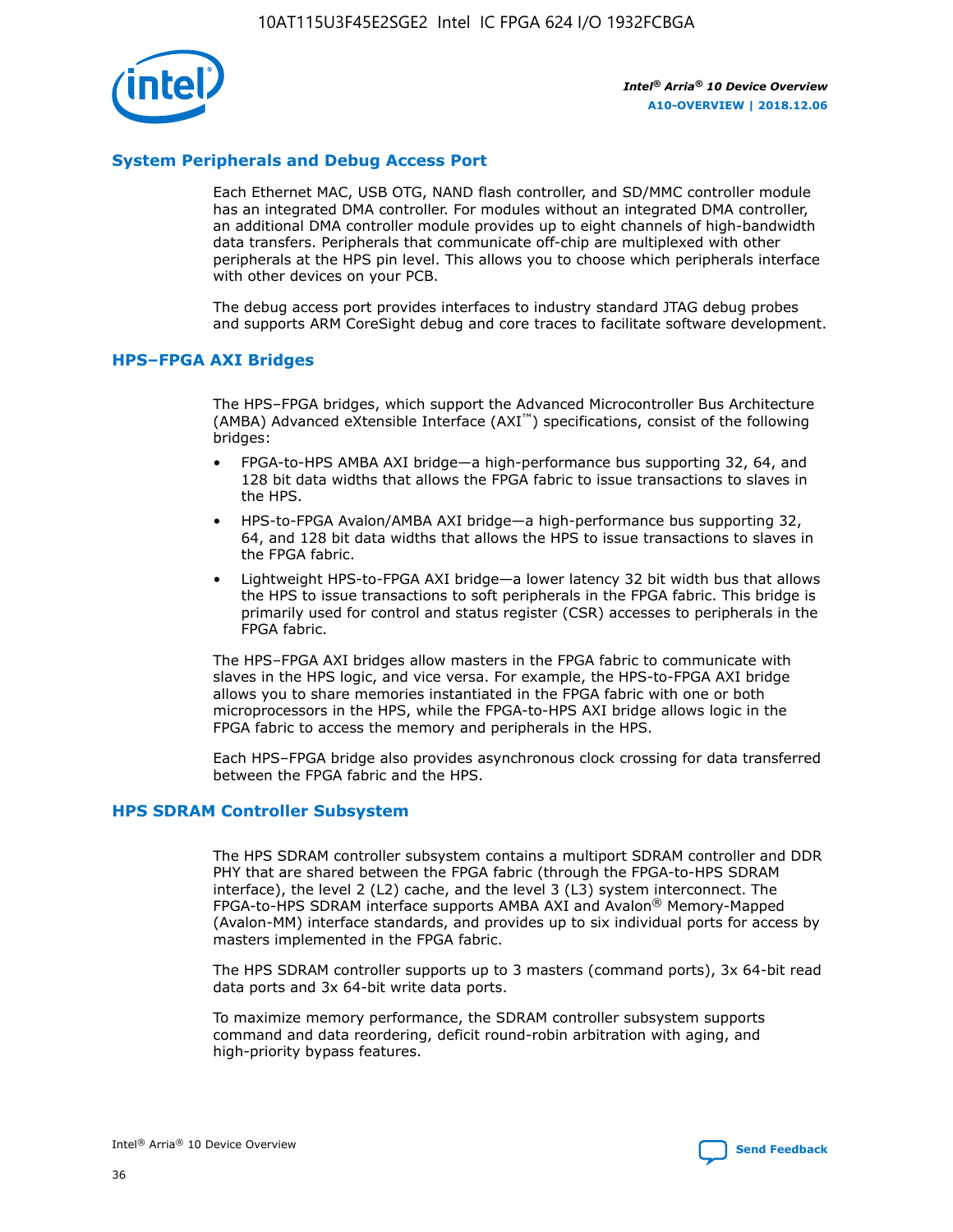

## **FPGA Configuration and HPS Booting**

The FPGA fabric and HPS in the SoC FPGA must be powered at the same time. You can reduce the clock frequencies or gate the clocks to reduce dynamic power.

Once powered, the FPGA fabric and HPS can be configured independently thus providing you with more design flexibility:

- You can boot the HPS independently. After the HPS is running, the HPS can fully or partially reconfigure the FPGA fabric at any time under software control. The HPS can also configure other FPGAs on the board through the FPGA configuration controller.
- Configure the FPGA fabric first, and then boot the HPS from memory accessible to the FPGA fabric.

## **Hardware and Software Development**

For hardware development, you can configure the HPS and connect your soft logic in the FPGA fabric to the HPS interfaces using the Platform Designer system integration tool in the Intel Quartus Prime software.

For software development, the ARM-based SoC FPGA devices inherit the rich software development ecosystem available for the ARM Cortex-A9 MPCore processor. The software development process for Intel SoC FPGAs follows the same steps as those for other SoC devices from other manufacturers. Support for Linux\*, VxWorks\*, and other operating systems are available for the SoC FPGAs. For more information on the operating systems support availability, contact the Intel FPGA sales team.

You can begin device-specific firmware and software development on the Intel SoC FPGA Virtual Target. The Virtual Target is a fast PC-based functional simulation of a target development system—a model of a complete development board. The Virtual Target enables the development of device-specific production software that can run unmodified on actual hardware.

## **Dynamic and Partial Reconfiguration**

The Intel Arria 10 devices support dynamic and partial reconfiguration. You can use dynamic and partial reconfiguration simultaneously to enable seamless reconfiguration of both the device core and transceivers.

## **Dynamic Reconfiguration**

You can reconfigure the PMA and PCS blocks while the device continues to operate. This feature allows you to change the data rates, protocol, and analog settings of a channel in a transceiver bank without affecting on-going data transfer in other transceiver banks. This feature is ideal for applications that require dynamic multiprotocol or multirate support.

## **Partial Reconfiguration**

Using partial reconfiguration, you can reconfigure some parts of the device while keeping the device in operation.

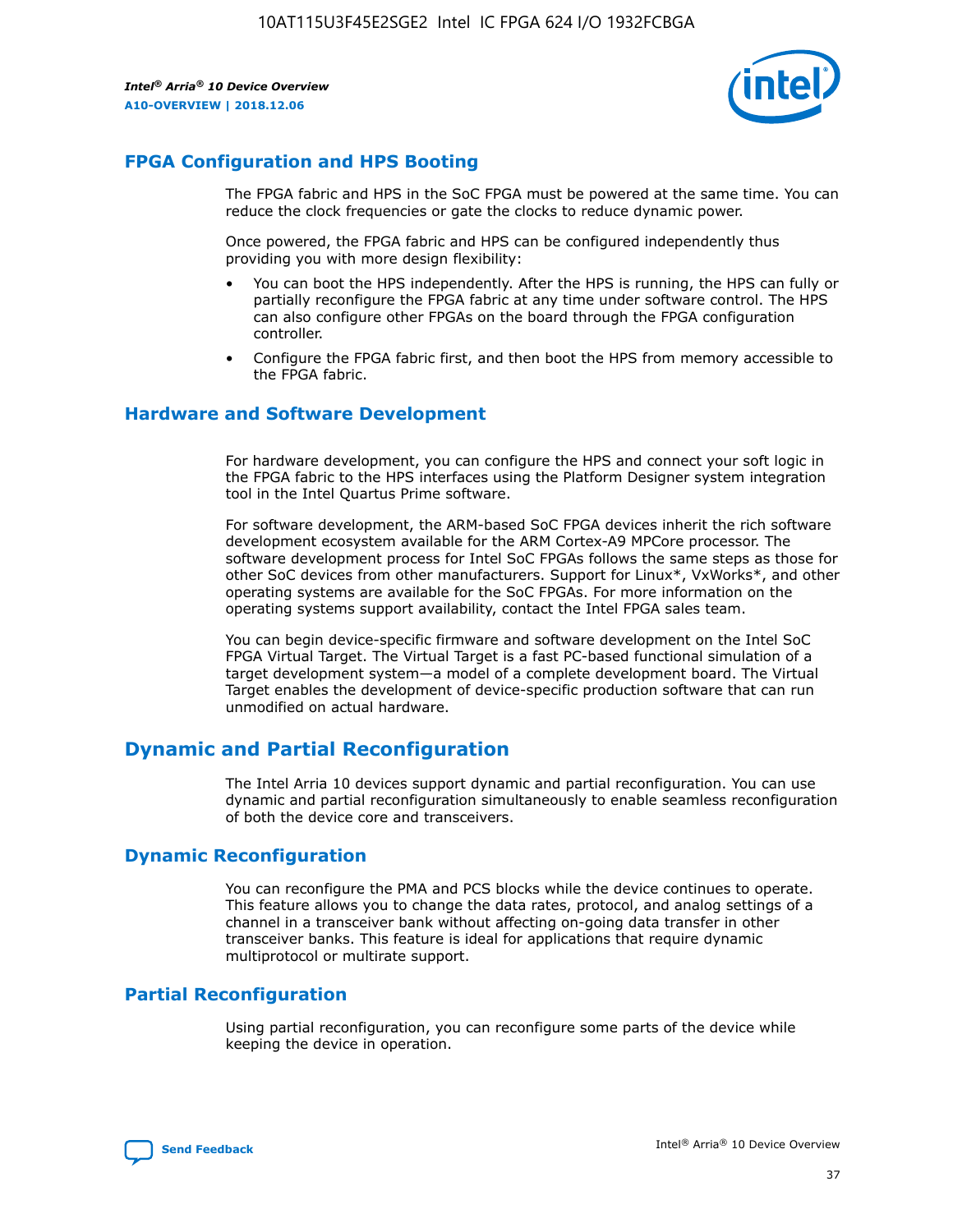

Instead of placing all device functions in the FPGA fabric, you can store some functions that do not run simultaneously in external memory and load them only when required. This capability increases the effective logic density of the device, and lowers cost and power consumption.

In the Intel solution, you do not have to worry about intricate device architecture to perform a partial reconfiguration. The partial reconfiguration capability is built into the Intel Quartus Prime design software, making such time-intensive task simple.

Intel Arria 10 devices support partial reconfiguration in the following configuration options:

- Using an internal host:
	- All supported configuration modes where the FPGA has access to external memory devices such as serial and parallel flash memory.
	- Configuration via Protocol [CvP (PCIe)]
- Using an external host—passive serial (PS), fast passive parallel (FPP) x8, FPP x16, and FPP x32 I/O interface.

# **Enhanced Configuration and Configuration via Protocol**

## **Table 25. Configuration Schemes and Features of Intel Arria 10 Devices**

Intel Arria 10 devices support 1.8 V programming voltage and several configuration schemes.

| <b>Scheme</b>                                                          | <b>Data</b><br><b>Width</b> | <b>Max Clock</b><br>Rate<br>(MHz) | <b>Max Data</b><br>Rate<br>(Mbps)<br>(13) | <b>Decompression</b> | <b>Design</b><br>Security <sup>(1</sup><br>4) | <b>Partial</b><br><b>Reconfiguration</b><br>(15) | <b>Remote</b><br><b>System</b><br><b>Update</b> |
|------------------------------------------------------------------------|-----------------------------|-----------------------------------|-------------------------------------------|----------------------|-----------------------------------------------|--------------------------------------------------|-------------------------------------------------|
| <b>JTAG</b>                                                            | 1 bit                       | 33                                | 33                                        |                      |                                               | Yes(16)                                          |                                                 |
| Active Serial (AS)<br>through the<br>EPCO-L<br>configuration<br>device | 1 bit,<br>4 bits            | 100                               | 400                                       | Yes                  | Yes                                           | $Y_{PS}(16)$                                     | Yes                                             |
| Passive serial (PS)<br>through CPLD or<br>external<br>microcontroller  | 1 bit                       | 100                               | 100                                       | Yes                  | Yes                                           | Yes(16)                                          | Parallel<br>Flash<br>Loader<br>(PFL) IP<br>core |
|                                                                        |                             |                                   |                                           |                      |                                               |                                                  | continued                                       |

<sup>(13)</sup> Enabling either compression or design security features affects the maximum data rate. Refer to the Intel Arria 10 Device Datasheet for more information.

<sup>(14)</sup> Encryption and compression cannot be used simultaneously.

 $(15)$  Partial reconfiguration is an advanced feature of the device family. If you are interested in using partial reconfiguration, contact Intel for support.

 $(16)$  Partial configuration can be performed only when it is configured as internal host.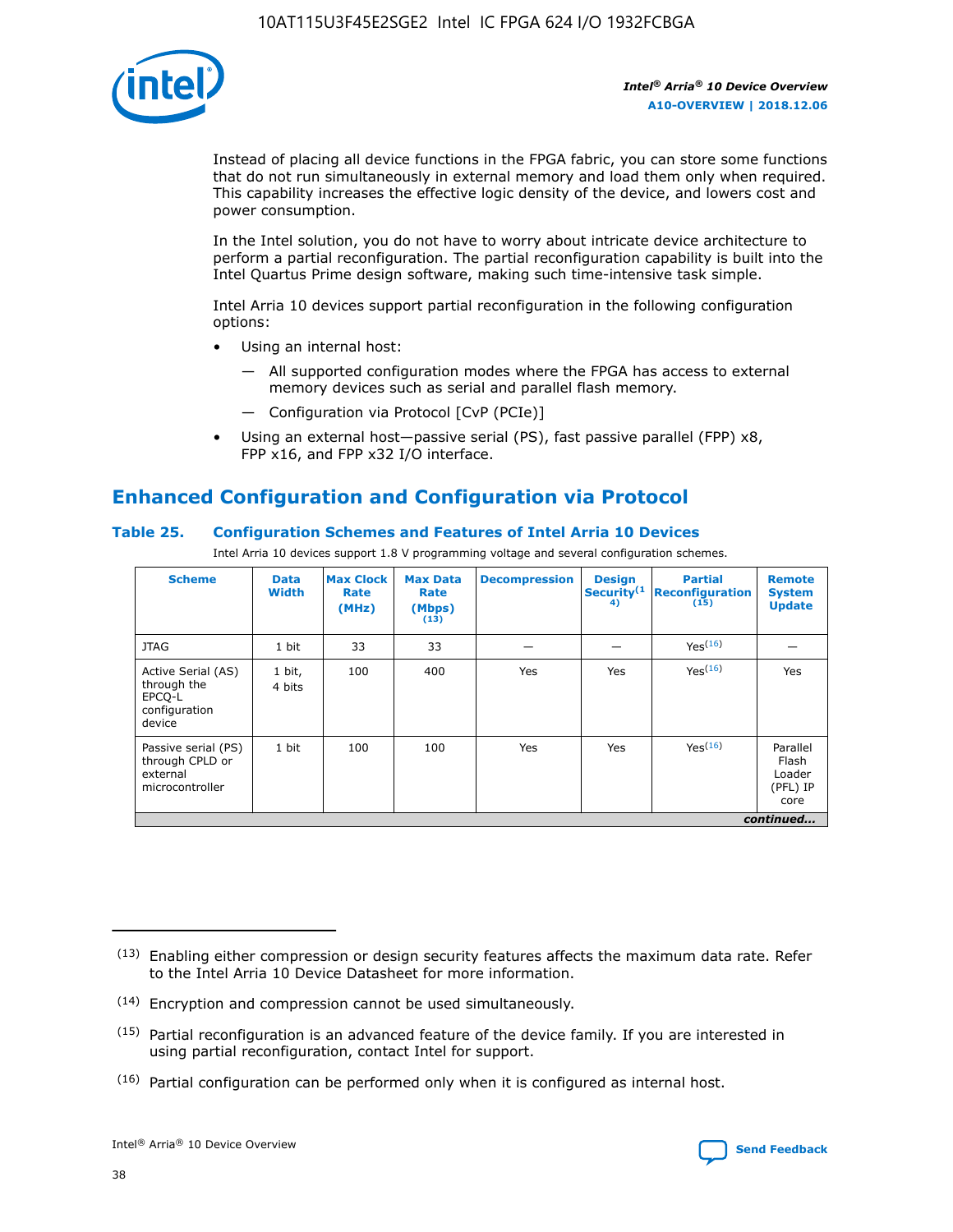

| <b>Scheme</b>                                   | <b>Data</b><br><b>Width</b> | <b>Max Clock</b><br>Rate<br>(MHz) | <b>Max Data</b><br>Rate<br>(Mbps)<br>(13) | <b>Decompression</b> | <b>Design</b><br>Security <sup>(1</sup><br>4) | <b>Partial</b><br><b>Reconfiguration</b><br>(15) | <b>Remote</b><br><b>System</b><br><b>Update</b> |
|-------------------------------------------------|-----------------------------|-----------------------------------|-------------------------------------------|----------------------|-----------------------------------------------|--------------------------------------------------|-------------------------------------------------|
| Fast passive                                    | 8 bits                      | 100                               | 3200                                      | Yes                  | Yes                                           | Yes(17)                                          | PFL IP                                          |
| parallel (FPP)<br>through CPLD or               | 16 bits                     |                                   |                                           | Yes                  | Yes                                           |                                                  | core                                            |
| external<br>microcontroller                     | 32 bits                     |                                   |                                           | Yes                  | Yes                                           |                                                  |                                                 |
| Configuration via                               | 16 bits                     | 100                               | 3200                                      | Yes                  | Yes                                           | Yes <sup>(17)</sup>                              |                                                 |
| <b>HPS</b>                                      | 32 bits                     |                                   |                                           | Yes                  | Yes                                           |                                                  |                                                 |
| Configuration via<br>Protocol [CvP<br>$(PCIe*)$ | x1, x2,<br>x4, x8<br>lanes  |                                   | 8000                                      | Yes                  | Yes                                           | Yes(16)                                          |                                                 |

You can configure Intel Arria 10 devices through PCIe using Configuration via Protocol (CvP). The Intel Arria 10 CvP implementation conforms to the PCIe 100 ms power-up-to-active time requirement.

#### **Related Information**

[Configuration via Protocol \(CvP\) Implementation in Intel FPGAs User Guide](https://www.intel.com/content/www/us/en/programmable/documentation/dsu1441819344145.html#dsu1442269728522) Provides more information about the CvP configuration scheme.

# **SEU Error Detection and Correction**

Intel Arria 10 devices offer robust and easy-to-use single-event upset (SEU) error detection and correction circuitry.

The detection and correction circuitry includes protection for Configuration RAM (CRAM) programming bits and user memories. The CRAM is protected by a continuously running CRC error detection circuit with integrated ECC that automatically corrects one or two errors and detects higher order multi-bit errors. When more than two errors occur, correction is available through reloading of the core programming file, providing a complete design refresh while the FPGA continues to operate.

The physical layout of the Intel Arria 10 CRAM array is optimized to make the majority of multi-bit upsets appear as independent single-bit or double-bit errors which are automatically corrected by the integrated CRAM ECC circuitry. In addition to the CRAM protection, the M20K memory blocks also include integrated ECC circuitry and are layout-optimized for error detection and correction. The MLAB does not have ECC.

<sup>(17)</sup> Supported at a maximum clock rate of 100 MHz.



 $(13)$  Enabling either compression or design security features affects the maximum data rate. Refer to the Intel Arria 10 Device Datasheet for more information.

<sup>(14)</sup> Encryption and compression cannot be used simultaneously.

 $(15)$  Partial reconfiguration is an advanced feature of the device family. If you are interested in using partial reconfiguration, contact Intel for support.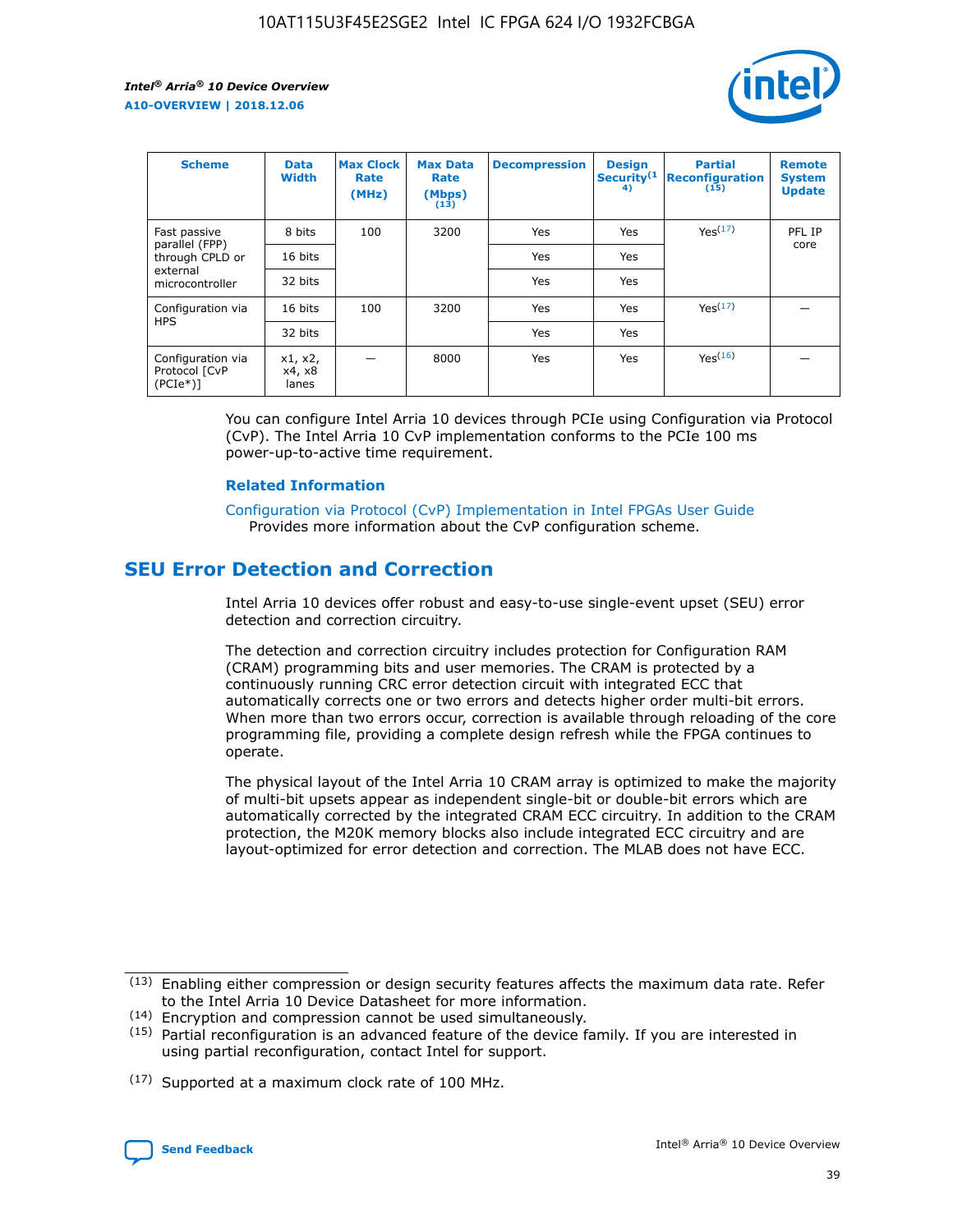

## **Power Management**

Intel Arria 10 devices leverage the advanced 20 nm process technology, a low 0.9 V core power supply, an enhanced core architecture, and several optional power reduction techniques to reduce total power consumption by as much as 40% compared to Arria V devices and as much as 60% compared to Stratix V devices.

The optional power reduction techniques in Intel Arria 10 devices include:

- **SmartVID**—a code is programmed into each device during manufacturing that allows a smart regulator to operate the device at lower core  $V_{CC}$  while maintaining performance
- **Programmable Power Technology**—non-critical timing paths are identified by the Intel Quartus Prime software and the logic in these paths is biased for low power instead of high performance
- **Low Static Power Options**—devices are available with either standard static power or low static power while maintaining performance

Furthermore, Intel Arria 10 devices feature Intel's industry-leading low power transceivers and include a number of hard IP blocks that not only reduce logic resources but also deliver substantial power savings compared to soft implementations. In general, hard IP blocks consume up to 90% less power than the equivalent soft logic implementations.

# **Incremental Compilation**

The Intel Quartus Prime software incremental compilation feature reduces compilation time and helps preserve performance to ease timing closure. The incremental compilation feature enables the partial reconfiguration flow for Intel Arria 10 devices.

Incremental compilation supports top-down, bottom-up, and team-based design flows. This feature facilitates modular, hierarchical, and team-based design flows where different designers compile their respective design sections in parallel. Furthermore, different designers or IP providers can develop and optimize different blocks of the design independently. These blocks can then be imported into the top level project.

# **Document Revision History for Intel Arria 10 Device Overview**

| <b>Document</b><br><b>Version</b> | <b>Changes</b>                                                                                                                                                                                                                                                              |
|-----------------------------------|-----------------------------------------------------------------------------------------------------------------------------------------------------------------------------------------------------------------------------------------------------------------------------|
| 2018.12.06                        | Added links to Intel Arria 10 device errata documents.<br>Removed automotive temperature option from the Intel Arria 10 GX devices.<br>Removed -3 fabric speed grade from the Intel Arria 10 GT devices.<br>Updated power options for the Intel Arria 10 GX and GT devices. |
| 2018.04.09                        | Updated the lowest $V_{CC}$ from 0.83 V to 0.82 V in the topic listing a summary of the device features.                                                                                                                                                                    |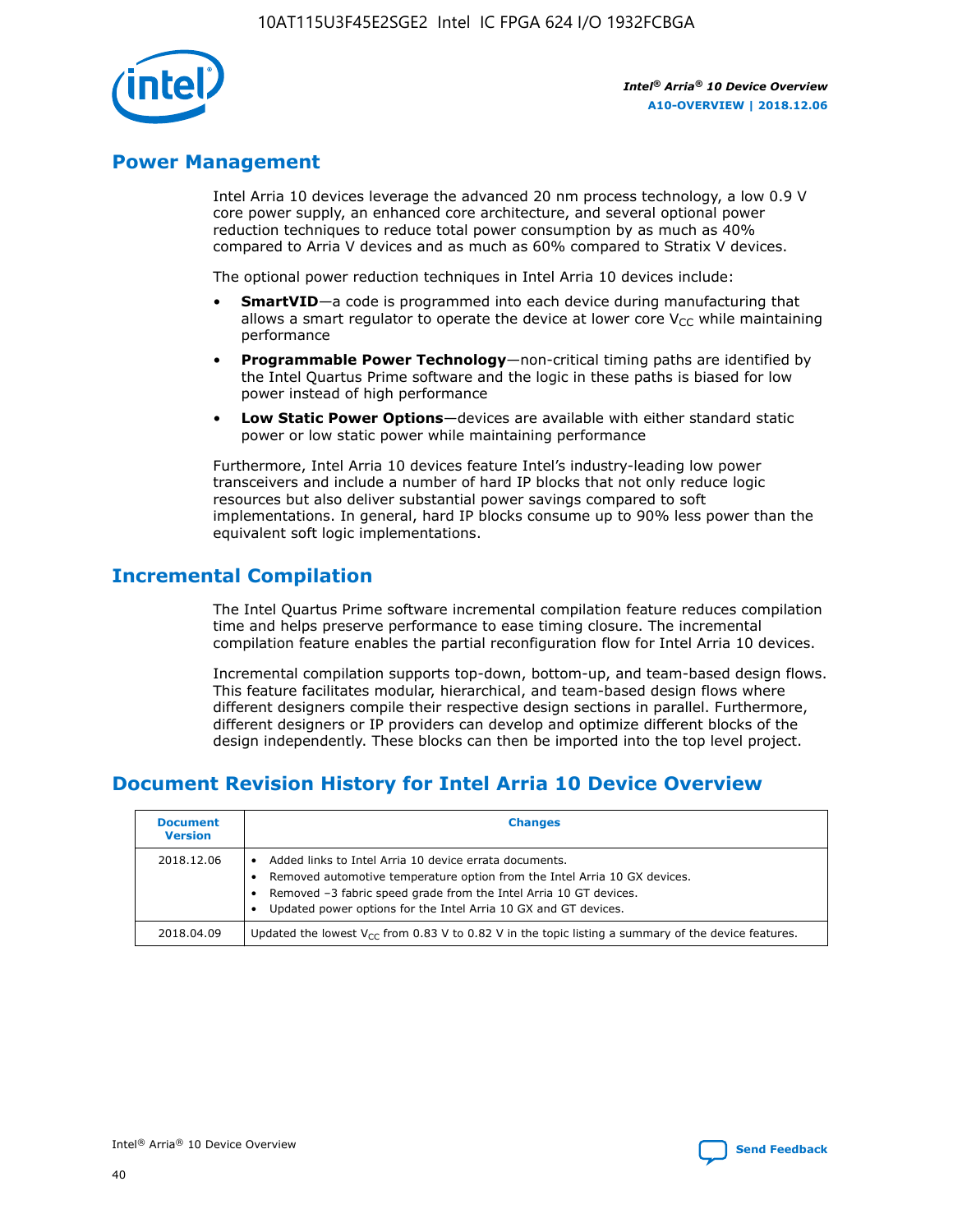*Intel® Arria® 10 Device Overview* **A10-OVERVIEW | 2018.12.06**



| <b>Date</b>    | <b>Version</b> | <b>Changes</b>                                                                                                                                                                                                                                                                                                                                                                                                                                                                                                                                                                                                                                                                                                                                                                                                                                                                                                                                                            |
|----------------|----------------|---------------------------------------------------------------------------------------------------------------------------------------------------------------------------------------------------------------------------------------------------------------------------------------------------------------------------------------------------------------------------------------------------------------------------------------------------------------------------------------------------------------------------------------------------------------------------------------------------------------------------------------------------------------------------------------------------------------------------------------------------------------------------------------------------------------------------------------------------------------------------------------------------------------------------------------------------------------------------|
| January 2018   | 2018.01.17     | Updated the maximum data rate for HPS (Intel Arria 10 SX devices<br>external memory interface DDR3 controller from 2,166 Mbps to 2,133<br>Mbps.<br>Updated maximum frequency supported for half rate QDRII and QDRII<br>+ SRAM to 633 MHz in Memory Standards Supported by the Soft<br>Memory Controller table.<br>Updated transceiver backplane capability to 12.5 Gbps.<br>$\bullet$<br>Removed transceiver speed grade 5 in Sample Ordering Core and<br>Available Options for Intel Arria 10 GX Devices figure.<br>Removed package code 40, low static power, SmartVID, industrial, and<br>military operating temperature support from Sample Ordering Core and<br>Available Options for Intel Arria 10 GT Devices figure.<br>Updated short reach transceiver rate for Intel Arria 10 GT devices to<br>25.8 Gbps.<br>Removed On-Die Instrumentation - EyeQ and Jitter Margin Tool<br>support from PMA Features of the Transceivers in Intel Arria 10 Devices<br>table. |
| September 2017 | 2017.09.20     | Updated the maximum speed of the DDR4 external memory interface from<br>1,333 MHz/2,666 Mbps to 1,200 MHz/2,400 Mbps.                                                                                                                                                                                                                                                                                                                                                                                                                                                                                                                                                                                                                                                                                                                                                                                                                                                     |
| July 2017      | 2017.07.13     | Corrected the automotive temperature range in the figure showing the<br>available options for the Intel Arria 10 GX devices from "-40°C to 100°C"<br>to "-40°C to 125°C".                                                                                                                                                                                                                                                                                                                                                                                                                                                                                                                                                                                                                                                                                                                                                                                                 |
| July 2017      | 2017.07.06     | Added automotive temperature option to Intel Arria 10 GX device family.                                                                                                                                                                                                                                                                                                                                                                                                                                                                                                                                                                                                                                                                                                                                                                                                                                                                                                   |
| May 2017       | 2017.05.08     | Corrected protocol names with "1588" to "IEEE 1588v2".<br>$\bullet$<br>Updated the vertical migration table to remove vertical migration<br>$\bullet$<br>between Intel Arria 10 GX and Intel Arria 10 SX device variants.<br>Removed all "Preliminary" marks.<br>$\bullet$                                                                                                                                                                                                                                                                                                                                                                                                                                                                                                                                                                                                                                                                                                |
| March 2017     | 2017.03.15     | Removed the topic about migration from Intel Arria 10 to Intel Stratix<br>10 devices.<br>Rebranded as Intel.<br>$\bullet$                                                                                                                                                                                                                                                                                                                                                                                                                                                                                                                                                                                                                                                                                                                                                                                                                                                 |
| October 2016   | 2016.10.31     | Removed package F36 from Intel Arria 10 GX devices.<br>Updated Intel Arria 10 GT sample ordering code and maximum GX<br>$\bullet$<br>transceiver count. Intel Arria 10 GT devices are available only in the<br>SF45 package option with a maximum of 72 transceivers.                                                                                                                                                                                                                                                                                                                                                                                                                                                                                                                                                                                                                                                                                                     |
| May 2016       | 2016.05.02     | Updated the FPGA Configuration and HPS Booting topic.<br>$\bullet$<br>Remove V <sub>CC</sub> PowerManager from the Summary of Features, Power<br>Management and Arria 10 Device Variants and packages topics. This<br>feature is no longer supported in Arria 10 devices.<br>Removed LPDDR3 from the Memory Standards Supported by the HPS<br>Hard Memory Controller table in the Memory Standards Supported by<br>Intel Arria 10 Devices topic. This standard is only supported by the<br>FPGA.<br>Removed transceiver speed grade 5 from the Device Variants and<br>Packages topic for Arria 10 GX and SX devices.                                                                                                                                                                                                                                                                                                                                                      |
| February 2016  | 2016.02.11     | Changed the maximum Arria 10 GT datarate to 25.8 Gbps and the<br>minimum datarate to 1 Gbps globally.<br>Revised the state for Core clock networks in the Summary of Features<br>$\bullet$<br>topic.<br>Changed the transceiver parameters in the "Summary of Features for<br>$\bullet$<br>Arria 10 Devices" table.<br>• Changed the transceiver parameters in the "Maximum Resource Counts<br>for Arria 10 GT Devices" table.<br>Changed the package availability for GT devices in the "Package Plan<br>for Arria 10 GT Devices" table.<br>Changed the package configurations for GT devices in the "Migration"<br>Capability Across Arria 10 Product Lines" figure.<br>continued                                                                                                                                                                                                                                                                                       |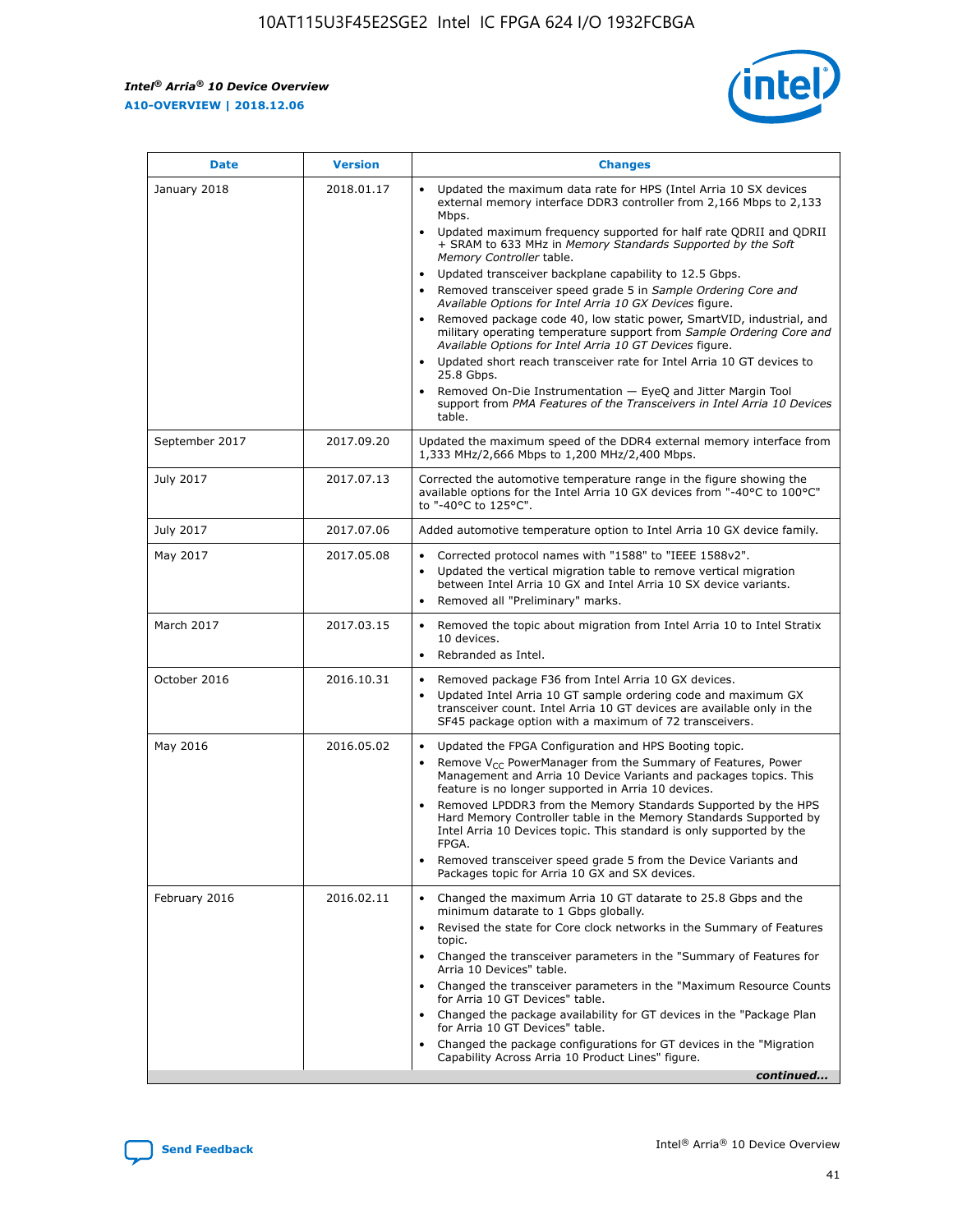

| <b>Date</b>   | <b>Version</b> | <b>Changes</b>                                                                                                                                                               |
|---------------|----------------|------------------------------------------------------------------------------------------------------------------------------------------------------------------------------|
|               |                | • Changed transceiver parameters in the "Low Power Serial Transceivers"<br>section.                                                                                          |
|               |                | • Changed the transceiver descriptions in the "Device Variants for the<br>Arria 10 Device Family" table.                                                                     |
|               |                | Changed the "Sample Ordering Code and Available Options for Arria 10<br>$\bullet$<br>GT Devices" figure.                                                                     |
|               |                | Changed the datarates for GT devices in the "PMA Features" section.                                                                                                          |
|               |                | Changed the datarates for GT devices in the "PCS Features" section.<br>$\bullet$                                                                                             |
| December 2015 | 2015.12.14     | Updated the number of M20K memory blocks for Arria 10 GX 660 from<br>2133 to 2131 and corrected the total RAM bit from 48,448 Kb to<br>48,408 Kb.                            |
|               |                | Corrected the number of DSP blocks for Arria 10 GX 660 from 1688 to<br>1687 in the table listing floating-point arithmetic resources.                                        |
| November 2015 | 2015.11.02     | Updated the maximum resources for Arria 10 GX 220, GX 320, GX 480,<br>$\bullet$<br>GX 660, SX 220, SX 320, SX 480, and SX 660.                                               |
|               |                | • Updated resource count for Arria 10 GX 320, GX 480, GX 660, SX 320,<br>SX 480, a SX 660 devices in Number of Multipliers in Intel Arria 10<br><b>Devices</b> table.        |
|               |                | Updated the available options for Arria 10 GX, GT, and SX.                                                                                                                   |
|               |                | Changed instances of Quartus II to Quartus Prime.<br>$\bullet$                                                                                                               |
| June 2015     | 2015.06.15     | Corrected label for Intel Arria 10 GT product lines in the vertical migration<br>figure.                                                                                     |
| May 2015      | 2015.05.15     | Corrected the DDR3 half rate and quarter rate maximum frequencies in the<br>table that lists the memory standards supported by the Intel Arria 10 hard<br>memory controller. |
| May 2015      | 2015.05.04     | • Added support for 13.5G JESD204b in the Summary of Features table.                                                                                                         |
|               |                | • Added a link to Arria 10 GT Channel Usage in the Arria 10 GT Package<br>Plan topic.                                                                                        |
|               |                | • Added a note to the table, Maximum Resource Counts for Arria 10 GT<br>devices.                                                                                             |
|               |                | • Updated the power requirements of the transceivers in the Low Power<br>Serial Transceivers topic.                                                                          |
| January 2015  | 2015.01.23     | • Added floating point arithmetic features in the Summary of Features<br>table.                                                                                              |
|               |                | • Updated the total embedded memory from 38.38 megabits (Mb) to<br>65.6 Mb.                                                                                                  |
|               |                | • Updated the table that lists the memory standards supported by Intel<br>Arria 10 devices.                                                                                  |
|               |                | Removed support for DDR3U, LPDDR3 SDRAM, RLDRAM 2, and DDR2.                                                                                                                 |
|               |                | Moved RLDRAM 3 support from hard memory controller to soft memory<br>controller. RLDRAM 3 support uses hard PHY with soft memory<br>controller.                              |
|               |                | Added soft memory controller support for QDR IV.<br>٠                                                                                                                        |
|               |                | Updated the maximum resource count table to include the number of<br>hard memory controllers available in each device variant.                                               |
|               |                | Updated the transceiver PCS data rate from 12.5 Gbps to 12 Gbps.<br>$\bullet$                                                                                                |
|               |                | Updated the max clock rate of PS, FPP x8, FPP x16, and Configuration<br>via HPS from 125 MHz to 100 MHz.                                                                     |
|               |                | Added a feature for fractional synthesis PLLs: PLL cascading.                                                                                                                |
|               |                | Updated the HPS programmable general-purpose I/Os from 54 to 62.<br>$\bullet$                                                                                                |
|               |                | continued                                                                                                                                                                    |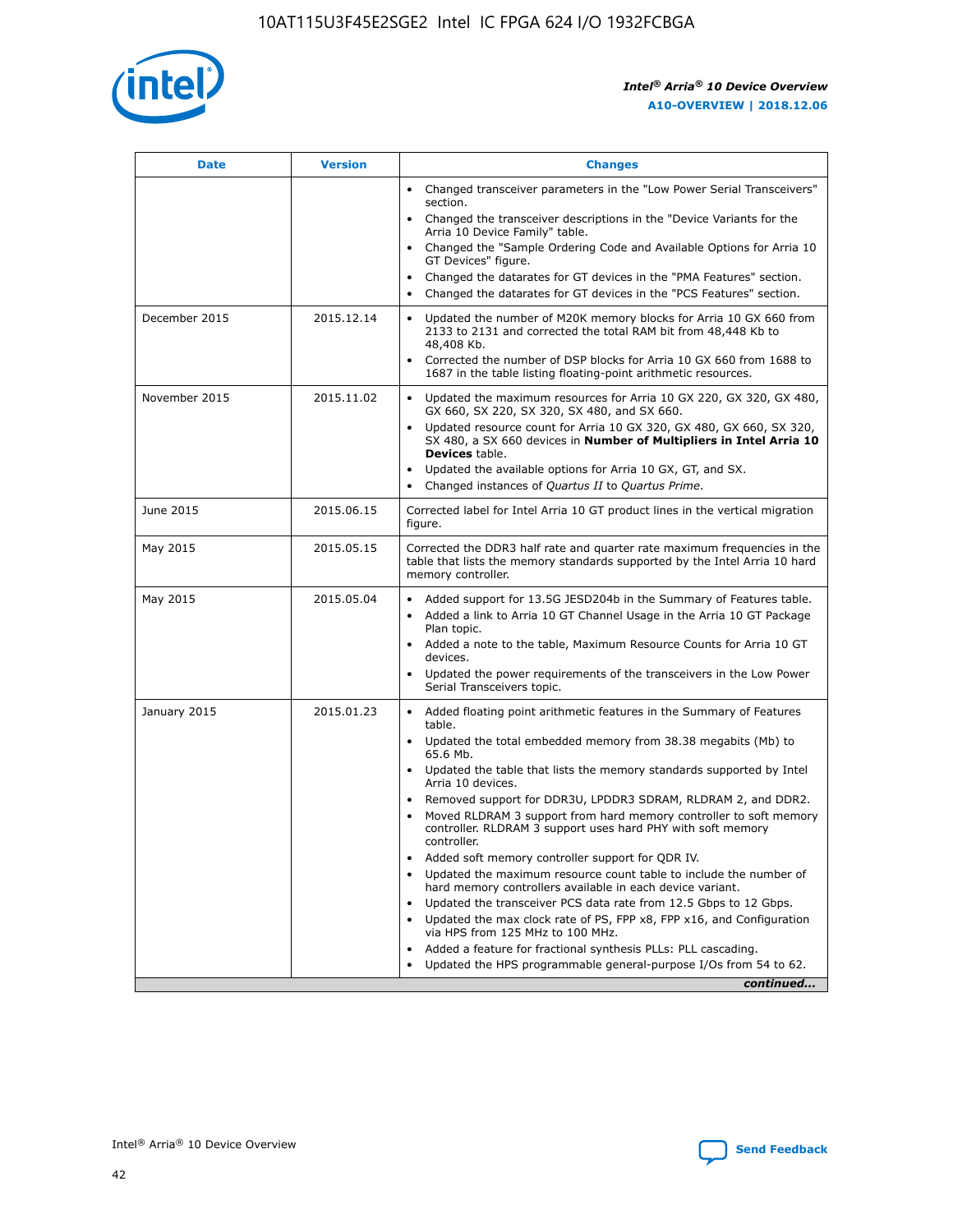

| <b>Date</b>    | <b>Version</b> | <b>Changes</b>                                                                                                                                                                                                                                                                                                                                                                                                                                                                                                                                                   |
|----------------|----------------|------------------------------------------------------------------------------------------------------------------------------------------------------------------------------------------------------------------------------------------------------------------------------------------------------------------------------------------------------------------------------------------------------------------------------------------------------------------------------------------------------------------------------------------------------------------|
| September 2014 | 2014.09.30     | Corrected the 3 V I/O and LVDS I/O counts for F35 and F36 packages<br>$\bullet$<br>of Arria 10 GX.<br>Corrected the 3 V I/O, LVDS I/O, and transceiver counts for the NF40<br>$\bullet$<br>package of the Arria GX 570 and 660.<br>Removed 3 V I/O, LVDS I/O, and transceiver counts for the NF40<br>$\bullet$<br>package of the Arria GX 900 and 1150. The NF40 package is not<br>available for Arria 10 GX 900 and 1150.                                                                                                                                       |
| August 2014    | 2014.08.18     | Updated Memory (Kb) M20K maximum resources for Arria 10 GX 660<br>$\bullet$<br>devices from 42,660 to 42,620.<br>Added GPIO columns consisting of LVDS I/O Bank and 3V I/O Bank in<br>$\bullet$<br>the Package Plan table.<br>Added how to use memory interface clock frequency higher than 533<br>$\bullet$<br>MHz in the I/O vertical migration.<br>Added information to clarify that RLDRAM3 support uses hard PHY with<br>$\bullet$<br>soft memory controller.<br>Added variable precision DSP blocks support for floating-point<br>$\bullet$<br>arithmetic. |
| June 2014      | 2014.06.19     | Updated number of dedicated I/Os in the HPS block to 17.                                                                                                                                                                                                                                                                                                                                                                                                                                                                                                         |
| February 2014  | 2014.02.21     | Updated transceiver speed grade options for GT devices in Figure 2.                                                                                                                                                                                                                                                                                                                                                                                                                                                                                              |
| February 2014  | 2014.02.06     | Updated data rate for Arria 10 GT devices from 28.1 Gbps to 28.3 Gbps.                                                                                                                                                                                                                                                                                                                                                                                                                                                                                           |
| December 2013  | 2013.12.10     | Updated the HPS memory standards support from LPDDR2 to LPDDR3.<br>$\bullet$<br>Updated HPS block diagram to include dedicated HPS I/O and FPGA<br>$\bullet$<br>Configuration blocks as well as repositioned SD/SDIO/MMC, DMA, SPI<br>and NAND Flash with ECC blocks.                                                                                                                                                                                                                                                                                            |
| December 2013  | 2013.12.02     | Initial release.                                                                                                                                                                                                                                                                                                                                                                                                                                                                                                                                                 |